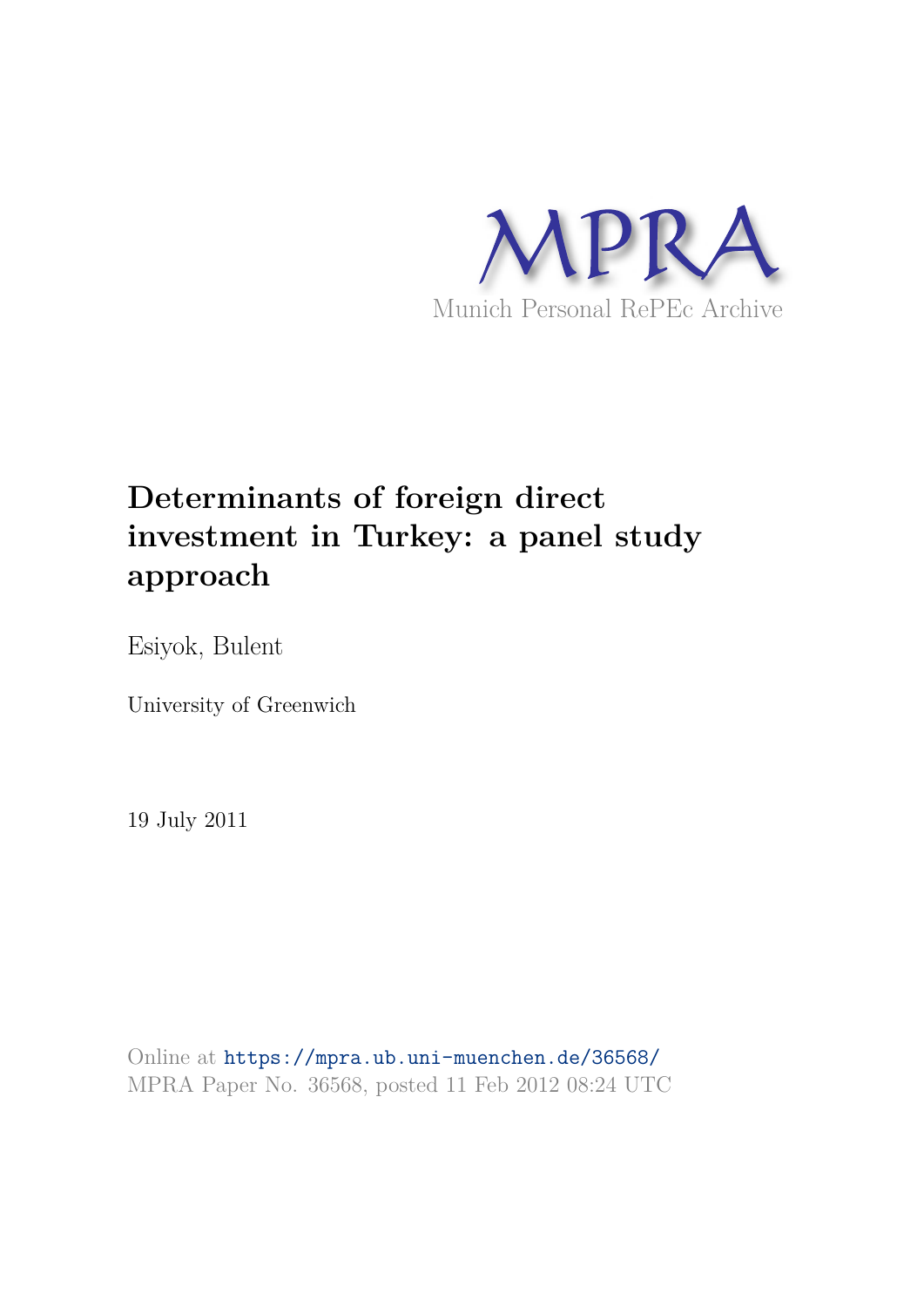## **Determinants of Foreign Direct Investment in Turkey: A Panel Study Approach**

*Bulent Esiyok, University of Greenwich* 

This study examines the determinants of foreign direct investment (FDI) using a panel of bilateral outward FDI stocks of 19 OECD countries in Turkey between 1982 and 2007. Employing a knowledge-capital model, this study finds that joint national incomes, per capita difference, investment liberalisation and the cost of exporting to Turkey have significant effects on FDI in Turkey. In addition, the prospect of European Union membership, government stability, infrastructure, bilateral exchange rate, exchange rate volatility and openness to trade play an important role in determining the amount of FDI in Turkey. Finally, this study finds that high relative unit labour costs and corruption provide stimuli to FDI.

**Key words:** Foreign direct investment, knowledge-capital framework, EU membership, Turkey.

**University of Greenwich Business School International Business and Economics [bulentesiyok@btinternet.com](mailto:bulentesiyok@btinternet.com)**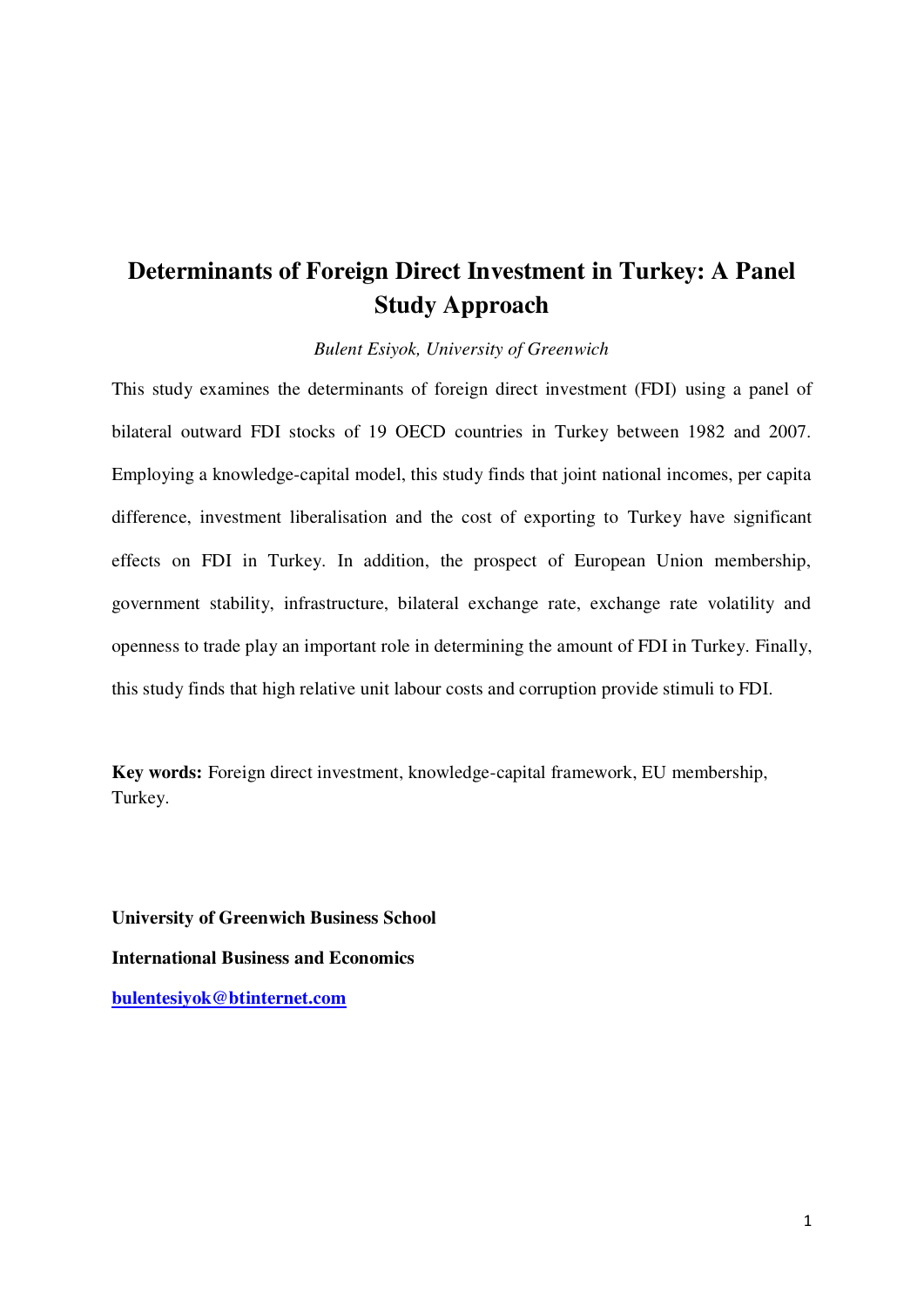## **Abbreviations**

| <b>CBRT</b>   | Central Bank of Republic of the Turkey                           |
|---------------|------------------------------------------------------------------|
| <b>CU</b>     | <b>Customs Union</b>                                             |
| <b>CEEC</b>   | <b>Central and Eastern European Countries</b>                    |
| <b>EEC</b>    | <b>European Economic Community</b>                               |
| EU            | European Union                                                   |
| <b>FDI</b>    | Foreign Direct Investment                                        |
| <b>IMF</b>    | <b>International Monetary Fund</b>                               |
| <b>ICRG</b>   | <b>International Country Risk Guide</b>                          |
| <b>MNEs</b>   | <b>Multinational Enterprises</b>                                 |
| <b>OECD</b>   | The Organisation for Economic Co-operation and Development       |
| <b>RTPMUT</b> | Republic of Turkey, Prime Ministry, Undersecreteriat of Treasury |
| <b>UNCTAD</b> | United Nations Conference on Trade and Development               |
| UK            | United Kingdom                                                   |
| <b>UN</b>     | <b>United Nations</b>                                            |
| <b>USA</b>    | the United States of America                                     |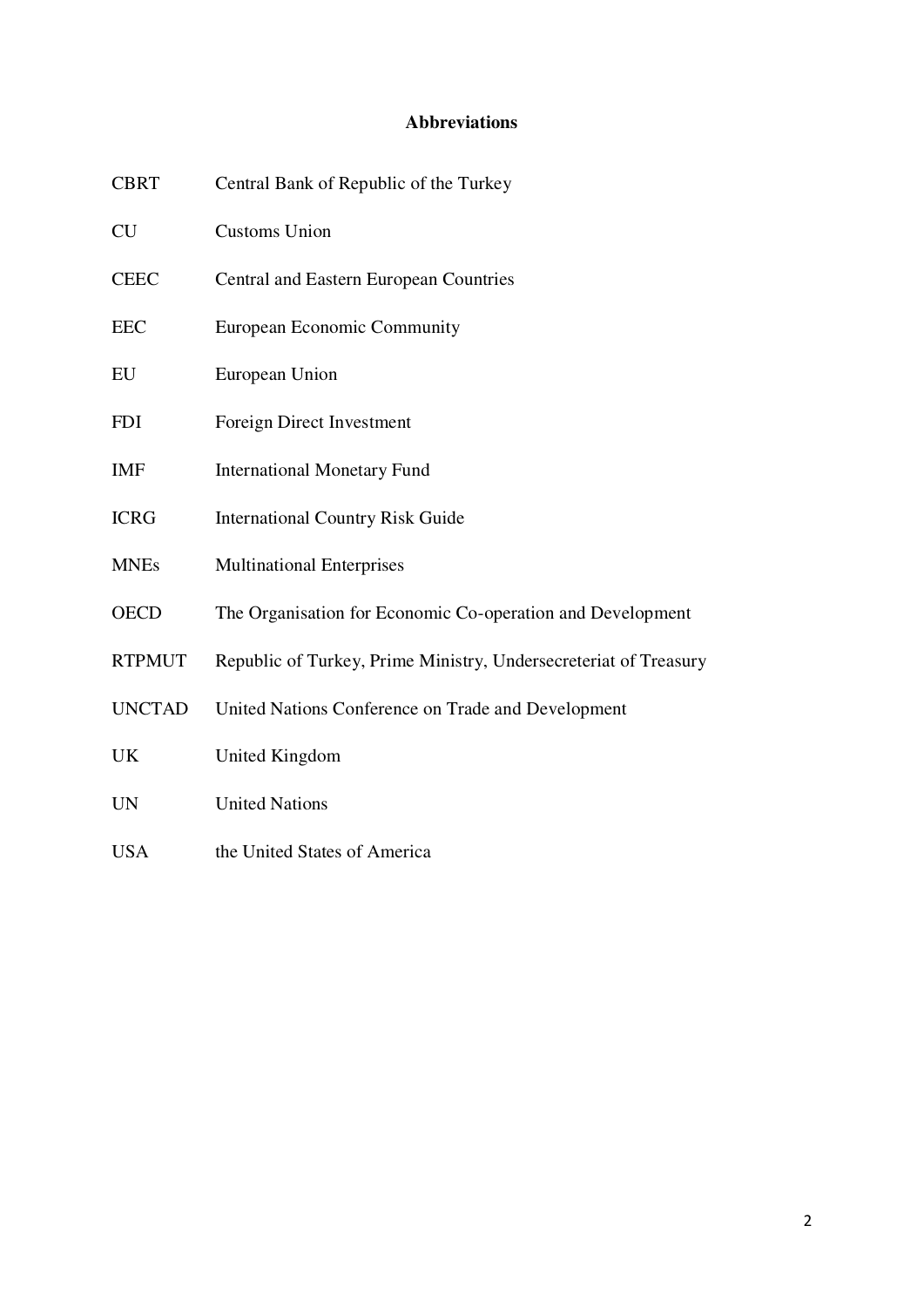#### **1.0 INTRODUCTION**

In recent years, foreign direct investment (FDI) flows have formed a bigger proportion of private capital flows going to developing economies and covered a larger geographical span than before. UNCTAD (2007) reports that over the period 1982-2007, inward FDI stocks in developing economies soared from 346 billion to 4393 billion of US\$, growing 11% on annual average. Even though developing economies registered an unprecedented growth in inward FDI stock during this period in absolute numbers, developed economies still held 67% of total inward FDI stocks in 2007 with a 13.7% growth on annual average.

Turkey outperformed both developing and developed economies in attracting FDI over the same period. FDI stocks between the years 1982 and 2007 rose from 8 to 157 billion of US\$, growing 14.1% on average. The boom in the inward FDI was accompanied by a surge in imports to Turkey. Intermediate goods constituted the biggest part of the imports. Apart from the increase in FDI and imports, fast growth in the gross domestic product (GDP), changes in policies to liberalise FDI and trade, gradual decrease in corporate income tax, and the prospect of European Union (EU) membership marked the last two decades in Turkey.

FDI in Turkey has been studied by several scholars, such as, Erdilek (1982), Coskun (1996), Tatoglu & Glaister (2000), Halicioglu (2001), Erdal & Tatoglu (2002). Using questionnaires, Erdilek (1982) finds that FDI inflows into manufacturing sector are mainly motivated by market access to Turkey. In addition, the author cites that bureaucratic, political obstacles and discrimination against foreign companies constitute major impediments to foreign companies. In a similar study, Coskun (1996) uses survey method to identify the importance of factors influencing foreign investment decision in manufacturing sector. He shows that the two important factors motivating FDI in manufacturing sector are the growing local market and promising performance of the Turkish economy. In another study, Tatoglu & Glaister (2000)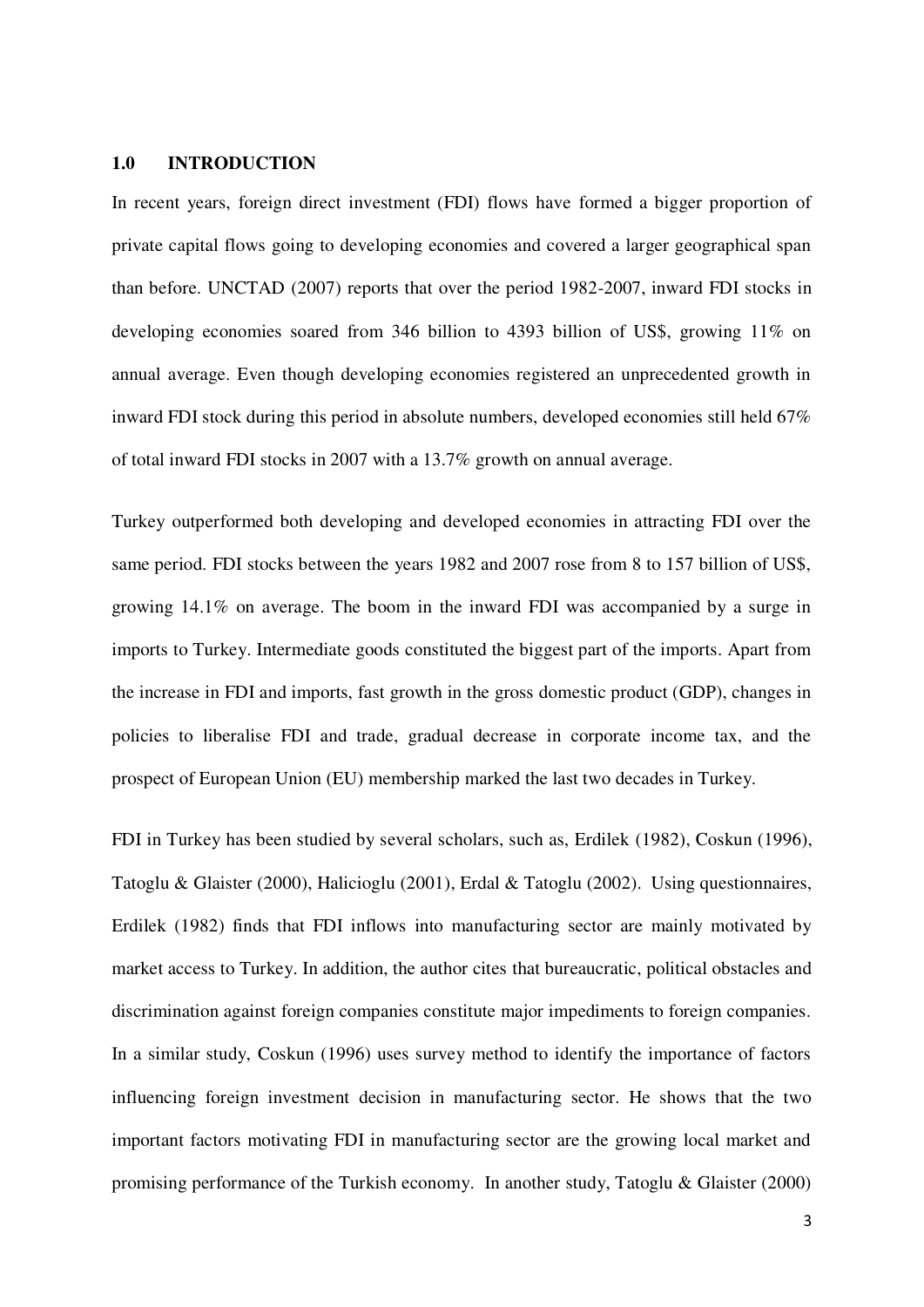confirm the conclusions of Erdilek (1982) and Coskun (1996) in identifying the market attractiveness of Turkey as an important factor for FDI in Turkey. Perceived potential risk of doing business and host country government policy constitute the other important findings of the study of Tatoglu & Glaister (2000).

Furthermore, a number of empirical studies using econometric analysis exist in the literature on FDI in Turkey. For example, Halicioglu (2001) and Erdal & Tatoglu (2002) use time series data while Sayek (2007) incorporates Turkey into a panel data along with other countries. The authors employ aggregate FDI data at country level and document market size, exchange rate, exchange rate volatility, openness to trade, institutional factors and the Customs Union (CU) and the candidate status of Turkey for EU membership as the factors motivating FDI into Turkey.

Given the coverage of previous studies on FDI in Turkey, there is scope for the inclusion of tax and start of negotiation of membership with the EU into the analysis of the determinants of FDI in Turkey. The effects of bilateral exchange rate, exchange rate volatility, and transport costs on inward FDI in Turkey are the other areas that existence studies do not shed light on. Lastly, the methodology used by the previous studies is limited to survey methods and time-series econometric techniques using aggregate country data for FDI.

In order to fill these gaps in the literature mentioned above, I examine the determinants of FDI in the context of Turkey using panel data estimation techniques. I employ a knowledgecapital framework (Markusen *et al.,*1996) augmented with control variables to account for the impact of corporate income tax, exchange rate and exchange rate volatility, investment liberalisation and the start of membership negotiations with the EU on inward FDI.

By combining the knowledge-capital model with the set of locational factors identified by the empirical literature, I extend the studies of Carr *et al.,* (2001), Egger & Winner (2006) and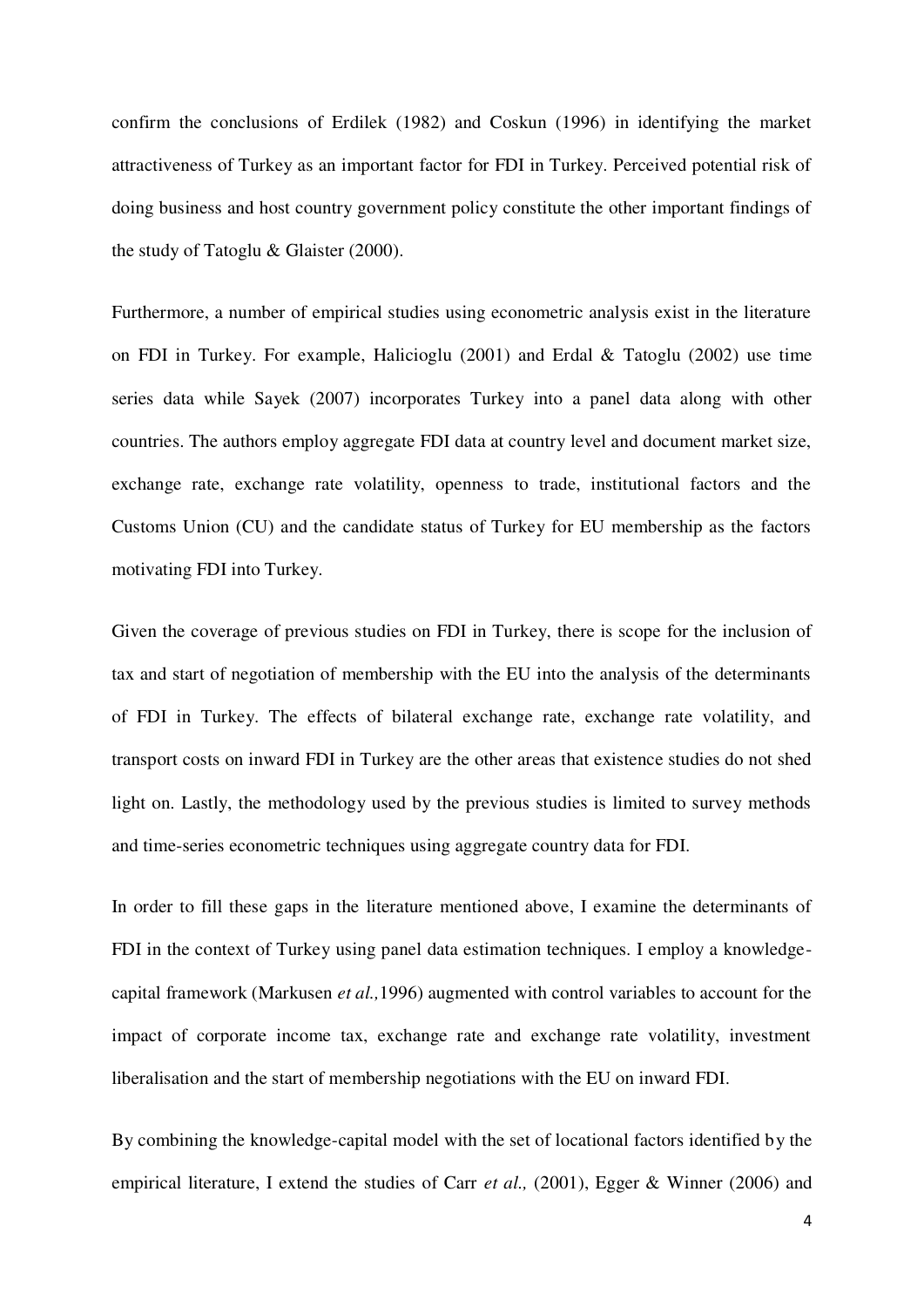Gast & Herrman (2008) that employ a knowledge-capital framework by testing the knowledge-capital framework with additional variables. I also contribute to the existing literature on FDI in Turkey by using a new bilateral data for FDI and trade at country level and adding corporate income tax and the prospect of EU membership.

After controlling for relative labour cost, real exchange rate, exchange rate volatility, EU effect, openness to trade, infrastructure, corporate income tax difference and institutional factors, I find that combined market size and per capita difference are positively related to FDI. In addition, I find that investment liberalisation and the cost of exporting to Turkey have positive and significant effect on FDI. These results suggest that FDI in Turkey is horizontally motivated, even though there is an element of vertical direct investment. Furthermore, the start of negotiations for EU membership has a significant positive effect on FDI. A reduction in the corporate income tax in Turkey does not seem to have attracted FDI to Turkey. Overall, the results confirm the previous findings of Coskun (1996) and Tatoglu & Glaister (2000).

## **2.0 FDI in Turkey**

Turkey followed a similar trend as the rest of the world and other OECD countries and its inward FDI stocks increased steadily between 1982 and 2007. Over this period, Turkish economy scored a 13% annual growth in FDI stocks on average, outperforming the world economy in this respect by nearly 1 percent. Yet, this fast growth was not evenly distributed among the years. The period between 1982 and 2001 saw FDI inward stocks in Turkey growing slower than those of World and OECD stocks with an annual growth of %3.7 as Figure 1 below demonstrates. Nevertheless, the growth of FDI inwards stocks with a 53% annual increase on average paints a different picture between the years 2002 and 2007 (UNCTAD, 2008). Cumulative FDI inflows also reflect two different trends for the same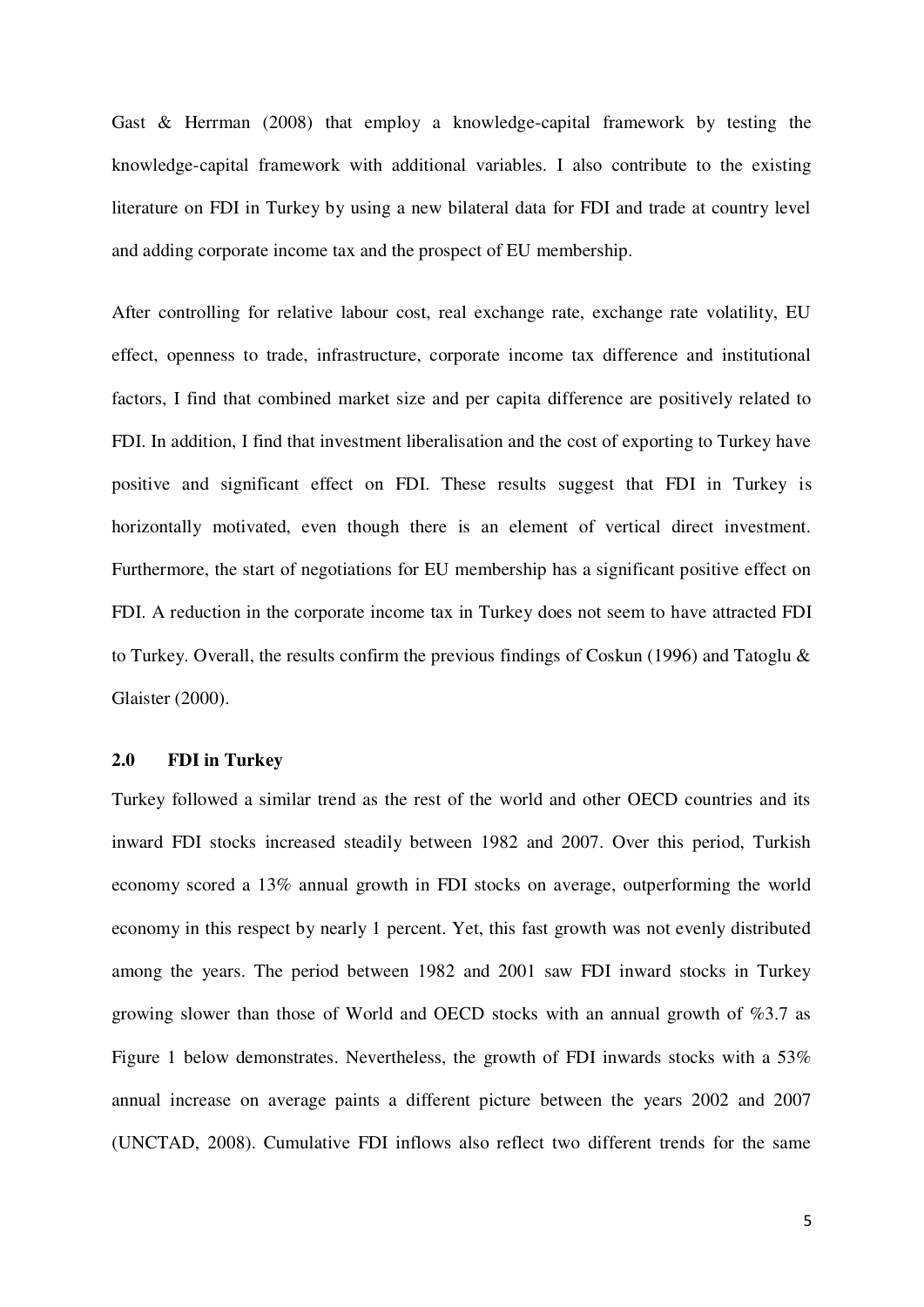periods. Turkey attracted joint FDI inflows around 57 billion of US\$ in the second subperiod between the years 2002-2007, four times greater than cumulative FDI inflows in the first sub-period.



**Figure 1 Inward FDI Stocks in Turkey, the OECD Countries and the World** 

*Source:* Based on data compiled from UNCTAD (2008).

<u>.</u>

The success of a country in attracting FDI is often measured by the ratio of FDI inflows into or stocks in the country to gross domestic product of that country OECD (2008). Figure 2 depicting development of FDI relative to GDP in Turkey reveals a wide u-shape. The bottom of the trend represents the low steady level of FDI stocks between 1986 and 2001. The hikes in 1994 and 2001 do not represent a discernible increase in FDI stocks, but a contraction in the economy in these years. However, it is striking to note that FDI grew relatively higher than that of GDP between the years 2002 and 2007, where national income recorded the highest growth in the last three decades.<sup>1</sup> Consequently, Turkey was elevated from 109 in

<sup>1</sup> Data on National Income is compiled from UNWIR and Inward FDI Performance Index (UNCTAD, 2008)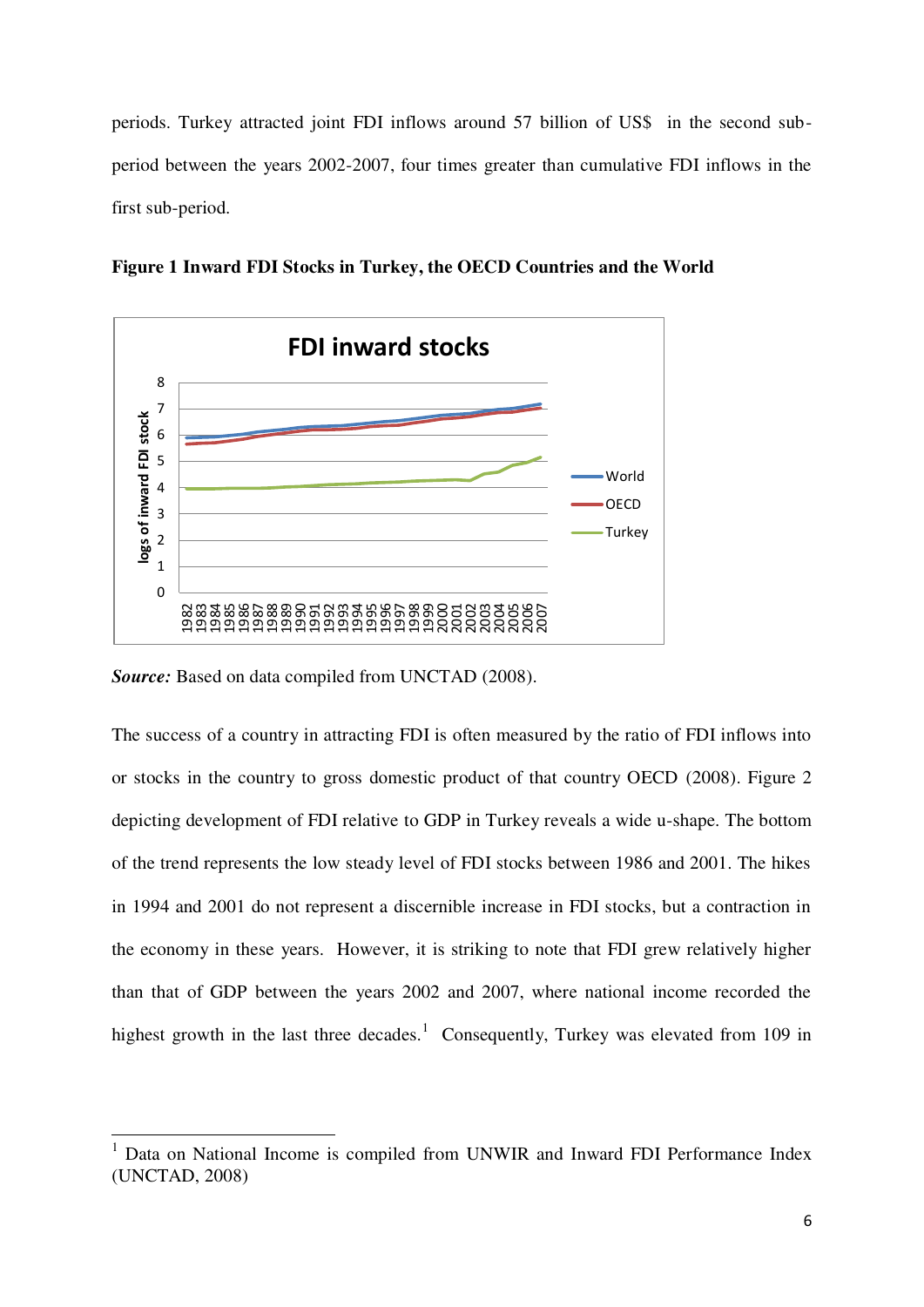2002 to 84 2007 in Inward FDI Performance Index, which ranks countries in accordance with the amount of inward FDI, relative to the size of their economies (UNCTAD, 2008).



**Figure 2 Ratio of FDI inward Stocks to GDP of Turkey** 

**Source:** Own Figure, based on data compiled from The World Bank (2008) and UNCTAD (2008).

The recent influx of FDI flows to Turkey after 2000 did not make a big difference in the country's inward FDI stock in terms of the share's of the main countries, i.e. EU and OECD. Even though OECD countries share in FDI stocks in Turkey decreased from 97% in 2000 to 82% in 2007, they are still larger investors in Turkey, while EU countries provides 72% of total FDI stocks in Turkey as the biggest regional bloc investing in the country in 2007 (CBRT, 2009). In addition the share of EU countries in OECD stocks rose from 81% in 2000 to 87% in 2007.

Germany, France, the UK, the USA, the Netherlands, Greece, Switzerland, Spain, Sweden and Italy bring about 58% of total inward FDI coming from OECD (CBRT, 2009). If this share is distributed among these ten countries, five countries, namely France, Germany,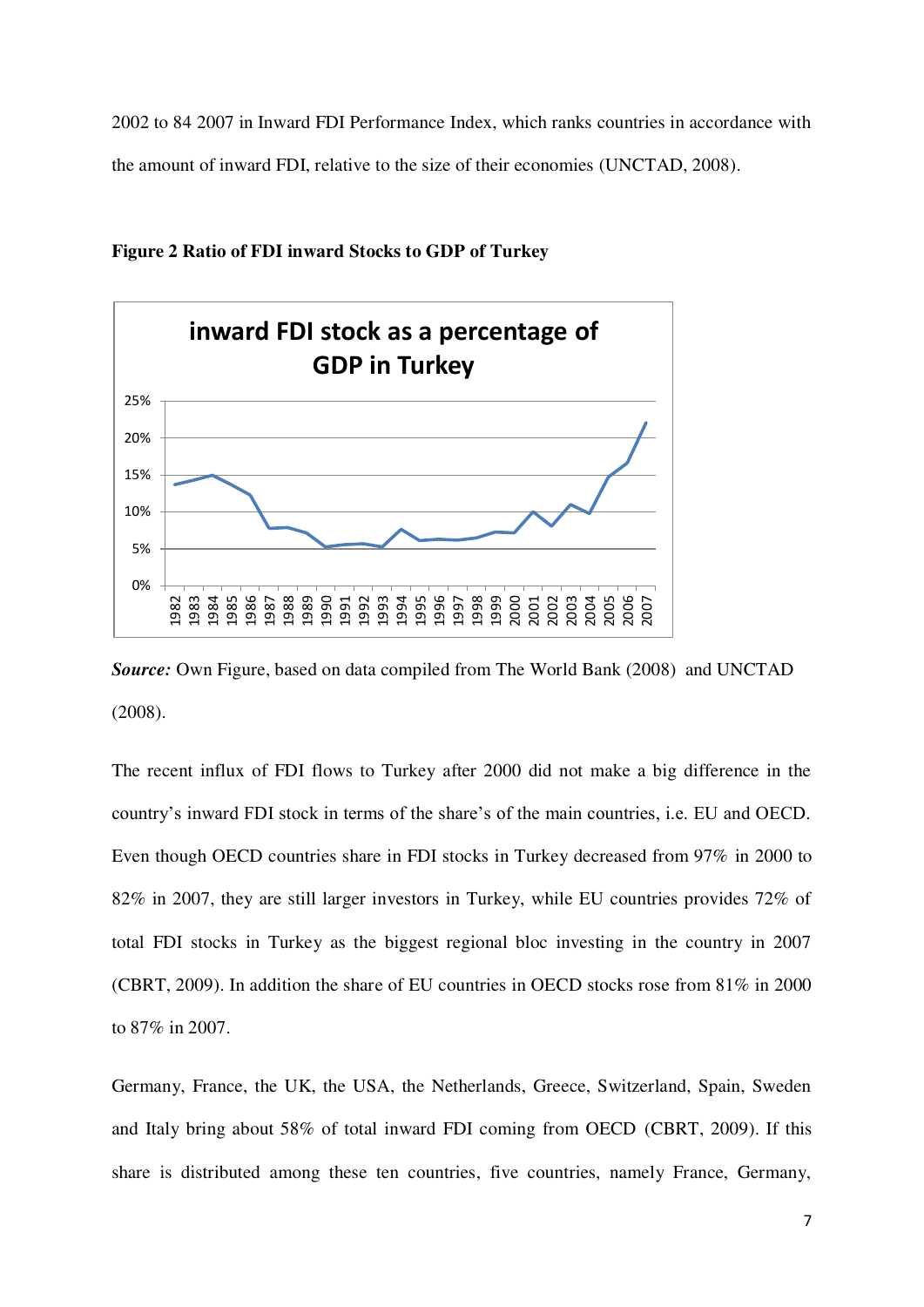Netherlands, the UK and USA dominate with 65% as Figure 3 reveals (OECD, 2008). According to the estimations of UNCTAD (2008) these countries jointly make up 61% of total outward investment originated from developed countries.<sup>2</sup>



**Figure 3 The Distribution of FDI Inward Stocks among ten Leading Investor Countries in 2007.** 

*Source:* Based on data calculated from International Direct Investment Statistics (OECD, 2008)

## **3.0 Theoretical Framework and Hypotheses**

<u>.</u>

The theoretical diversity of FDI approaches requires categorisation of the theories by their common threads (Dunning, 1973; Cantwell, 1991). This study groups the FDI approaches under three broad categories.

The first group, known as capital abundance hypothesis draws on the assumptions of perfect competition and explains FDI as pure capital flows among countries dictated by relative

 $2^2$  According to UNCTAD(2008) the list of developed countries include 27 EU countries and Gibraltar, Iceland, Norway, Switzerland, Canada, the USA, Australia, Bermuda, Israel, Japan and New Zealand.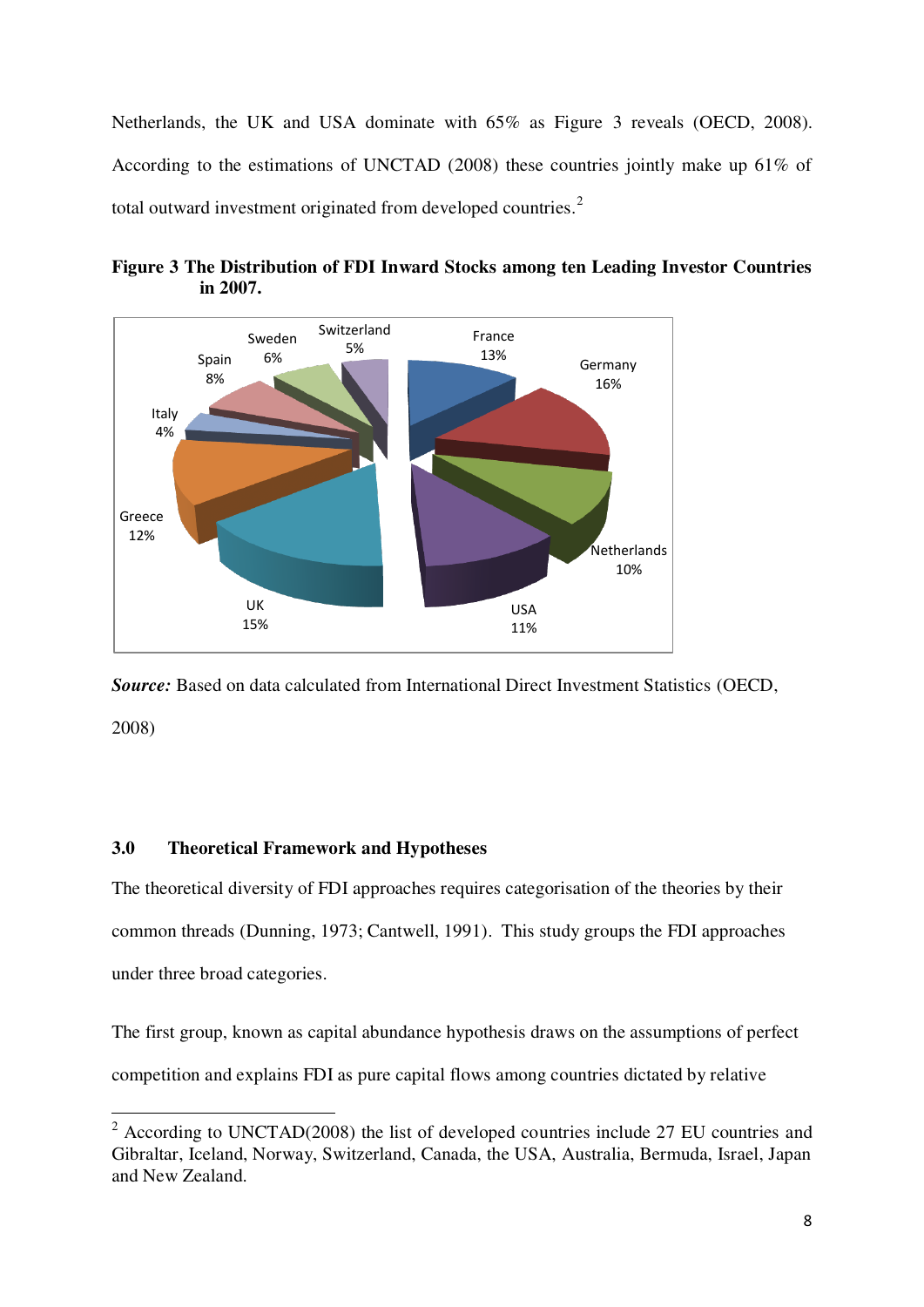endowment differences. According to this hypothesis, capital flows from capital-rich to capital-scarce country to seek higher returns than the origin country and replace trade due to trade impediments in the Mundell's (1957) model.

The second group is based on the industrial organisation theory and the theory of firm. Hymer (1960) and Kindleberger (1969) link market imperfections with the existence of firm specific advantages that enable firms to invest abroad.<sup>3</sup> Vernon  $(1966)$  associates innovation with the ability of firms to export to and eventually invest in foreign markets in his product cycle model (PCM). Aliber (1970) views FDI as capital flows moving from strong to weak currency areas.<sup>4</sup> Knickerbocker (1973) and Graham (1978) relate FDI to the strategic reaction of a firm in the case of its global competitive position is threatened by other firms. Buckley  $\&$ Casson (1976) explain FDI as the replacement of external imperfect markets by internal markets (internalisation) within firm across national borders.<sup>5</sup> Rugman (1975) relates FDI to the international diversification of risk due to the imperfection in the capital markets.

The third group aims to integrate locational factors with the second strand. Dunning (1979; 1980) develops OLI framework consisting of ownership (O), location (L) and internalization advantages (I). In a similar manner, Markusen (1996) and Markusen (1998) integrate locational factors such as transport cost and home and host country sizes with ownership advantages in a knowledge-capital framework.

 $\overline{a}$ 

<sup>3</sup> Brand name, patented technology, marketing skills and managerial skills are some of the firm specific advantages that the various studies refer to (Agarwal, 1980; Buckley, 1981).

<sup>4</sup> Along with the currency area hypothesis (Aliber, 1970), international diversification hypothesis (Rugman 1975) is categorised under the second group, since they incorporate the market imperfections in capital markets (Buckley & Casson, 1976, Rugman, 1980, Buckley, 1981, Pitelis & Sugden, 1991).

 $<sup>5</sup>$  The creation and operation of internal markets are not costless (Coase, 1937); therefore the</sup> cost of creating internal markets versus cost of using external markets determines using of external or internal markets for a firm.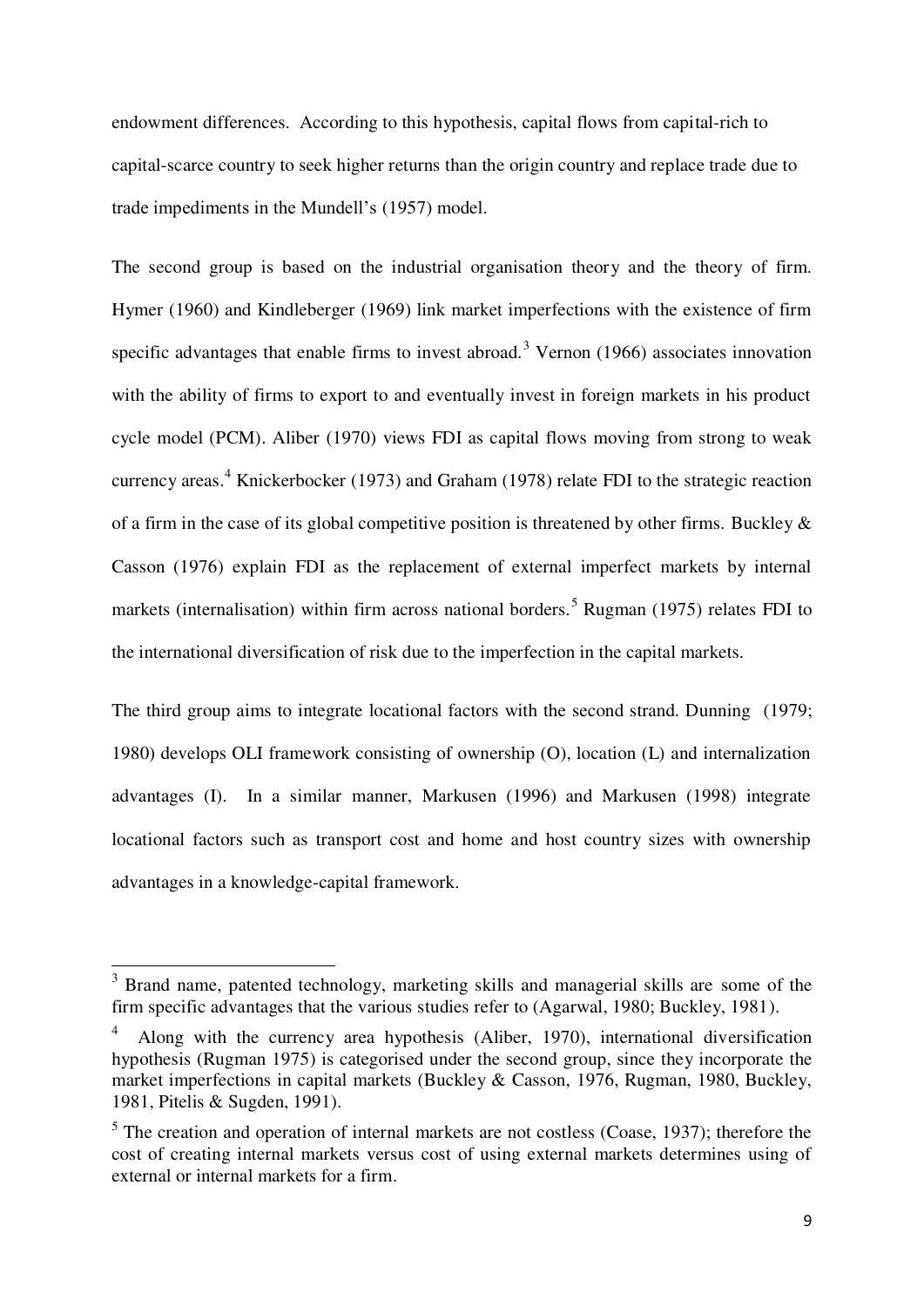The knowledge-capital model presumes the world consisting of two countries and two homogeneous goods. There are skilled-labour-intensive goods, X and unskilled-labourintensive goods, Y. The knowledge-capital model further assumes two homogenous factors, unskilled and skilled labour and the both factors are internationally immobile. The model allows FDI as an alternative for exports to serve demand in foreign markets. The choice between exports or FDI depends on country characteristics, trade and investment costs.

The key assumption is that skilled-labour intensive and knowledge-generating activities, such as, research and development (good X) could be separated from unskilled-labour intensive production (good Y) at the plant level. $6$  This fragmentation of activities enables firms to locate knowledge-generating activities and production in skilled and unskilled labour abundant countries respectively (vertical investment) to exploit difference in labour costs between two countries.

Within the model, it is assumed that the knowledge (in the form of a production method or a blueprint and modelled as firm-specific costs) within the firm has a joint-input character. Thus the knowledge could be utilised at multiple production facilities without diminishing in value in existing locations. Hence, the cost of creating this knowledge per plant decreases with an additional plant, which gives rise to firm-level scale economies. Then firms facing high trade cost due to the distance build a second plant in a foreign country with a large market to exploit the plant-level scale economies by using the knowledge created within firm. Hence, firms replace exports from home to host country by production in host country.

Smaller foreign market is served by exports rather than foreign production due to the high fixed cost of a second plant (modelled as plant-specific fixed costs). The choice between

<u>.</u>

<sup>6</sup> Here, R&D is regarded as a source of ownership advantages in the terminology of Dunning's OLI framework (Markusen, 1998).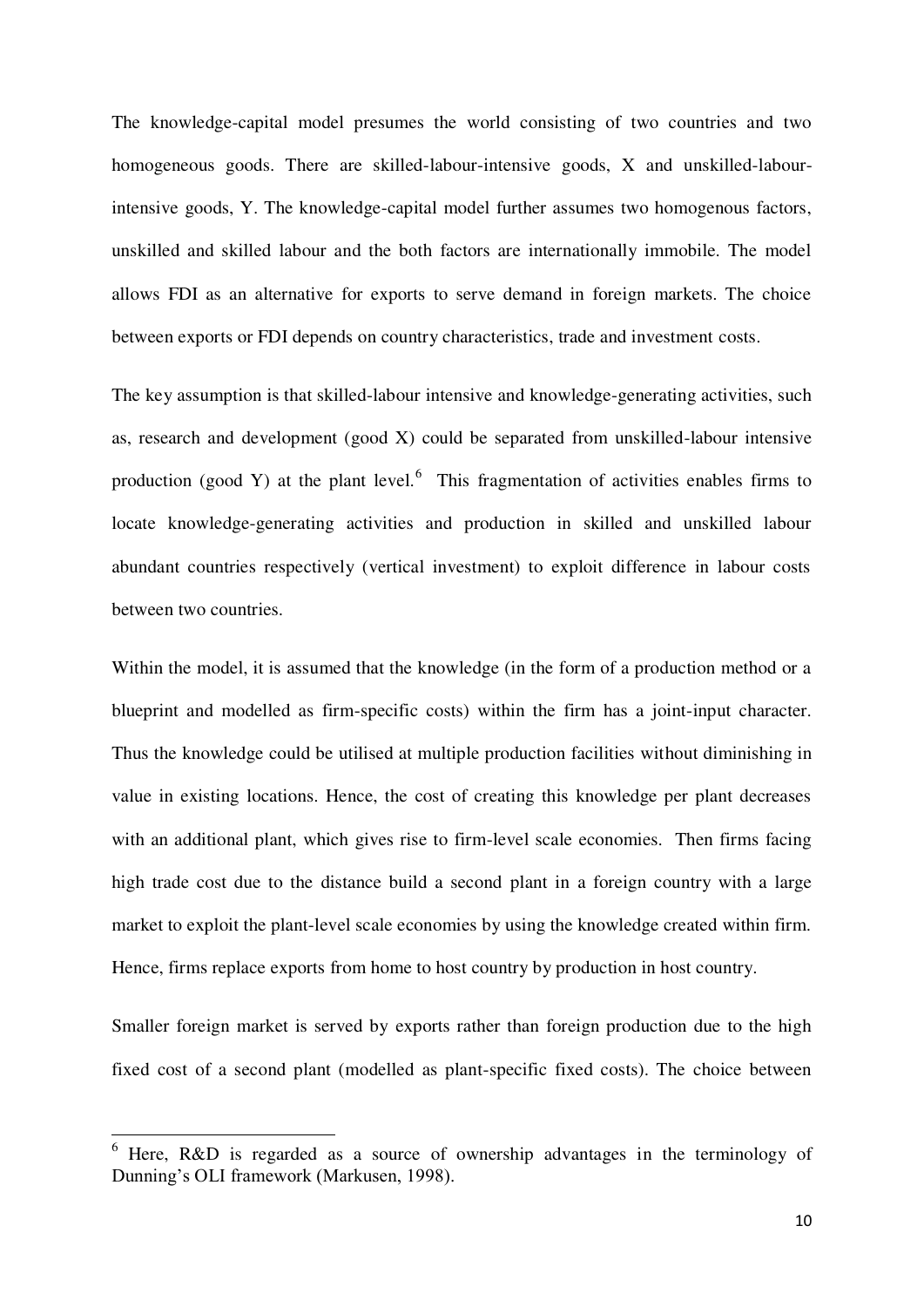foreign production and exports depends on the size of the foreign market, trade cost of exports to the foreign market and building a plant in the foreign country. If firm-specific and transport costs are small or high relative to plant specific costs, then firms are likely to export to or open a plant in foreign country. Hence, dissimilarity between two countries with respect to size and endowment differences dictates location of production (good Y) and knowledgegenerating activities (good X) in accordance with either skilled or unskilled labour. Location of plant production is placed in the bigger country (to exploit plant level scale economies) and endowed with unskilled labour while knowledge-generating activities take place in the smaller country. With respect to relative endowment differences, Brainard (1993b) and Egger & Winner (2006) use per capita income difference assuming that knowledge-generating activities are also capital-intensive.

Based on the predictions of the theoretical discussion above, the hypotheses H1 to H6 are derived to empirically investigate the determinants of FDI in Turkey:

## **Hypothesis 1 (H1)** *An increase in the sum of the world income leads firms to switch from exporting to local production in host country.*

Due to the high transport costs, firms might serve the foreign country through local production rather than exports to meet the demand in the foreign location as a result of increasing world income. Exports are an option with high marginal cost, while local production involves the fixed cost of building a plant (Markusen, 1995).

I measure the national income size of the countries by GDP and an increase in the sum of incomes lead firms to switch from export to FDI because of transport costs (Markusen, 1998; Markusen & Venables, 1998). I use the logarithm of total income (*ln Sum*) and the expected sign is positive.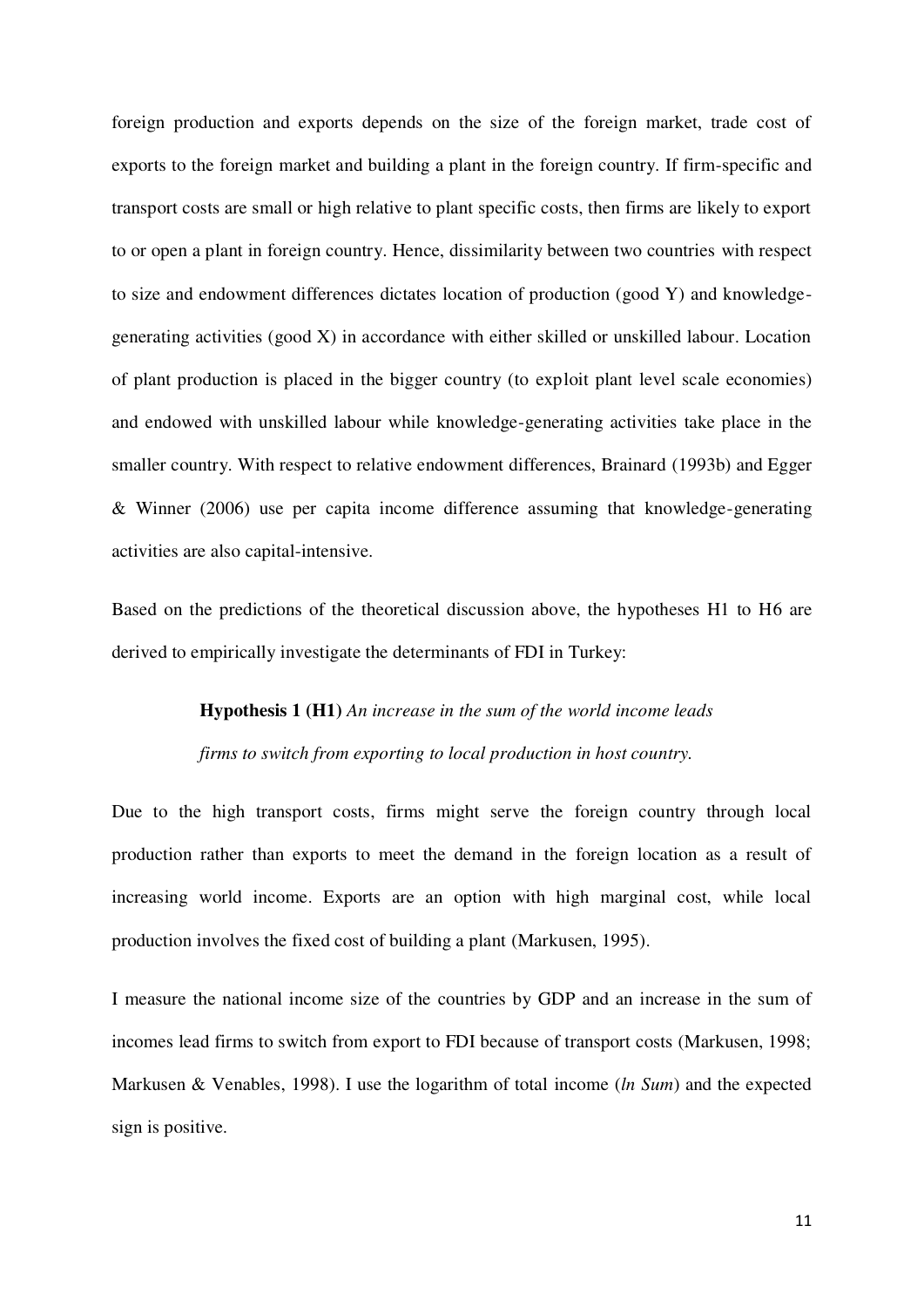#### **Hypothesis 2 (H2)** *Similarity in size of two countries increases FDI*

#### *between them.*

The logic behind this hypothesis is that when countries differ in size significantly, production would be located in the one with the larger market, and the smaller market would be served through exports. Similarity of countries in terms of market size (GDPs) signifies the convergence in country size. The expected sign is positive since convergence in country size should motivate horizontal FDI (Markusen, 1998).

Similarity (*lnSim*) is calculated as the logarithm of similarity index (Simindex). Simindex takes values between 0 and 0.5, values close to 0 representing high difference in country size and values close to 0.5 indicate similarity in country size. Following Helpman (1987), similarity index is calculated by the formula;

$$
Simindex = \left(1 - \left(\frac{GDP_{it}}{GDP_{it} + GDP_{ht}}\right)^2 - \left(\frac{GDP_{iht}}{GDP_{it} + GDP_{ht}}\right)^2\right)
$$
(1)

where *i* subscript stands for home country *i* and *h* is Turkey and t denotes time.

**Hypothesis 3 (H3)** *Difference in relative endowments (skilled labour or capital) would motivate vertical direct investment to exploit factorprice differences between home and host countries.* 

Knowledge generating activities are skilled-labour or capital intensive in contrast to plant production. Firms could locate knowledge generating activities in skilled labour or capital abundant countries and production in unskilled labour abundant or capital scarce countries. Skilled labour ratio difference is aimed to capture the endowment difference with respect to population with high education. High endowment difference in skilled labour should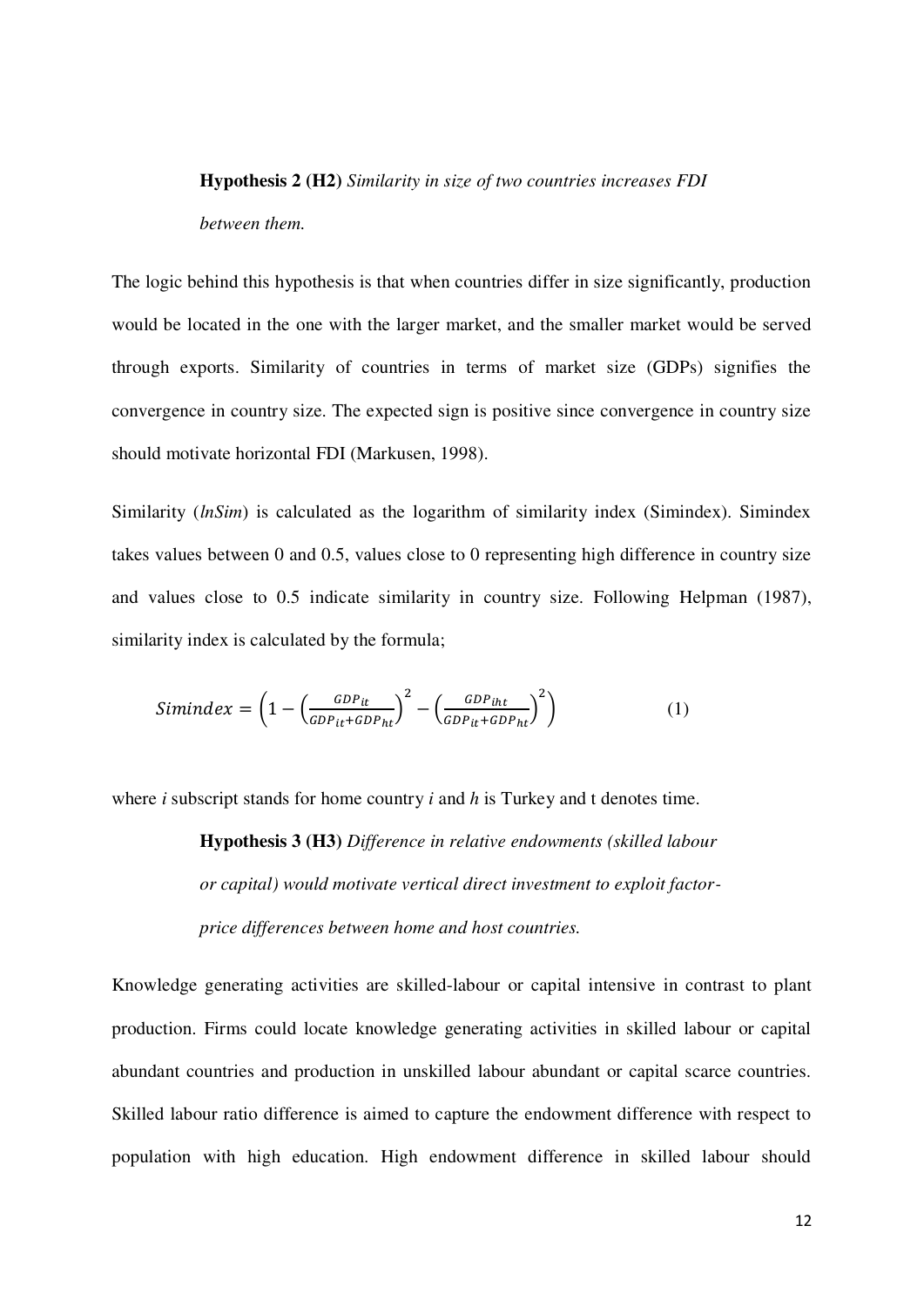encourage vertical FDI given the ability of multinationals to locate production in countries abundant with low-cost (unskilled) labour. In order to measure skill difference, Markusen & Maskus (2002) and Carr *et al.*, (2001) use the ratio of professional, technical workers, administrative and managerial workers to total employment from the Yearbook of Labour Statistics. However, the Yearbook of Labour Statistics has many gaps in time dimension; therefore I turn to other proxies. Gast & Hermann (2008) use the difference in share of population in agriculture as a proxy. This proxy does not control for endowment difference in skilled labour. Carstensen & Toubal (2004) use the number of students in education as a proxy. In line with Carstensen & Toubal (2004), I employ the difference between home countries and Turkey in the ratio of gross education enrolment in tertiary education to the total enrolment covering primary, secondary and tertiary education. In order to calculate skilled labour ratio difference (*SKRD*), I take the ratio of enrolment in tertiary education to those of primary and secondary education for home countries and Turkey. Then, I calculate the difference between these ratios. The number of students in education is taken from UNESCO and OECD databases. In order to fill the gaps in the data, I use interpolation and extrapolation methods. A positive sign would support the hypothesis of vertical direct investment. Per capita difference between home countries and Turkey is aimed to capture the endowment differences in capital. The sign of this variable could be positive or negative. A positive sign would indicate vertical FDI while a negative sign would be an indicator for horizontal FDI. Per capita difference (*lnPERCD*) is calculated as the logarithm of the difference of GDP per capita between home countries and Turkey. The data for GDP and population of home countries and Turkey are taken from World Bank (December, 2008).

#### **Hypothesis 4 (H4)** *High transport cost of exports would motivate*

*firms to produce in destination market.*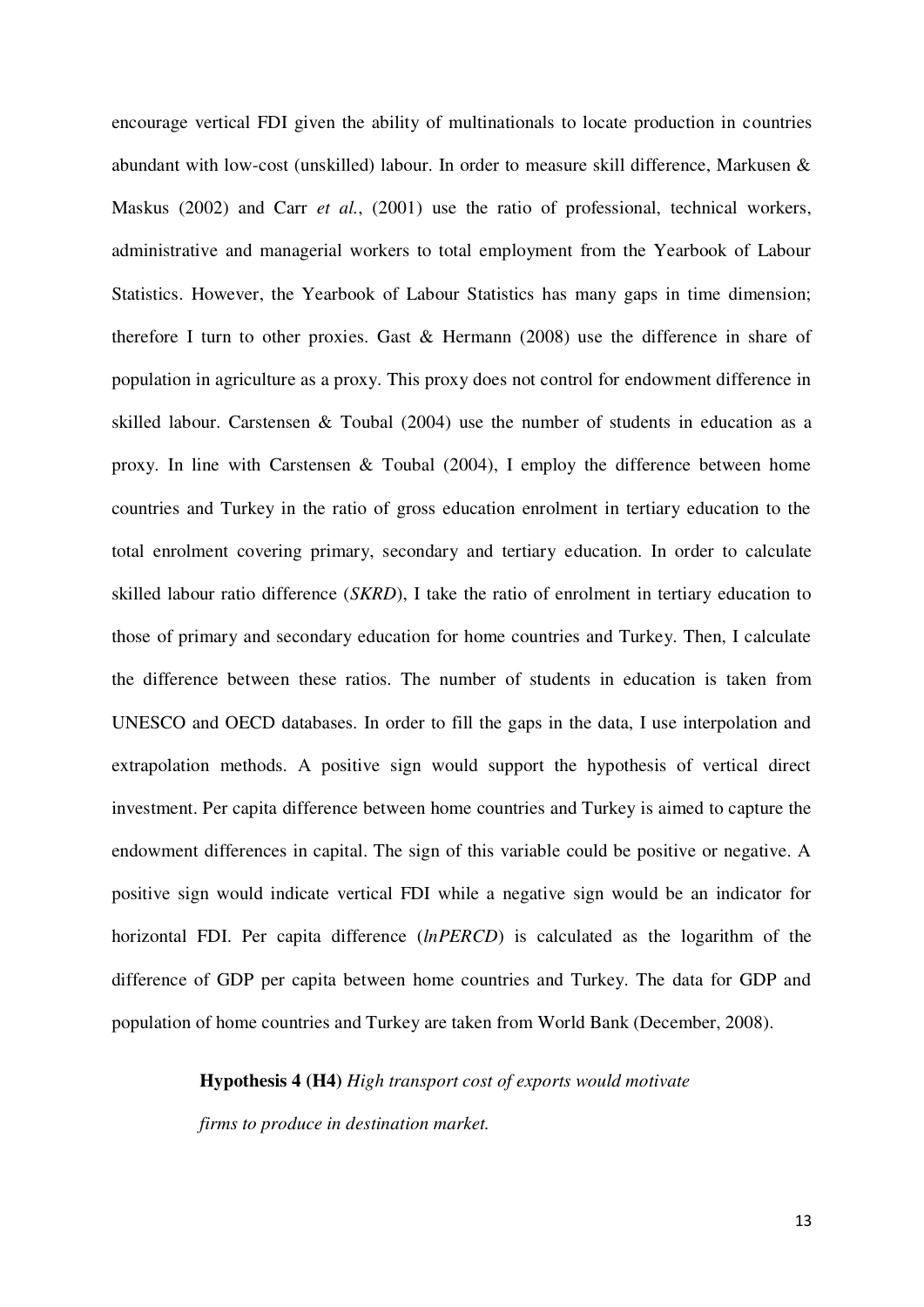Trade costs associated with exports to host countries might motivate firms to switch from exports to production abroad. This kind of investment might also displace trade between countries. Several empirical studies (Balasubramanyam *et al.*, 2002; Waldkirch 2003) accommodate geographical distance as a proxy for transport costs in gravity equations modelling FDI and trade flows. Long distance between the countries is associated with high transport costs. Since the geographical distance is constant over time, it does not account for falling trade costs, as Baier & Bergstrand (2001) argue. In order to overcome this disadvantage, Brainard (1997) uses freight expenditures and tariffs for trade costs and Carstensen & Toubal (2004) employ the ratio of tariff revenue to the imports of host countries' as a proxy for trade costs.

In this study, Turkey is a single host country; therefore tariff revenue would not match bilateral trade cost between Turkey and home countries. Freight costs are not available for Turkey. I follow Baier & Bergstrand (2001) and Limao & Venables (2001). I use c.i.f. /f.o.b. ratios as a proxy for transportation costs (*OTRC*) from home countries to Turkey. Hummels & Lugovsky (2006) report that the matched trade partner is a useful control variable for bilateral transportation costs. The expected sign is positive.

> **Hypothesis 5 (H5)** *Trade costs associated with exporting back to the home country negatively affect vertical investment.*

High cost of exporting back to home country deters firms to get involved in vertical investment. While high trade cost of export to host country encourages horizontal FDI, high trade cost (*TTRC*) of exporting back home from host country discourages vertical investment if multinationals aim to send back goods produced in host country. I also use matched partner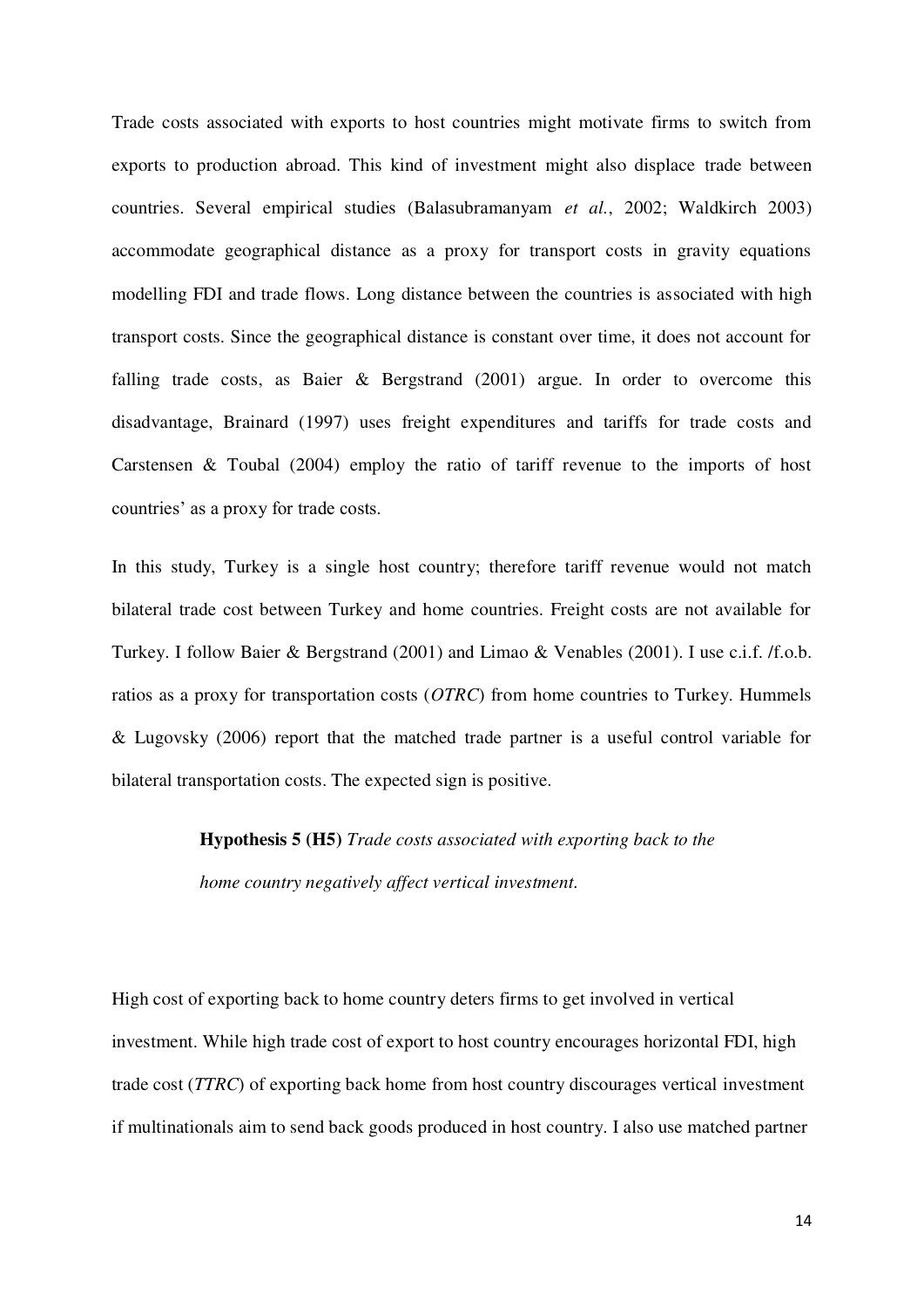data for this variable. The export and import data to calculate OTRC and TTRC are taken from IMF (2009a).

## **Hypothesis 6 (H6)** *Liberalisation of investment policies of a country would increase its inward FDI.*

It is apparent from the theoretical discussion above that firms adding a second plant would incur costs related to production abroad. Firms investing abroad would operate in an unknown environment (Markusen, 1998). Unknown environment refers to ignorance of foreign firms to the legal and institutional framework of host country and uncertainty connected to fair treatment by authorities in host country. Investment liberalisation aims to reduce the uncertainty associated with operating in host country. Intuitively, investment liberalisation should encourage horizontal or vertical FDI. Carr *et al.,* (2001) use an index to control for investment liberalisation. Since this index is not available for Turkey, I use BITs by Turkey and home countries to proxy for investment liberalisation (*INVL*) in Turkey. Gast & Hermannn (2008) use cumulative number of BITs signed by host country. Different from the proxy used by Gast & Hermann (2008) I use a dummy variable between country pairs. *INVL* takes value 1 if there is a ratified bilateral investment between Turkey and home countries and 0, otherwise. The number of bilateral investment treaties is taken from the Undersecretariat of Treasury (RTPMUT, 2009). I expect the bilateral investment treaties to affect FDI in Turkey, positively. Table 1 summarises the hypotheses on FDI: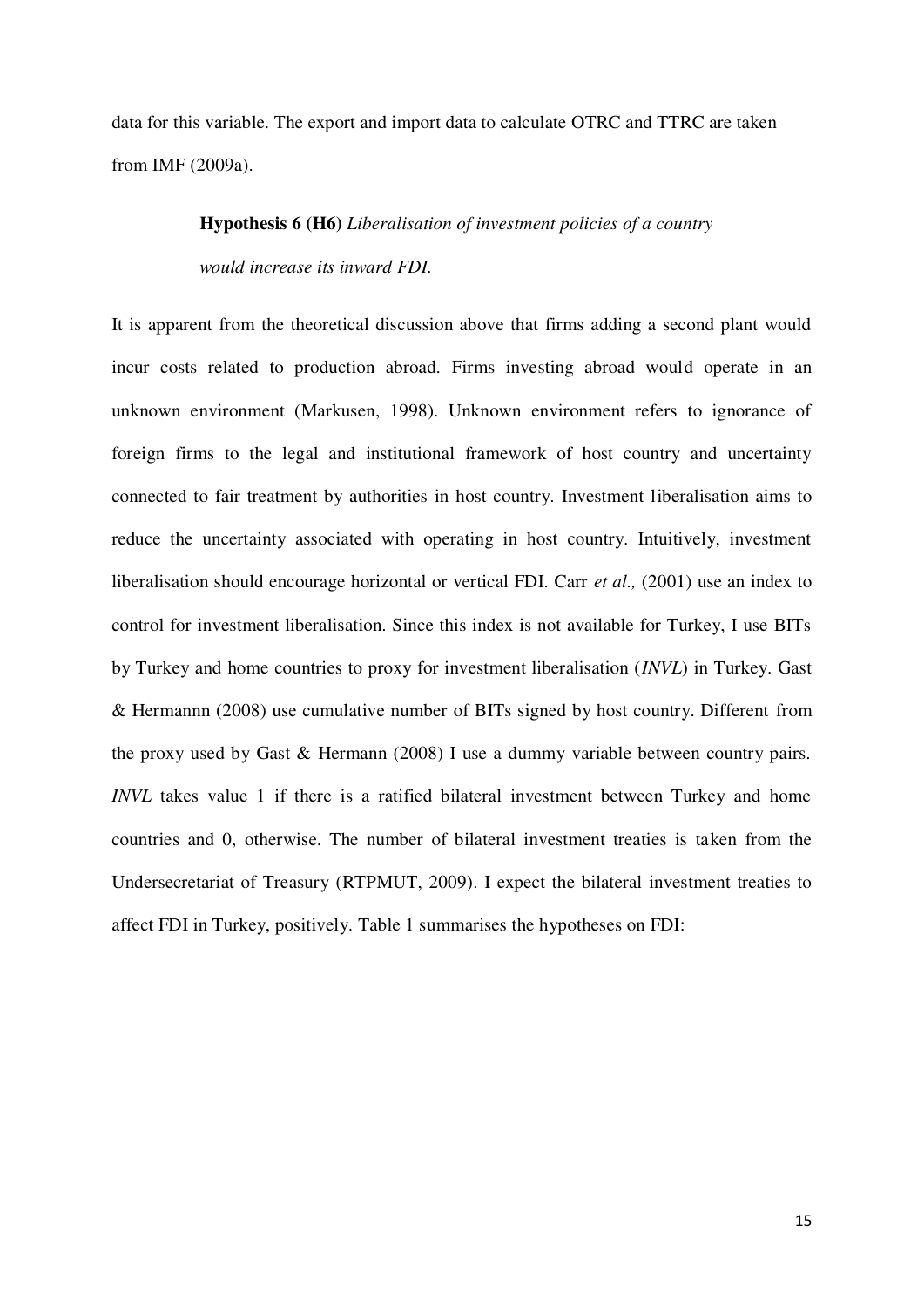#### **Table 1 Hypotheses on FDI**

|                                | FDI.   |
|--------------------------------|--------|
| Sum of GDPs $(H1)$             | +      |
| Similarity of GDPs (H2)        | $\div$ |
|                                |        |
| Difference in Endowments (H3)  | $+/-$  |
| Trade Cost Home (H4)           | $\div$ |
| Trade Cost Host (H5)           |        |
| Investment Liberalisation (H6) | ┿      |
|                                |        |

## **4.0 Sample Data and Dependent Variable**

The dataset comprises 19 home countries that report FDI stocks in Turkey: Austria, Canada, Denmark, France, Finland, Greece, Germany, Hungary, Italy, Japan, Republic of Korea, Netherlands, Norway, Poland, Spain, Sweden, Switzerland, UK and USA. The period under consideration is 1982-2007. Observation for FDI is not available for each year for each country; therefore the panel is unbalanced with 299 observations for FDI.

The choice of proxy among affiliate sales, FDI stocks, and flows is widely debated in the literature. The availability of affiliate sales is often cited as an issue by several authors (Brainard, 1997; Carr *et al*., 2001) investigating the determinants of FDI. Brainard (1997) suggests that affiliate sales should be used if one aims to establish links between FDI and exports. However, affiliate sales are available for only a handful of economies. Therefore it would be appropriate to utilise either FDI flows or stocks. FDI stocks are preferable to flows due to the time span between the initial investment and the start of production. In addition, FDI flows exhibit large fluctuations over time. Taking these issues into account, I use FDI stocks of home countries in Turkey. FDI stocks are compiled from various resources, mainly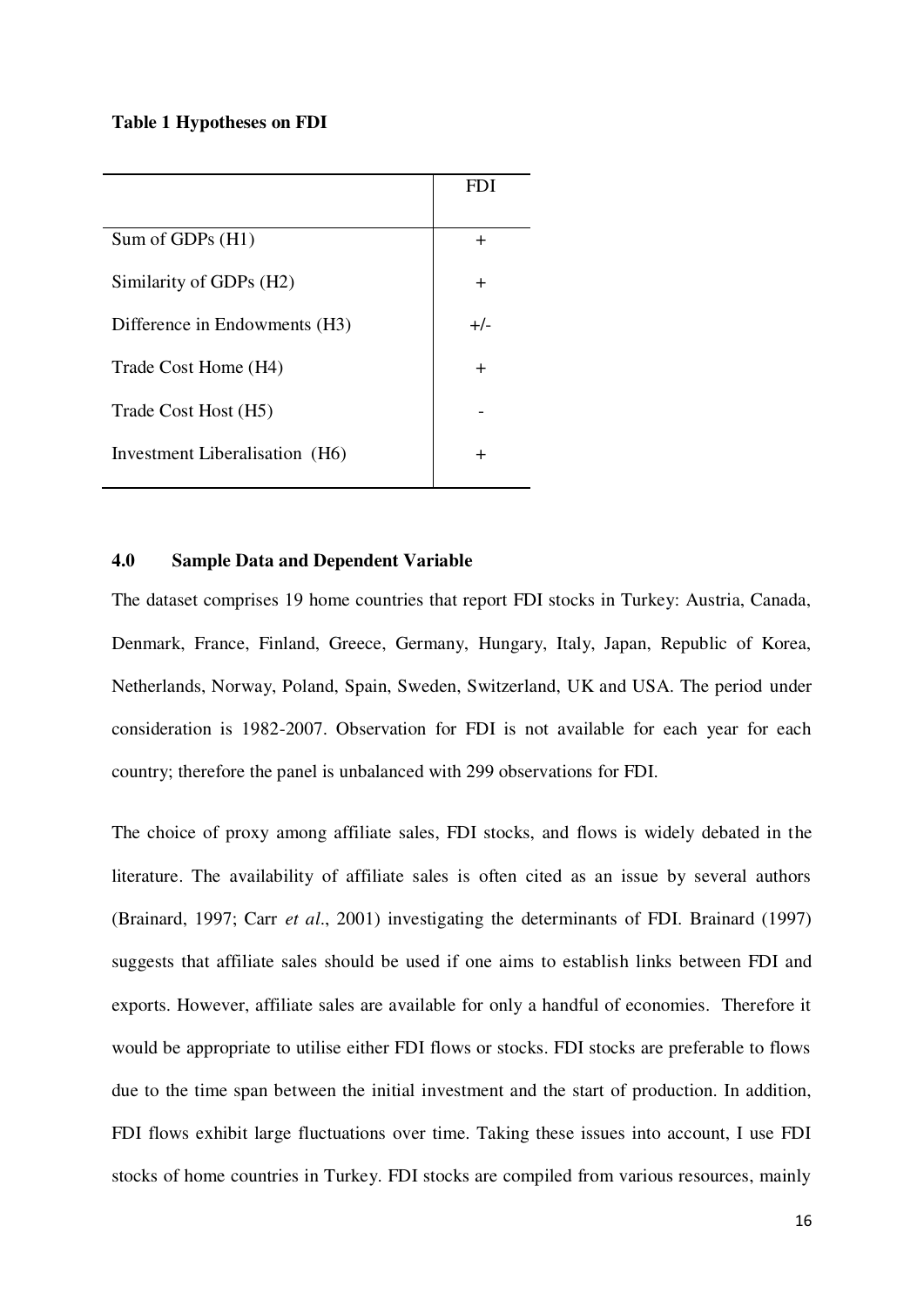from OECD International Direct Investment Statistics Database (2008). FDI data from OECD is extended with the data taken from, Eurostat, Central Bank of Netherlands, Statistics of Canada, and Japan External Trade Organisation. In line with the OECD database, I convert the values from national currencies into dollar. Exchange rates are taken from main indicators of OECD database. FDI stock data is from OECD International Direct Investment Year Book (OECD, 2008) that estimates FDI on the basis of market values. Therefore, negative values of FDI stocks are possible because of different accounting practices among countries. In line with Bénassy-Quéré *et al.* (2007), I add a small constant to real FDI values deflated by the GDP deflator of each country taken from United Nations (UN) database to transform the negative values of FDI to positive. I use the logarithm of real FDI values (*ln FDIN*).<sup>7</sup>

## **5.0 Methodology and Econometric Model**

 $\overline{\phantom{a}}$ 

I specify a panel model with two cross-section dimensions (home countries i=19 and h, the host county Turkey) and one time dimension t, year, t=26 to test hypotheses H1-H6;

$$
lnFDIN_{iht} = \beta_1 lnSum_{iht} + \beta_2 lnSim_{iht} + \beta_3 ln PERCD_{iht} + \beta_4 SKRD_{iht} + \beta_5 OTRC_i + \beta_6 TTRC_{ht} + \beta_7 INVL_{iht} + \varepsilon_{iht}
$$
 (2)

where the script *i*, *h*, *t* stand for home country *i*, Turkey and year respectively. *lnFDIN*<sub>*iht*</sub> is the log of outward FDI stocks of home country *i* in Turkey at time *t*; *lnSumiht* is the log of sum of the GDPs of home country  $i$  and Turkey at time  $t$ ,  $ln Sim_{iht}$  is the log of similarity index of GDPs of home country *i* and Turkey at time *t*; *lnPERCDiht* is the log of per capita difference between home country *i* and Turkey at time *t*, SKRD*iht* is the ratio of skilled labour in home country *i* to Turkey at time *t*; OTRC*i* is the trade cost of exports from home country *i*

 $7$  The original deflator is based on year 1990 (US\$ dollars), I convert the index into 2000 (US\$), hence I am able to add a small constant. GDP deflator taken from UN is similar to the one used by World Development Indicators that take the purchasing power parity into account. 1.5 is added to the deflated FDI values in order to convert negative values to positive.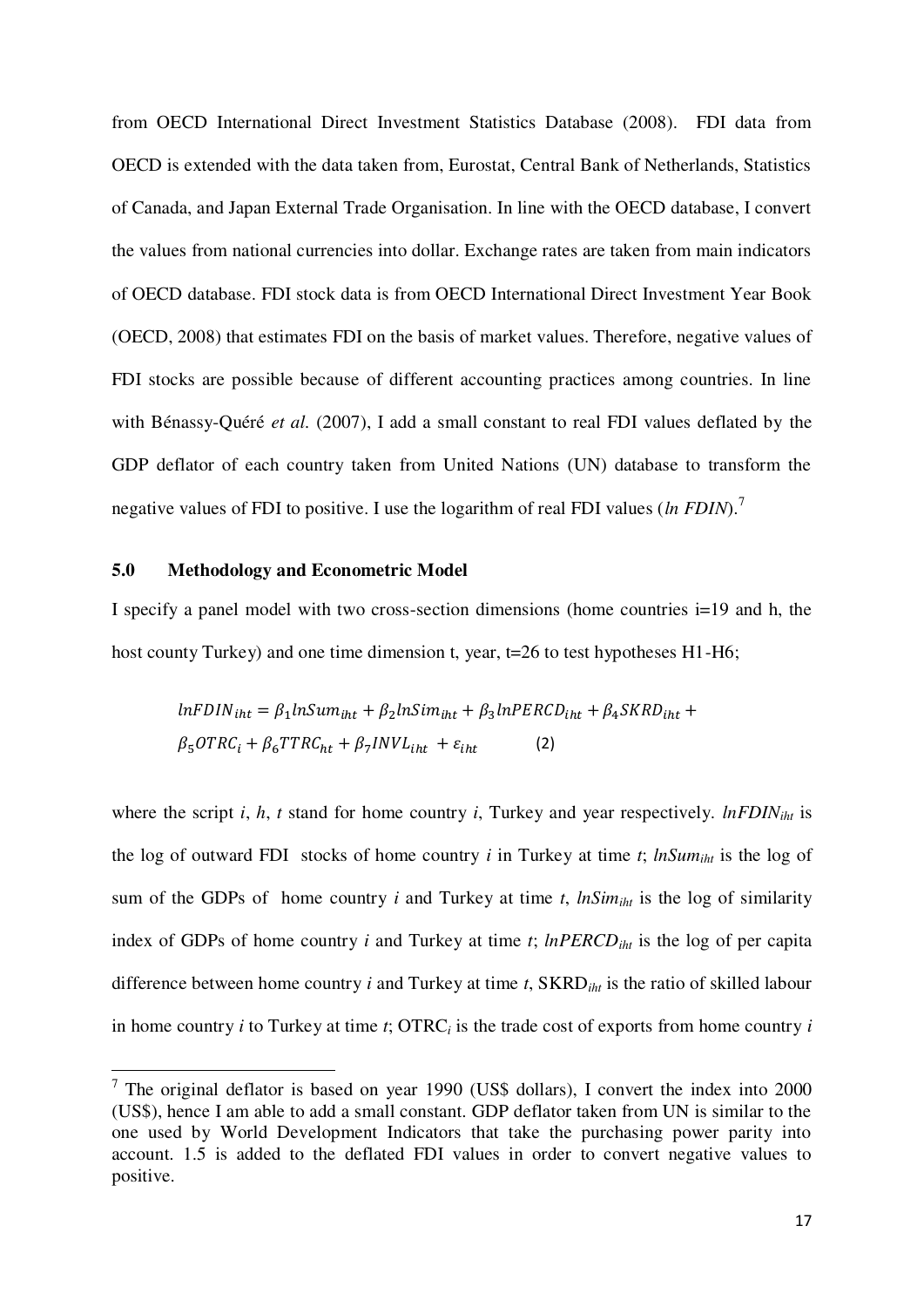to Turkey at time *t*; TTRC*h* is the trade cost of exporting from Turkey to home country *i* at time *t*; INVL*iht* is bilateral investment treaties ratified between home country *i* and Turkey ε*iht* is the error term.

The error component structure in equation (2) could be written as;

$$
\varepsilon_{iht} = \mu_{ih} + \nu_{iht} \tag{3}
$$

 $\varepsilon_{iht}$  is the error component structure, where  $\mu_{ih}$  model time-invariant country pair specific effects between home country *i* and Turkey and v*iht* is a stochastic error term that is assumed to be uncorrelated over all *i*, *h*, and *t*.

The treatment of the heterogeneity in country pair specific effects  $(\mu_{ih})$  is often discussed in the literature. Cross-sectional data for individuals, firms or countries might have heterogeneity in terms of unobservable specific effect to cross-section units or time periods (Hsiao, 1986). Therefore time-series and cross-section studies, which do not account for this heterogeneity, carry the risk of obtaining biased results (Baltagi, 2005). In this context, modelling international trade or FDI among countries give rise to heterogeneous trading or investment relationships among countries. In order to cope with heterogeneity arising from diversity in country samples, several papers introduce panel data models such as fixed effect and random effects into the gravity equation (For a detailed review, see Cheng & Wall, 2005). In addition, the selection of fixed or random effects and econometric specification of the gravity model are presented in the literature (Mátyás, 1997 and 1998; Cheng & Wall, 2005; Egger 2000).

Mátyás (1998) puts forward that large country specific effects should be treated as nonobservable random effects in case of large country samples. Egger (2000) suggests that fixed effects model would be the right choice if data sample include countries, which belong to the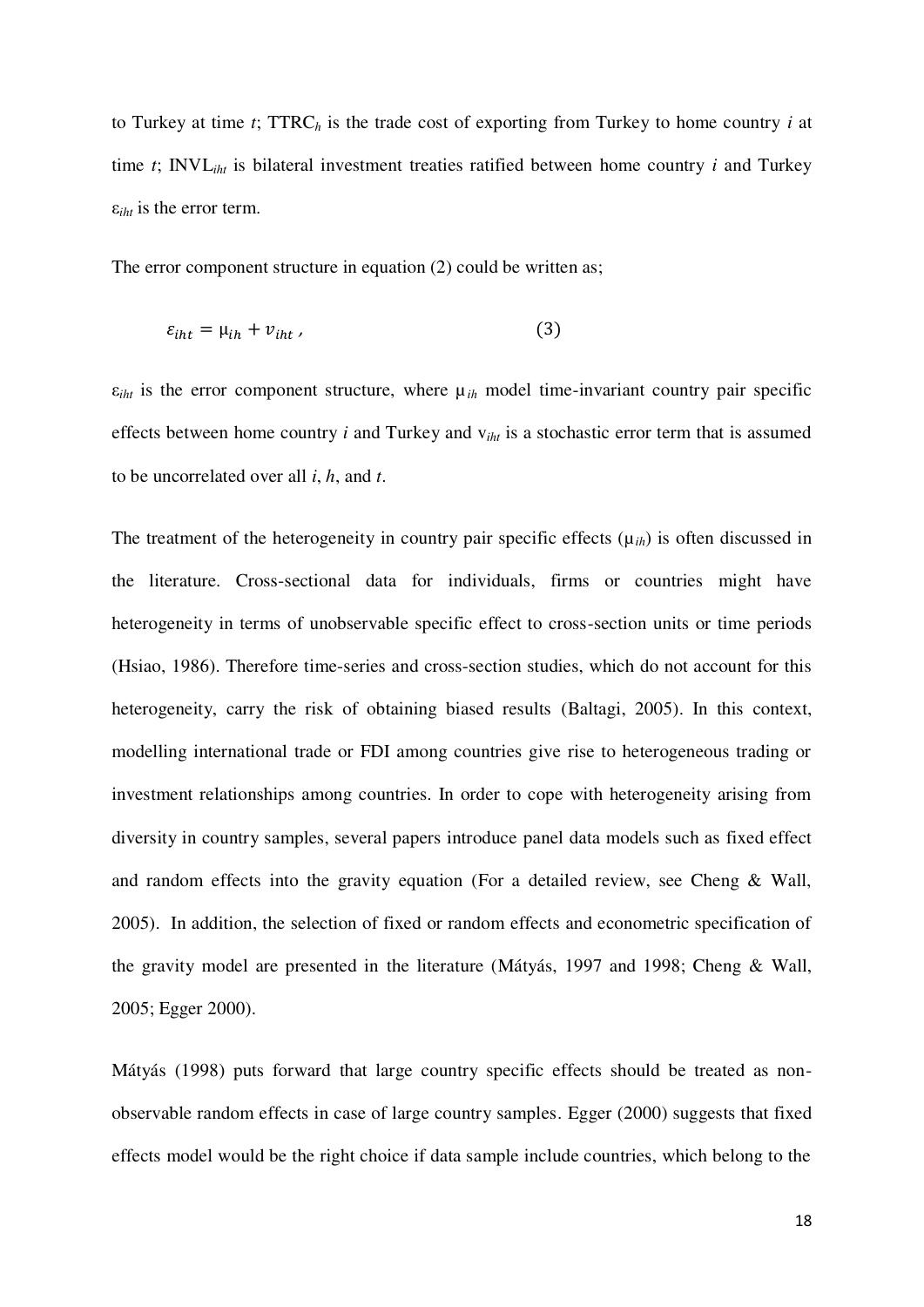same regional blocs such as EU. Membership to same regional bloc is determined by cultural and political similarities between countries or geographical distance among them. Therefore, these country specific effects should not be treated as non-observable random effects. Cheng & Wall (2005) argue that fixed effects models could be a better choice as long as specification includes country-pair fixed effects.

The sample in this study covers nineteen home countries, some of which are also members of EU. Turkey is in the process of membership negotiations with the EU. I control for this country pair specific effect by including a dummy variable. Even though the choice of countries in the sample is guided by data availability, the sample covers EU and OECD member countries, which have cultural and political similarities and geographical proximity among them. Hence, I would use both the fixed effects model and random effects and decide on the appropriate model in accordance with Hausman (1978) specification test, which is often used in studies with panel data analysis.

### **6.0 Control Variables**

In the spirit of existing literature, I also specify seven control variables and I augment the equation (2) with:

$$
lnFDIN_{iht} = \alpha_i + \beta_1 lnSum_{iht} + \beta_2 lnSim_{iht} + \beta_3 ln PERCD_{iht} + \beta_4 SKRD_{iht} + \beta_5 OTRC_i + \beta_6 TTRC_h + \beta_7 INVL_{iht} + X_{iht} + W_{ht} + \epsilon_{iht}
$$
\n(4)

where X*iht* is the control variables that vary between home country *i* and host country,Turkey, at time *t* and  $W_{ht}$  is the control variables that vary over time and over Turkey; and  $\mu_{ih}$  models the time-invariant country pair specific effects and ε*iht* is error term. Relative labour cost, real exchange rate, the prospect of EU membership, openness to trade, taxation are the variables (X*iht*) that vary between home country *i* and Turkey at time *t*. Infrastructure and institution variables vary over time and over Turkey (W*ht*).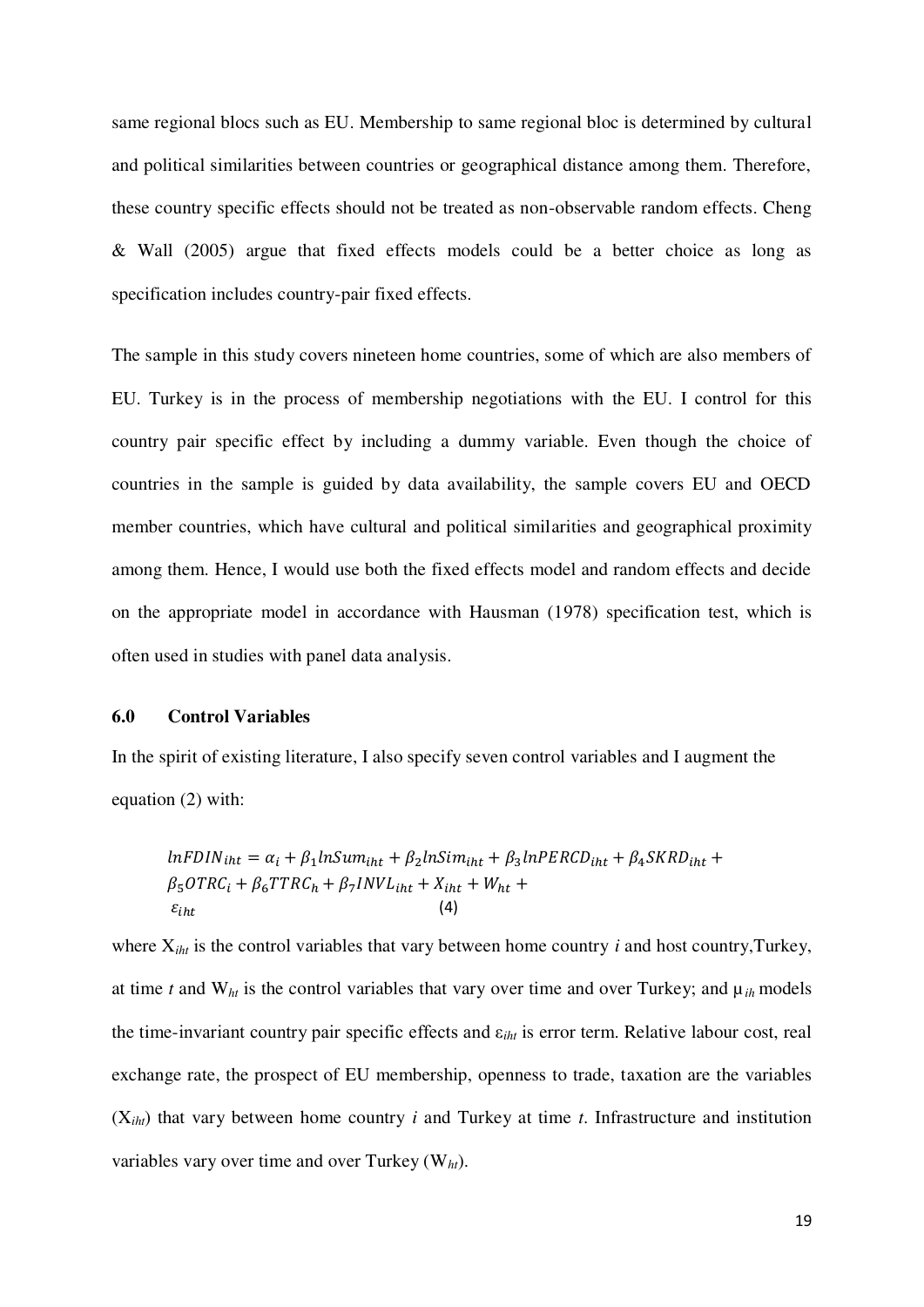#### **6.1 Relative Labour Cost**

The prevalence of low labour costs in developing countries and CEECs are assumed to constitute an incentive for MNEs to locate labour-intensive production in developing countries (Wang & Swain 1995; Carstensen & Toubal, 2004; Bellak *et al.*, 2009). In line with Resmini (2000) and Carstensen & Toubal (2004), this study uses the relative unit labour cost (exchange rate adjusted labour costs) between Turkey and home countries provided b y OECD (*RELAB*).

OECD defines exchange rate adjusted unit labour costs as the ratio of the total labour costs (compensation of employees) to real output. The data for compensation of employees in Turkey is missing for the year 2007 in the dataset provided by the OECD; therefore the estimated value for the year 2007 is obtained from the Eurostat. High labour cost of Turkey relative to home countries is predicted to affect FDI, negatively. Relative unit labour cost is calculated by the following formula:

$$
RELAB_{iht} = \frac{ULC_{ht}}{ULC_{it}} \tag{5}
$$

where ULC<sub>ht</sub> presents unit labour cost of Turkey at time t and ULC<sub>it</sub> stands for unit labour cost of home country *i*.

## **6.2 Real Exchange Rate and Exchange Rate Volatility**

Real exchange rate index (*REER*) is included in the equation (27) in order to account for the relative wealth effect of changes in host country against home countries (Froot &Stein, 1991; Klein &Rosengren, 1994). As in Bénassy-Quéré, *et al.*, (2003) I use the lagged value of Real Exchange Rate to avoid reverse causality. Nominal exchange rates of US\$ for home countries taken from IMF; then the real exchange rate of the currencies of home countries against Turkish Lira is calculated.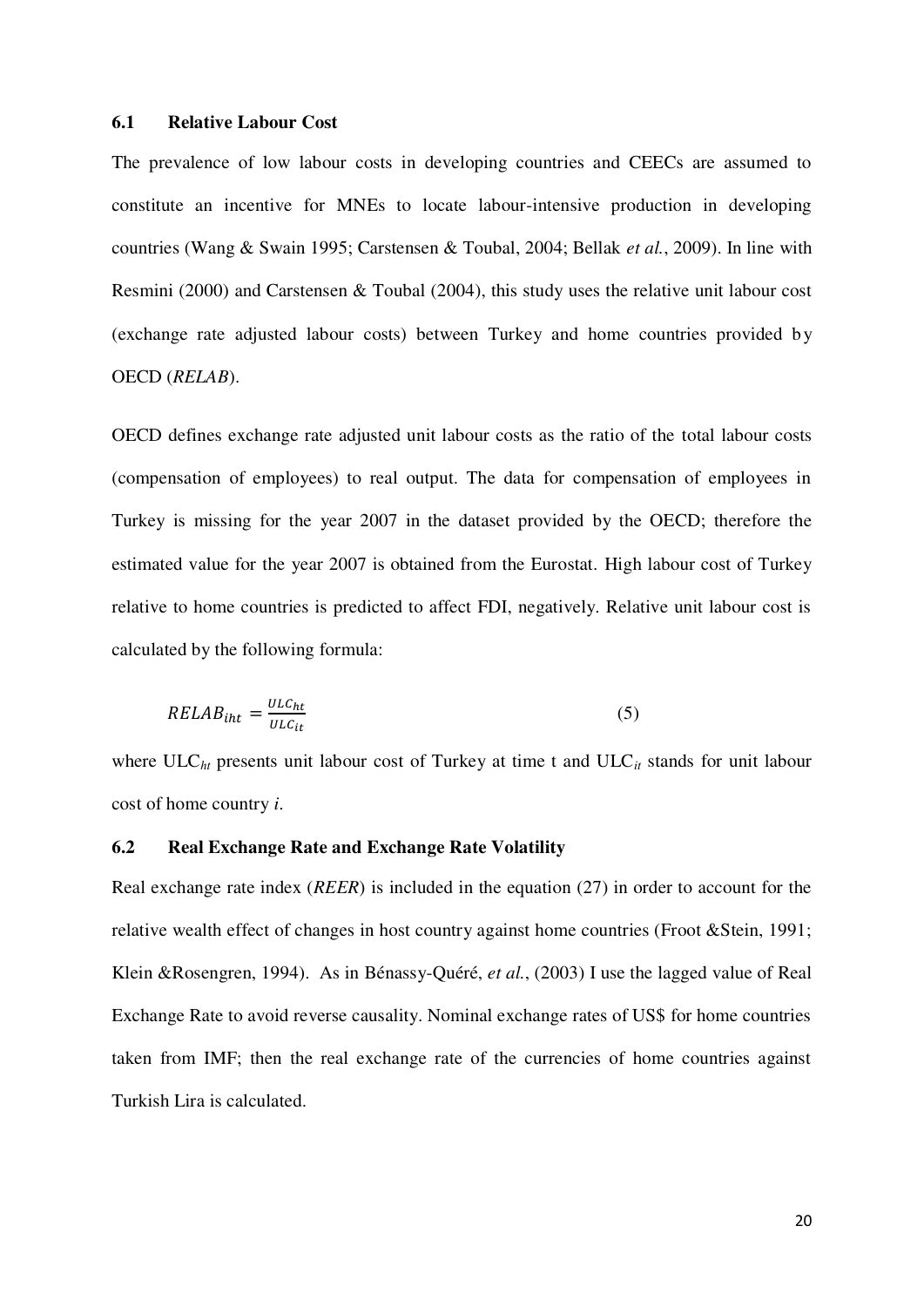IMF reports data for currencies of the euro countries in European currency unit (ECU). Similar to the method followed by Bénassy-Quéré, *et al.*, (2007) I take conversion rates from European Central Bank (ECB) to calculate the exchange rate between European Monetary Union (EMU) countries in the sample and Turkey prior to the year 1999 (when euro was first introduced). In order to work out the bilateral real exchange rate, I use consumer prices of home countries and Turkey from IMF and calculate bilateral exchange rate as:

$$
REER_{iht} = \frac{E_{iht}.P_{it}}{P_{ht}}\tag{6}
$$

where  $E_{iht}$  represents the nominal exchange rate of home country *i* against Turkish currency, and  $P_{it}$  and  $P_{ht}$  stand for the consumer price indices of home country *i* and Turkey, respectively. A rise in *REERiht* represents an appreciation of home country *i* currency against the currency of Turkey. The expected sign of *REER* is positive.

There are mixed results in the literature regarding the impact of exchange rate volatility on FDI. Due to empirically controversial results in the literature, the sign of this variable could be negative or positive. Goldberg & Kolstad (1995) and Disdier & Mayer (2004) use the standard deviation of nominal exchange rate to proxy for exchange rate volatility (*ERV*). Based on the formula used by Disdier & Mayer (2004) I use the annual standard deviation of the log difference of the monthly bilateral nominal exchange rates in preceding year to proxy for exchange rate volatility (*ERV*).<sup>8</sup> Monthly nominal exchange rates are taken from CBRT annual reports. The formula (30) below is used to calculate exchange rate volatility between country *i* and Turkey;

$$
ERV = \sqrt{\frac{\sum_{m=1}^{12} (d_m - \bar{d})^2}{12 - 1}}
$$
 (7)

<sup>&</sup>lt;sup>8</sup> Monthly consumer price indices were not available for Turkey to calculate real exchange rate volatility; therefore nominal exchange volatility is used.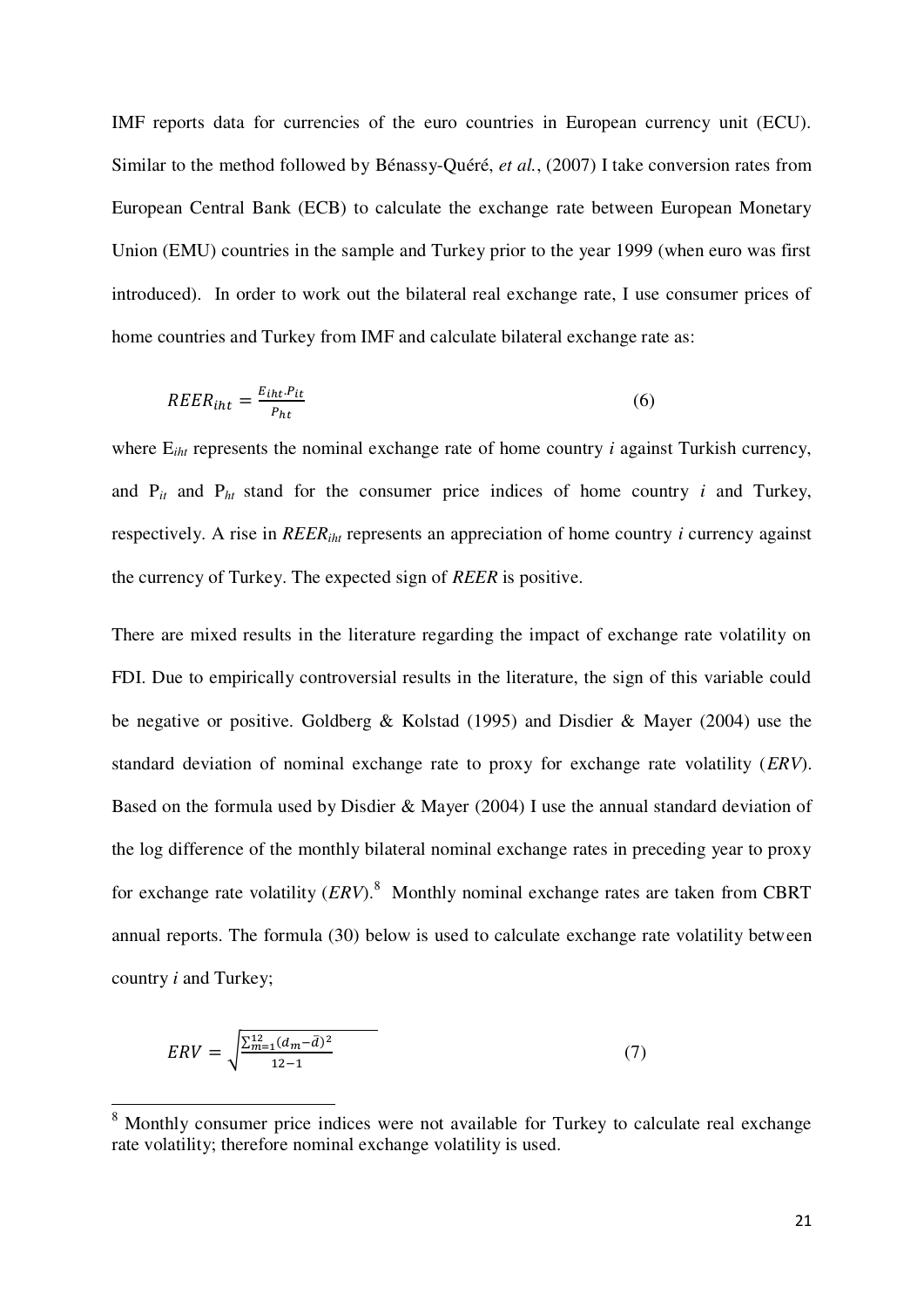where ERV is annual exchange rate volatility;  $d_m$  are the log differences of monthly bilateral nominal exchange rates for home country currencies against Turkish currency in the preceding year.  $\overline{d}$  bar in formula (29) is the mean value of the log differences of monthly bilateral nominal exchange rates.

#### **6.3 EU Announcements**

Integration of Turkey with the EU started when Turkey became a member of CU with the CU in 1996 and gained momentum after Turkey was given the candidate statues by the EU in 1999. Eventually, negotiations for EU accession started in December 2004 between Turkey and the EU. The Copenhagen criteria accepted by EU countries require candidate countries to gradually bring their laws in line with EU standards. Similar laws in a candidate country might lower the risk associated with operating in unknown environment for firms from EU countries. Therefore, the prospect of EU membership might have enhanced FDI coming from EU countries to Turkey. In the spirit of Bevan & Estrin (2004) and Clausing & Dorabantu (2005), I control for the effect of the membership negotiations with the EU on FDI located in Turkey. I use a dummy variable (*EUNEG*) that takes value 0 for the years preceding the start of negotiations with the EU in 2005 and 1 for the years 2005, 2006 and 2007. The prospect of the EU membership is predicted to affect FDI destined for Turkey, positively.

## **6.4 Openness**

The measurement of openness shows diversity in the literature. Tariff rates (Culem, 1988) and revenues of duties in imports (Carstensen & Toubal, 2004) are the most common proxies used. Several authors, such as Kumar (1998) and Kumar (2000), Clausing & Dorobantu, (2005), Resmini (2000), Asiedu (2001) and Quazi & Mahmud (2006) use the ratio of total trade of home countries with host country to the GDP of the host countries.<sup>9</sup> Data provided

 $\frac{9}{9}$  Kumar (1998, 2002) suggests that the ratio of total trade to GDP of host country should be regressed on the area, transport cost (cif/fob) population of host country and the residual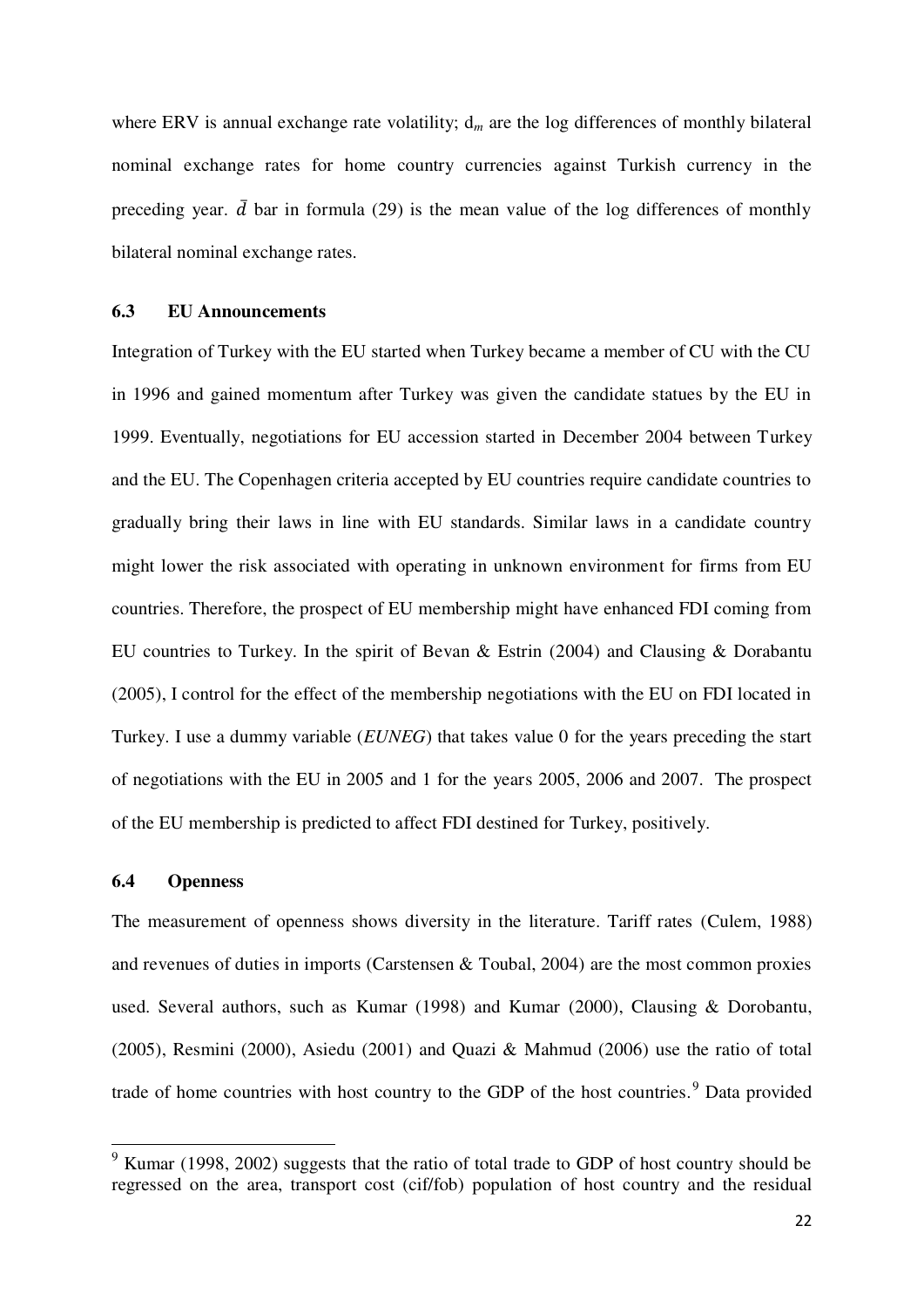by GATT on tariff rates are not complete for Turkey for the period under consideration in this study; therefore I employ the ratio of trade to GDP of Turkey as a proxy for openness. I use the ratio of total trade of Turkey with home countries to the GDP of Turkey as well as the residuals suggested by Resmini (2000) to account for structural and policy openness. The recent empirical literature correlates openness of a host country positively to the amount of FDI, which a host country attracts. Given internalisation advantages through common ownership of assets, MNEs tend to import and export in case of vertical FDI. As a result, countries following a liberal trade policy are likely to attract FDI (Bevan & Estrin, 2004). The ratio of sum of exports and imports of home countries to GDP of Turkey (*OPEN*) is used to measure the openness of host country. In order to control the structural openness, I also use the residuals (*REST*) derived from regressing the ratio of total trade to the GDP of Turkey on population and squared population of Turkey in accordance with Clausing & Dorabantu (2005). The expected signs of openness (*OPEN*) and the residuals (*REST*) are positive.

## **6.5 Infrastructure**

<u>.</u>

Several empirical studies, such as, Kumar (2000), Campos & Kinoshita (2003), Bellak *et al.*, (2009), and Khadaroo & Seetanah (2009) point to the positive effect of infrastructure on FDI. According to Gramlich (1994) relevant infrastructure consists of transport, communication and electricity production. In line with Kumar (2002) and Bellak *et al.*, (2009), I use road length per square kilometre (*ROADS*) and commercial vehicles per 100 inhabitants (*COMVEH*) as proxies for transport, telephones per 100 habitants (*TEL*), and annual

should be used as a proxy to disentangle policy openness from structured openness. However using this method would result in high correlation with transport cost in the regression; therefore I would not use it. On the other hand Clausing & Dorabantu (2005) proposes that imports of host country could be regressed on the population and squared population of host country and the residuals measure the extent of import penetration, which is not explained by host country's population.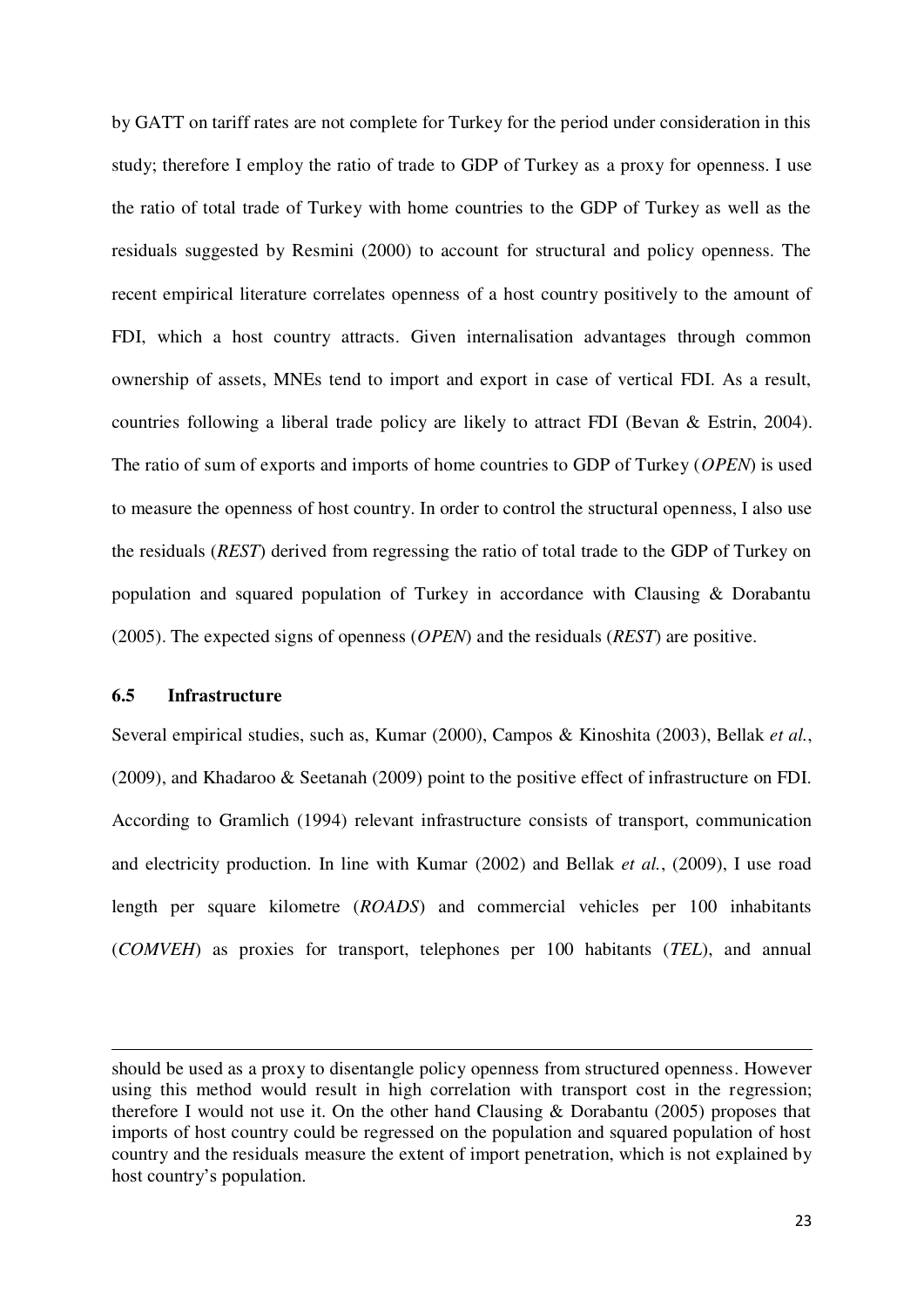electricity production (*ELC*).<sup>10</sup> *TEL* is obtained from the, World Bank (2008), *COMVEH* is taken from Statistics of the Automotive Manufacturers Association of Turkey, *ROADS* is obtained from the Statistics of the General Directorate of Highways of Turkey and *ELC* is acquired from Environment and Energy Statistics of the Turkish Statistical Institute. Instead of using these proxies separately, in the spirit of Loree & Guisinger (1995) Kumar (2002) and Bellak *et al.,* (2009), I derive an infrastructure index (*INFRAI*) using principal components analysis (PCA). High correlations among these proxies make it difficult to use them together in the regressions. PCA procedure finds linear combinations among the proxies and reduces the proxies to a composite infrastructure index. The composite infrastructure of host country (Turkey) index keeps the important information contained in the proxies. Infrastructure is predicted to be positively correlated with FDI inwards.

## **6.6 Taxation**

<u>.</u>

Taxation might have an impact on the choice of location of FDI since taxes could reduce the income stream obtained from investment abroad. Even though effective average tax rate is favoured over the corporate income tax (*CITD*), existing data in effective average tax rate do not cover the entire period for Turkey. Therefore, I use corporate income tax rate (*TAX)* in line with Carstensen & Toubal (2004). In order to account for the different fiscal regimes, I follow the calculation method used by Carstensen & Toubal (2004):

$$
TAX_{iht} = TAX_{iht} - TAX_{it}
$$
\n<sup>(8)</sup>

If home country *i* adopts an exemption scheme, then the calculation (30) above applies. If home country *i* uses a (partial) credit scheme and  $TAX_{it} > TAX_{ht}$ , then  $TAX_{iht} = 0$ . If home country *i* adopt a (partial) credit scheme and  $TAX_{it} < TAX_{ht}$ , then the calculation (30) applies.

Kumar (2002) also used information infrastructure including newspapers and televisions per 1000 inhabitants and included energy use per inhabitant rather than generation.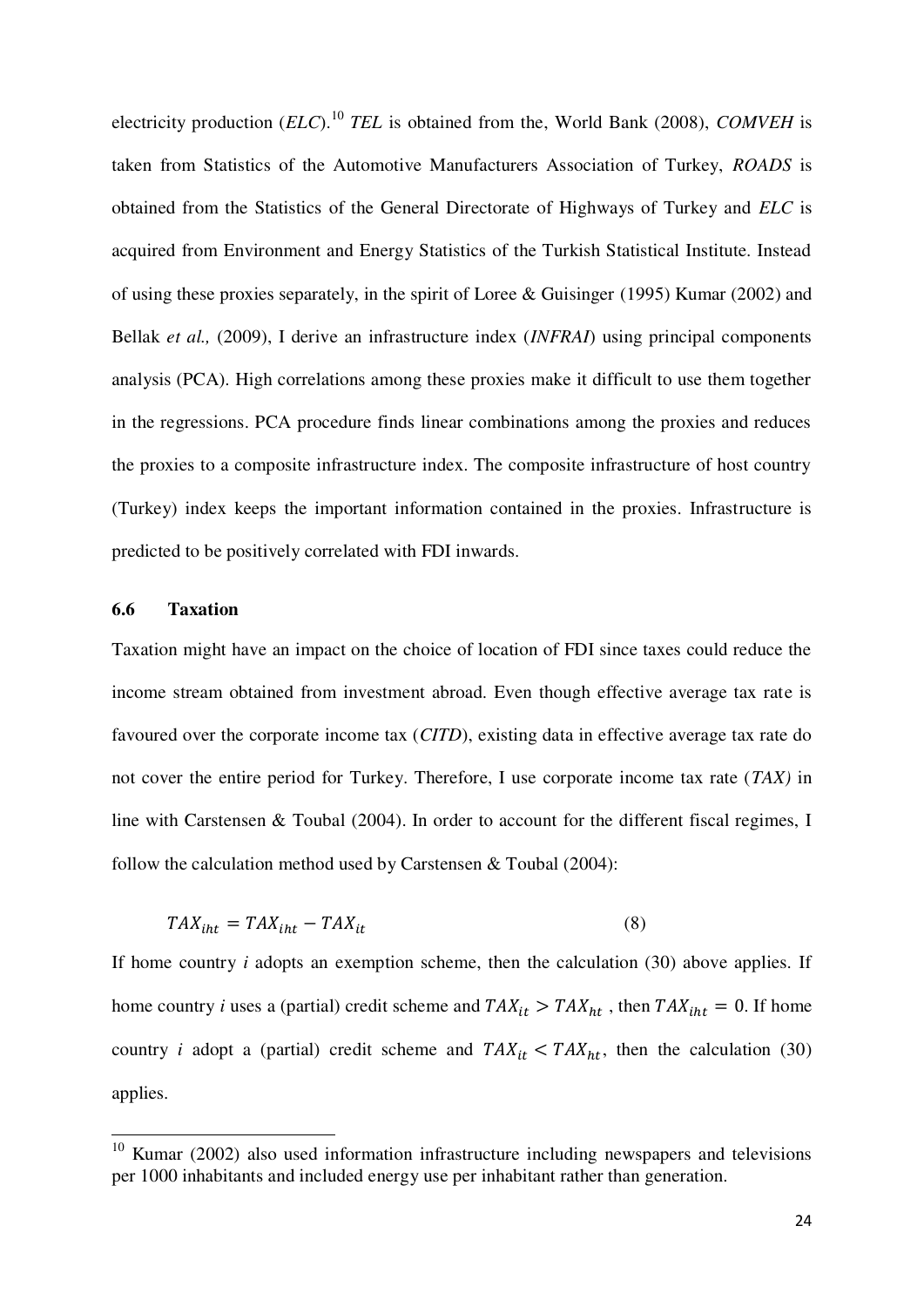Corporate income tax rates are obtained from KPGM and Tax Database of OECD. In the light of the related literature reviewed, corporate tax differential is expected to negatively affect FDI.

## **6.7 Political Stability and Institutions**

The choice of database to derive the proxies for political stability and institutions is largely determined by the availability of data. In this regard, the ICRG is more comprehensive than other sources. Therefore, I use the risk ratings of the ICRG to measure political stability and the quality of institutions.

Among the proxies used for political stability are the number of seats of the ruling party (majority) in the parliament (Fehrs & Axelrod, 2006), government unity (Aizenman & Noy, 2006; Joyce & Noy, 2008). An index for government stability provided by ICRG includes government unity, legislative strength and popular support as subcomponents. Instead of utilizing separate proxies for political stability, I use the index for government stability (*GOVSTA*) provided by the ICRG. According to the ICRG, a score of 12 for (*GOVSTA*) indicates very low risk and a score of 0 points to very high risk.

Following Globerman & Shapiro (2002), Sayek (2007) and Fan *et al.*, (2007), I use both the index for corruption (*CORR*) and quality of bureaucracy (*BUR*). Given the interference of the army in political life in Turkey (see section 2.2), it is also appropriate to use the military in politics index (*MILINP*). The indexes for *CORR*, *BUR*, and *MILINP* are obtained from the ICRG. A score of 6 for (*CORR*) and (*MILINP*) indicates low risk and a score of 0 represents very high risk. A score of 4 for (*BUR*) corresponds to low risk and a score of 0 indicates very high risk. *GOVSTA*, *CORR*, *BUR* and *MILINP* are predicted to be positively related to FDI. Table 2 summarises the definitions and expected signs of control variables.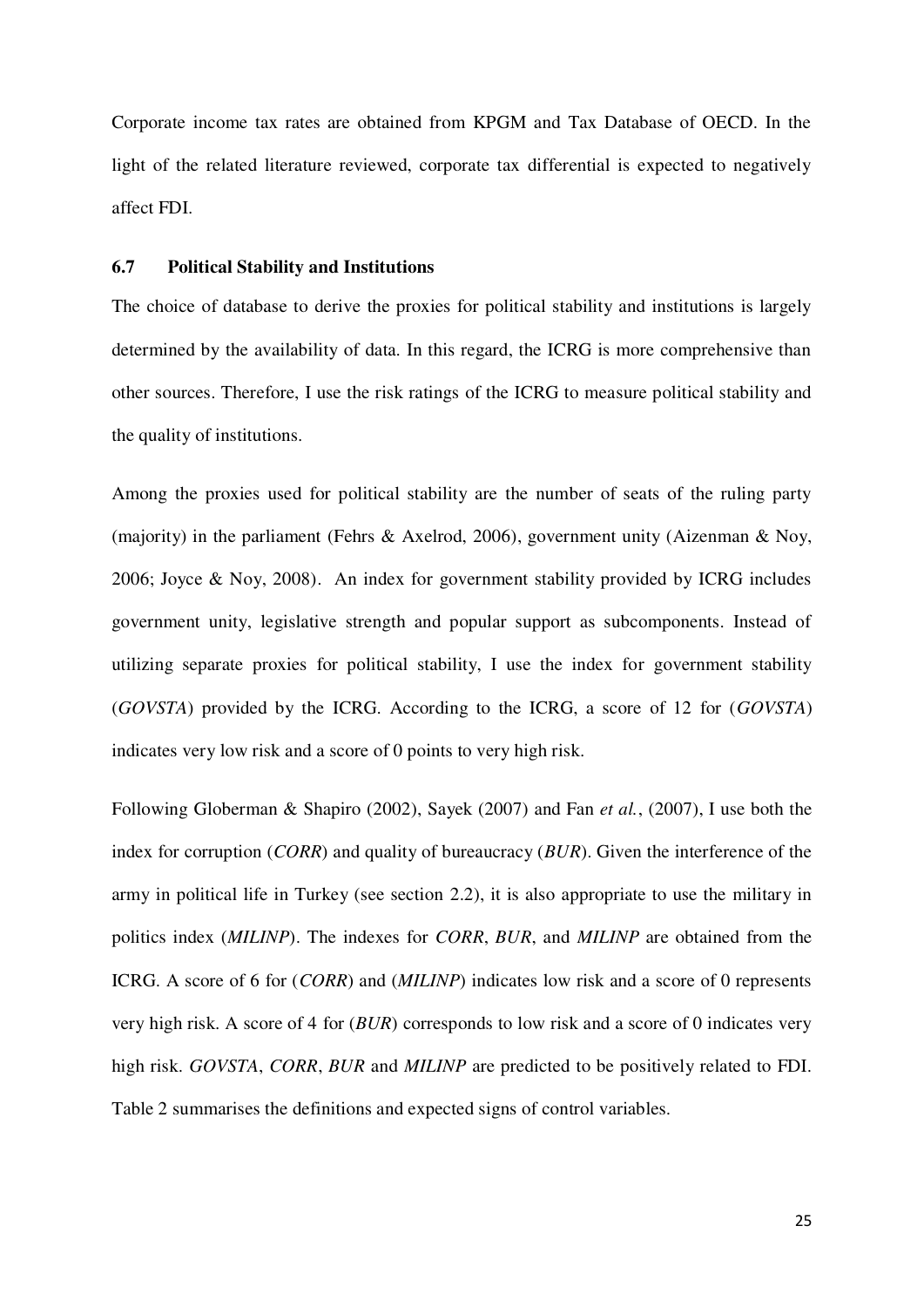|  | Table 2 Definitions and Expected Signs of the Control Variables |
|--|-----------------------------------------------------------------|
|--|-----------------------------------------------------------------|

| Variable         | Definition                | Unit of            | Expected     |
|------------------|---------------------------|--------------------|--------------|
|                  |                           | Measurement        | <b>Signs</b> |
| <b>RELAB</b>     | Relative labour cost      | ratios             |              |
| <b>REER</b>      | Real exchange rate index  | index              | $+$          |
| <b>ERV</b>       | Exchange rate volatility  | Standard deviation | $+/-$        |
| <b>EUNEG</b>     | Start of membership       | $0 \text{ or } 1$  | $+$          |
|                  | negotiation with the EU   |                    |              |
| <b>OPEN/REST</b> | Ratio of Exports +Imports | ratios/residuals   | $\ddot{}$    |
|                  | with OECD country to GDP  |                    |              |
|                  | of Turkey /Residuals      |                    |              |
| <b>INFRAI</b>    | Infrastructure index      | index              | $+$          |
| <b>TAX</b>       | Corporate income tax      | percentage         |              |
| <b>GOVSTA</b>    | Government stability      | index              | $\ddot{}$    |
| <b>CORR</b>      | Corruption                | index              | $+$          |
| <b>BUR</b>       | <b>Bureaucracy</b>        | index              | $+$          |
| <b>MILINP</b>    | Institutions              | index              | $\pm$        |

## **7.0 Empirical Results**

## **7.1 Descriptive Statistics and Correlation Matrix**

Table 3 below, displays the descriptive statistics of the dependent and independent variables, including mean, standard deviation and the number of observations for each variable and minimum and maximum value of the variables.

An inspection of Table 3 reveals a number of interesting aspects. First, the labour cost of Turkey relative to that of home countries (*RELAB*) is less than 1 on average. It might constitute an important advantage for home country companies to exploit this difference in labour cost. However, the cost of importing from Turkey back to the home countries (*TTRC*) is higher than that of exporting from home countries (*OTRC*) to Turkey and might curtail vertical investment.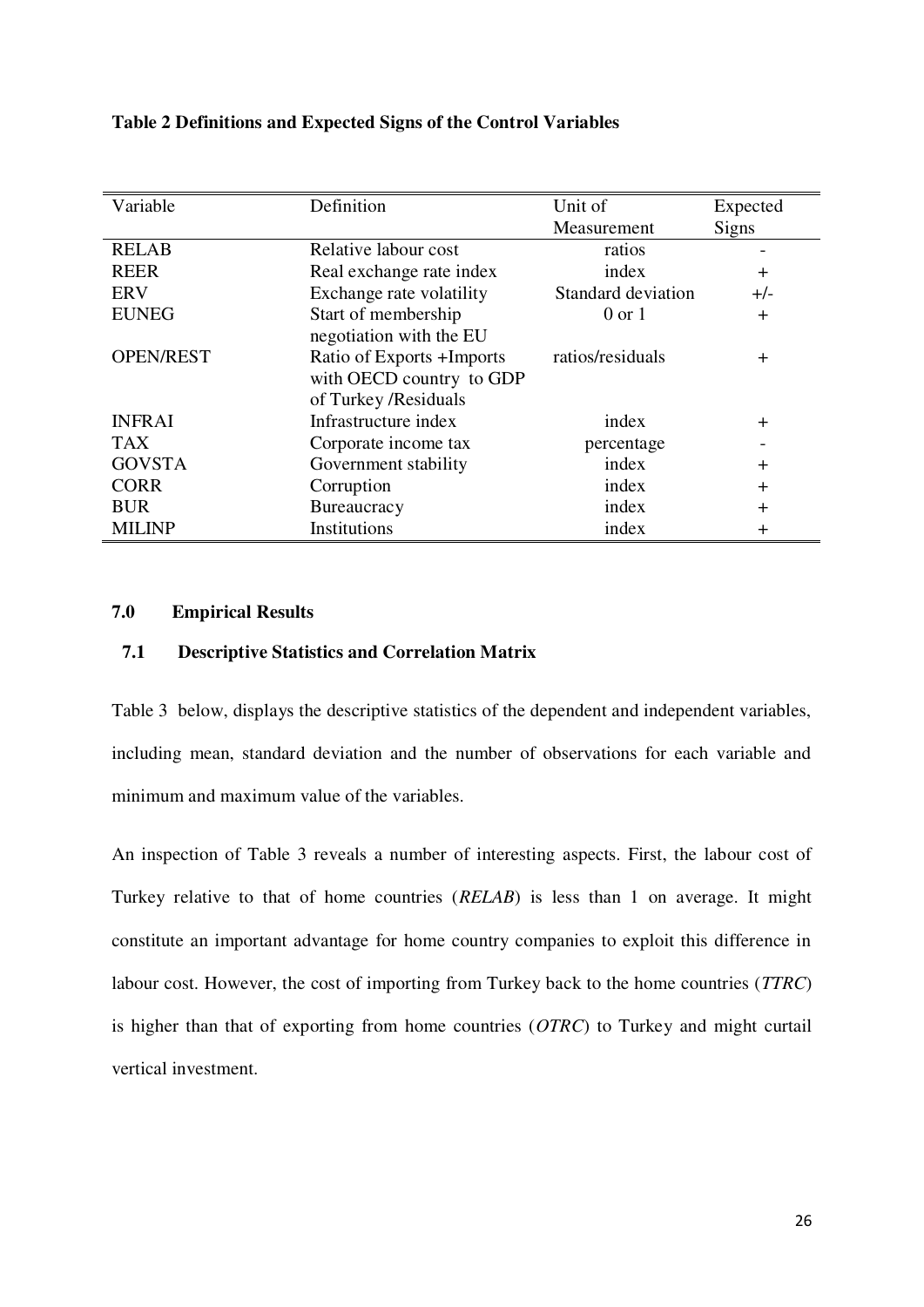| Variables     | Mean        | <b>Standard Deviation</b> | Minimum        | Maximum      | <b>Observations</b> |
|---------------|-------------|---------------------------|----------------|--------------|---------------------|
| <b>FDIN</b>   | 1.5662      | 0.9118                    | 0.2183         | 3.8245       | 299                 |
| <b>SUM</b>    | 13.5023     | 0.9559                    | 11.9737        | 16.2951      | 504                 |
| <b>SIM</b>    | $-1.1340$   | 0.6148                    | $-3.1498$      | $-0.6931$    | 504                 |
| <b>SKRD</b>   | 26.9150     | 9.5933                    | 0.2626         | 72.0457      | 503                 |
| <b>PERCD</b>  | 9.4002      | 1.1243                    | 4.0394         | 10.5295      | 505                 |
| <b>OTRC</b>   | 1.0956      | 0.2906                    | 0.2683         | 3.3605       | 510                 |
| <b>TTRC</b>   | 1.3016      | 1.7743                    | 0.1402         | 30.6929      | 511                 |
| <b>INVL</b>   | 0.4132      | 0.4928                    | $\overline{0}$ | $\mathbf{1}$ | 513                 |
| <b>RELAB</b>  | 0.6875      | 0.1816                    | 0.3760         | 1.5578       | 481                 |
| <b>REER</b>   | 117.0113    | 24.1088                   | 45.4837        | 194.1163     | 513                 |
| <b>ERV</b>    | 0.0143      | 0.0118                    | 0.0024         | 0.0603       | 416                 |
| <b>EUNEG</b>  | 0.0760      | 0.2652                    | $\overline{0}$ | $\mathbf{1}$ | 513                 |
| <b>OPEN</b>   | 8.1909      | 10.8841                   | 0.1434         | 59.6251      | 513                 |
| <b>INFRAI</b> | $-2.12e-08$ | 0.9815                    | $-1.0918$      | 2.1570       | 494                 |
| <b>TAX</b>    | 0.0046      | 0.0834                    | $-0.21$        | 0.3175       | 450                 |
| <b>GOVSTA</b> | 7.5572      | 1.9139                    | 3.6666         | 10.0833      | 456                 |
| <b>CORR</b>   | 2.7048      | 0.6520                    | $\overline{2}$ | 4            | 456                 |
| <b>BUR</b>    | 2.2326      | 0.4108                    | $\overline{2}$ | 3            | 456                 |
| <b>MILINP</b> | 3.2083      | 1.0430                    | $\mathbf{1}$   | 5            | 456                 |

**Table 3 Descriptive Statistics** 

Second, the average value of skill ratio difference (*SKRD*) is 26, which reflects the gap between Turkey and home countries in terms of skilled-labour. Third, variance in the institutional variables (*CORR*, *BUR*, and *MILINP*) is low, except for the index of government stability (*GOVSTA*). Fourth, the average per capita difference (*PERCD*) is 9. Due to the fast growing population of Turkey, the gap between Turkey and home countries in terms of per capita difference is still high. Lastly, the average value of the currencies of home countries against the Turkish currency (*REER*) is 117% over the period 1982-2007. Increasing stability and gradual appreciation of the Turkish currency after 2001 seems to have offset the huge depreciations of the Turkish currency in 1993 and 2001. The same effect of the bilateral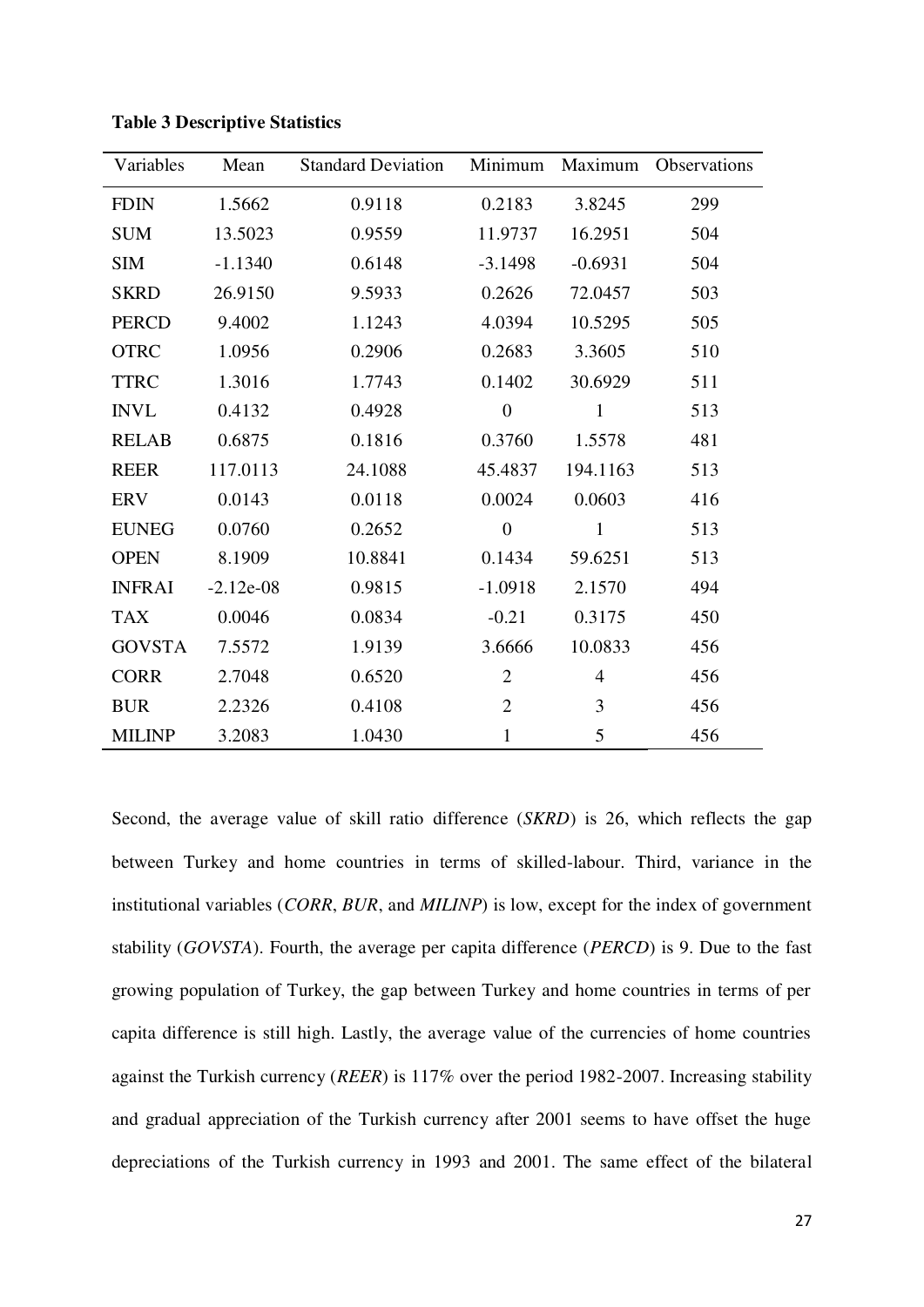exchange rate is also reflected in the volatility (*ERV*). The average volatility is closer to the minimum value.

Table 4 presents pair-wise correlation coefficients of the variables. The sum of (*SUM*) and similarity of national incomes (*SIM*) are highly correlated with each other. The correlation is 0.872 between the two variables. Therefore it would be difficult to estimate the effect of the joint income (*SUM*) on FDI independently of similarity in national incomes (*SIM*). Multicollinearity might arise if both variables are included as explanatory variables in the regressions. Moreover, the correlation between government stability index (*GOVSTA*) and infrastructure index (*INFRAI*) is 0.704, suggesting that caution should be taken with the variable INFRAI due to possible multicollinearity problem.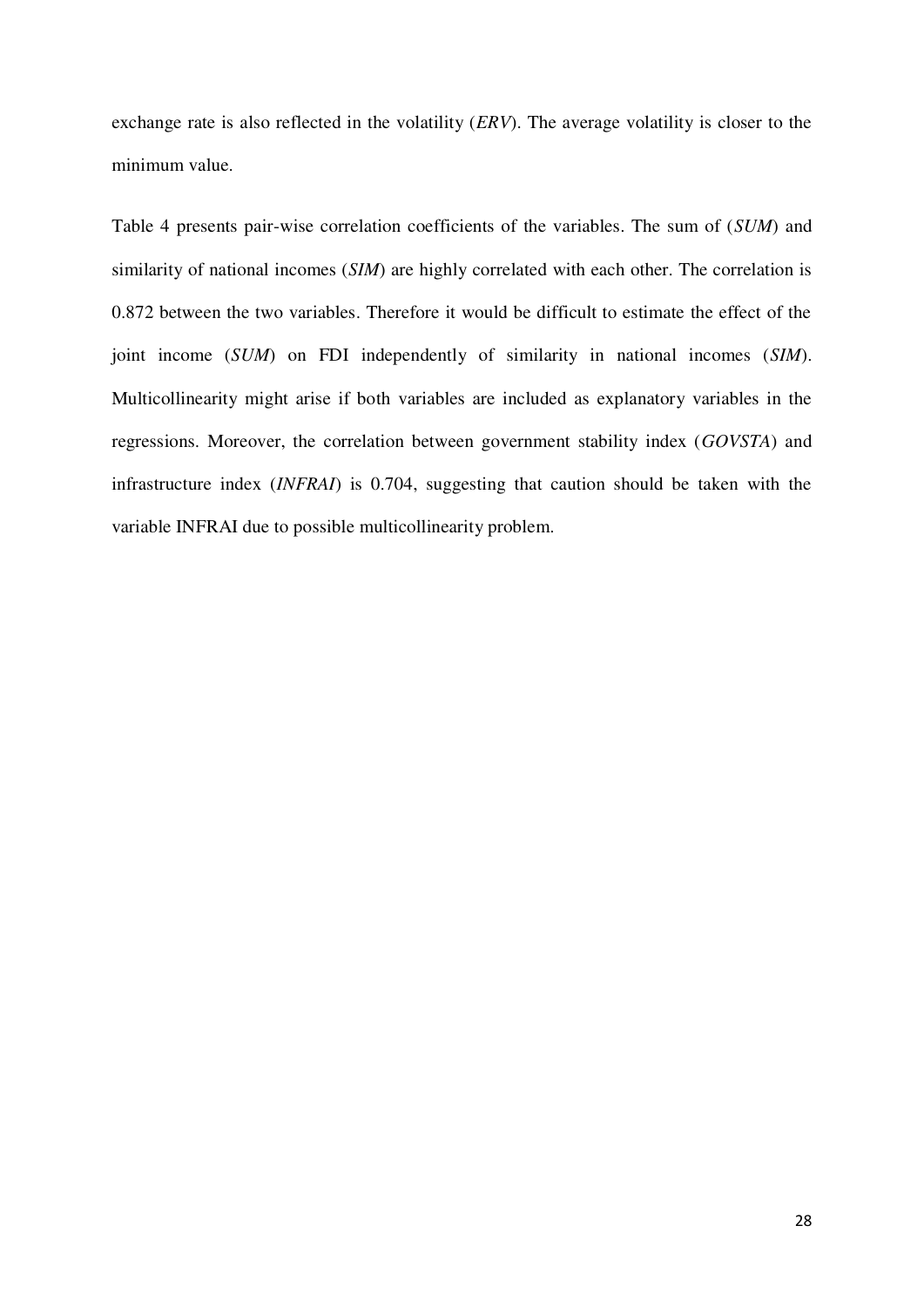| Variable                           | <b>FDIN</b>           | <b>SUM</b>            | <b>SIM</b>             | <b>SKRD</b>           | <b>PERCD</b>           | <b>OTRC</b>           | <b>TTRC</b>            | <b>INVL</b>            | <b>RELAB</b>           | <b>REER</b>            |
|------------------------------------|-----------------------|-----------------------|------------------------|-----------------------|------------------------|-----------------------|------------------------|------------------------|------------------------|------------------------|
| In FDIN                            |                       | $0.6060^*$            | $-0.3718$ <sup>*</sup> | $0.1370^{\dagger}$    | 0.3549                 | 0.0425                | $-0.1386^{\dagger}$    | $0.2390^{\degree}$     | $-0.1477$              | $-0.3791$              |
| In SUM                             |                       |                       | $-0.8723$ <sup>*</sup> | 0.0674                | $0.3734^{*}$           | $-0.0115$             | $-0.0566$              | $0.2704$ *             | $0.2178$ <sup>*</sup>  | $-0.2928$              |
| ln SIM                             |                       |                       |                        | $-0.0665$             | $-0.1651$ <sup>*</sup> | $-0.0025$             | 0.0402                 | $-0.1360$ <sup>*</sup> | $0.1322$ <sup>*</sup>  | $0.2530^*$             |
| <b>SKRD</b>                        |                       |                       |                        |                       | 0.0682                 | $-0.0152$             | $-0.0316$              | $0.1770^*$             | $0.1400*$              | $-0.2121$ <sup>*</sup> |
| <b>PERCD</b>                       |                       |                       |                        |                       |                        | $0.1314$ <sup>*</sup> | $-0.0481$              | $0.1964$ <sup>*</sup>  | $-0.1545$              | 0.0454                 |
| <b>OTRC</b>                        |                       |                       |                        |                       |                        |                       | $-0.1219$ <sup>*</sup> | 0.0495                 | $-0.0016$              | $-0.1332$ <sup>*</sup> |
| <b>TTRC</b>                        |                       |                       |                        |                       |                        |                       |                        | $-0.0625$              | $-0.0530$              | 0.0680                 |
| <b>INVL</b>                        |                       |                       |                        |                       |                        |                       |                        |                        | $-0.2016$ *            | $-0.1713$ <sup>*</sup> |
| <b>RELAB</b>                       |                       |                       |                        |                       |                        |                       |                        |                        |                        | $-0.2901$              |
|                                    | <b>ERV</b>            | <b>EUNEG</b>          | <b>OPEN</b>            | <b>INFRAI</b>         | <b>TAX</b>             | <b>GOVSTA</b>         | <b>CORR</b>            | <b>BUR</b>             | <b>MIL</b>             |                        |
| In FDIN                            | 0.0509                | 0.2457                | $0.5537*$              | 0.3564                | $0.3217$ *             | $0.2436^*$            | $-0.0843$              | $-0.1212^{\dagger}$    | $-0.0668$              |                        |
| $ln$ SUM                           | 0.0416                | 0.0478                | $0.6029$ <sup>*</sup>  | 0.2244                | $0.1780^{*}$           | 0.1385                | $-0.0782^{\ddagger}$   | $-0.0310$              | $-0.0626$              |                        |
| ln SIM                             | 0.0274                | 0.0847                | $-0.4586$ <sup>*</sup> | 0.0456                | $-0.0591$              | 0.0299                | $-0.0146$              | $-0.0025$              | $-0.0121$              |                        |
| <b>SKRD</b>                        | $-0.0234$             | $0.2224^{\dagger}$    | 0.2547                 | $0.3366^{\dagger}$    | 0.0244                 | $0.3736^*$            | $-0.2049$ <sup>*</sup> | $-0.4805$              | $-0.2300*$             |                        |
| PERCD                              | $-0.0103$             | $-0.0030$             | $0.2171$ <sup>*</sup>  | $0.1249$ <sup>*</sup> | $0.1793$ <sup>*</sup>  | 0.0451                | $-0.0336$              | 0.0065                 | 0.0004                 |                        |
| <b>OTRC</b>                        | $0.1259^{\dagger}$    | $-0.0693$             | $-0.2058$              | $0.1472$ <sup>*</sup> | $-0.0398$              | $0.0858^{\ddagger}$   | $-0.0694$              | $-0.0159$              | $-0.0582$              |                        |
| <b>TTRC</b>                        | $-0.0312$             | $-0.0255$             | $-0.0739^{\ddagger}$   | $-0.0398$             | $-0.0712$              | $-0.0169$             | $0.0875^{\ddagger}$    | 0.0530                 | $0.0785^{\ddagger}$    |                        |
| $\ensuremath{\text{INV}}\xspace L$ | $0.1791$ <sup>*</sup> | $0.2522$ <sup>*</sup> | $0.3076^*$             | $0.5484$ <sup>*</sup> | $0.1997^*$             | $0.3833*$             | $-0.1885$ <sup>*</sup> | $-0.0022$              | $-0.2093$ <sup>*</sup> |                        |
| <b>RELAB</b>                       | $-0.2126$             | $-0.0917^{\dagger}$   | $-0.2208$              | $-0.0799^{\ddagger}$  | $-0.4010^*$            | $-0.0276$             | $0.1004^{\dagger}$     | $0.1834$ <sup>*</sup>  | $0.1856^{*}$           |                        |
| <b>REER</b>                        | $-0.0581$             | $-0.2895^{\dagger}$   | $-0.0413$              | $-0.4748^{\dagger}$   | 0.0627                 | $-0.5153^{\dagger}$   | $0.2240^{\dagger}$     | $0.3051^{\dagger}$     | $0.1732^{\dagger}$     |                        |
| <b>ERV</b>                         |                       | 0.0429                | 0.0198                 | $0.2596^{\dagger}$    | 0.0390                 | $-0.0728$             | 0.0211                 | $0.1452^{\dagger}$     | $-0.0002$              |                        |
| <b>EUNEG</b>                       |                       |                       | $0.1287^{\dagger}$     | $0.5666^{\dagger}$    | $0.1399^{\dagger}$     | $0.3374^{\dagger}$    | $-0.0962^{\dagger}$    | $-0.1734$ <sup>†</sup> | $-0.0285$              |                        |
| <b>OPEN</b>                        |                       |                       |                        | $0.1675^{\dagger}$    | $0.5243^{\dagger}$     | $0.1374^{\dagger}$    | $-0.0738$              | $-0.0675$              | $-0.0816^{\ddagger}$   |                        |
| <b>INFRAI</b>                      |                       |                       |                        |                       | $0.1320^{\dagger}$     | $0.7042^{\dagger}$    | $-0.3170^{\dagger}$    | $-0.2065^{\dagger}$    | $-0.2850^{\dagger}$    |                        |
| <b>TAX</b>                         |                       |                       |                        |                       |                        | $0.1901^{\dagger}$    | $-0.1316^{\dagger}$    | 0.0394                 | $-0.3071^{\dagger}$    |                        |
| <b>GOVSTA</b>                      |                       |                       |                        |                       |                        |                       | $-0.2775^{\dagger}$    | $-0.2733^{\dagger}$    | $-0.5560^{\dagger}$    |                        |
| <b>CORR</b>                        |                       |                       |                        |                       |                        |                       |                        | $0.5817^{\dagger}$     | $0.5886^{\dagger}$     |                        |
| <b>BUR</b>                         |                       |                       |                        |                       |                        |                       |                        |                        | $0.3983^{\dagger}$     |                        |
| <b>MILINP</b>                      |                       |                       |                        |                       |                        |                       |                        |                        |                        |                        |

**Table 4 Correlation Matrix** 

\*,  $^*$ ,  $^*$  represents statistical significance at the 1%, 5% and 10% level, respectively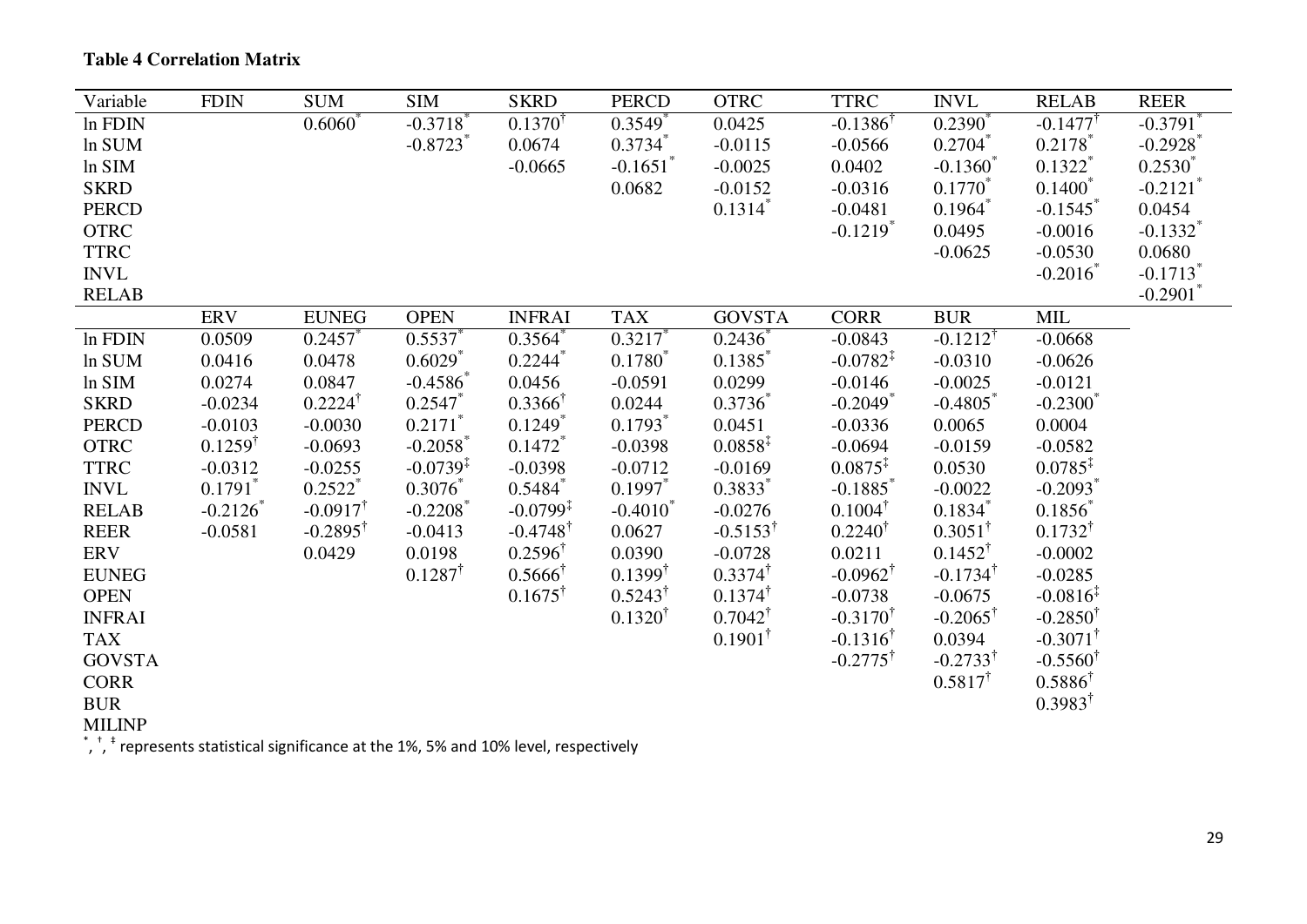#### **7.2 Regression Results**

<u>.</u>

Table 5 presents panel data fixed effects (F.E) and random effects (R.E) for regression models (I) to (V) using FDI stocks as the dependent variable. Appendices A4-A8 show the regression outputs from STATA. The choice of F.E or R.E is determined by the Hausman Test, which is reported in the last rows of the table. Except for the model II, the null hypothesis that difference in coefficient is not systematic and that the independent variables are not correlated with μ*ih* are not rejected at the 10% level. In the light of the Hausman test, R.E estimates are used for the models (I), (III), (IV) and (V). Furthermore, the Breusch and Pagan Lagrangian Multiplier (BP LM) Test and F-test for µ*ih*=0 shows that there are significant random effects and country pair effects. Therefore, OLS would generate inconsistent estimates. In addition, R-squared values indicate that the variables included in the models explain 58 to 61 per cent of the variation in FDI. Furthermore, both F-tests for fixed assets and Wald Chi-square tests for random effects estimations show that variables in the regressions are jointly statistically significant at the 1 % level, rejecting the null hypothesis that the variables are jointly insignificant. Moreover, the inclusion of variables decreases the degree of freedom; therefore the value for F-tests and Wald Chi-square decline with the addition of variables. Lastly, Variance Inflation Factor (VIF) is checked for the models (I) to  $(V)$ .<sup>11</sup>

 $11$  Only VIF for the variable INFRAI exceeds 5 and mean VIF stays lower than 3 for all the models. A common rule of thumb is that if VIF for a variable is greater than 5, then multicollinearity could be a problem.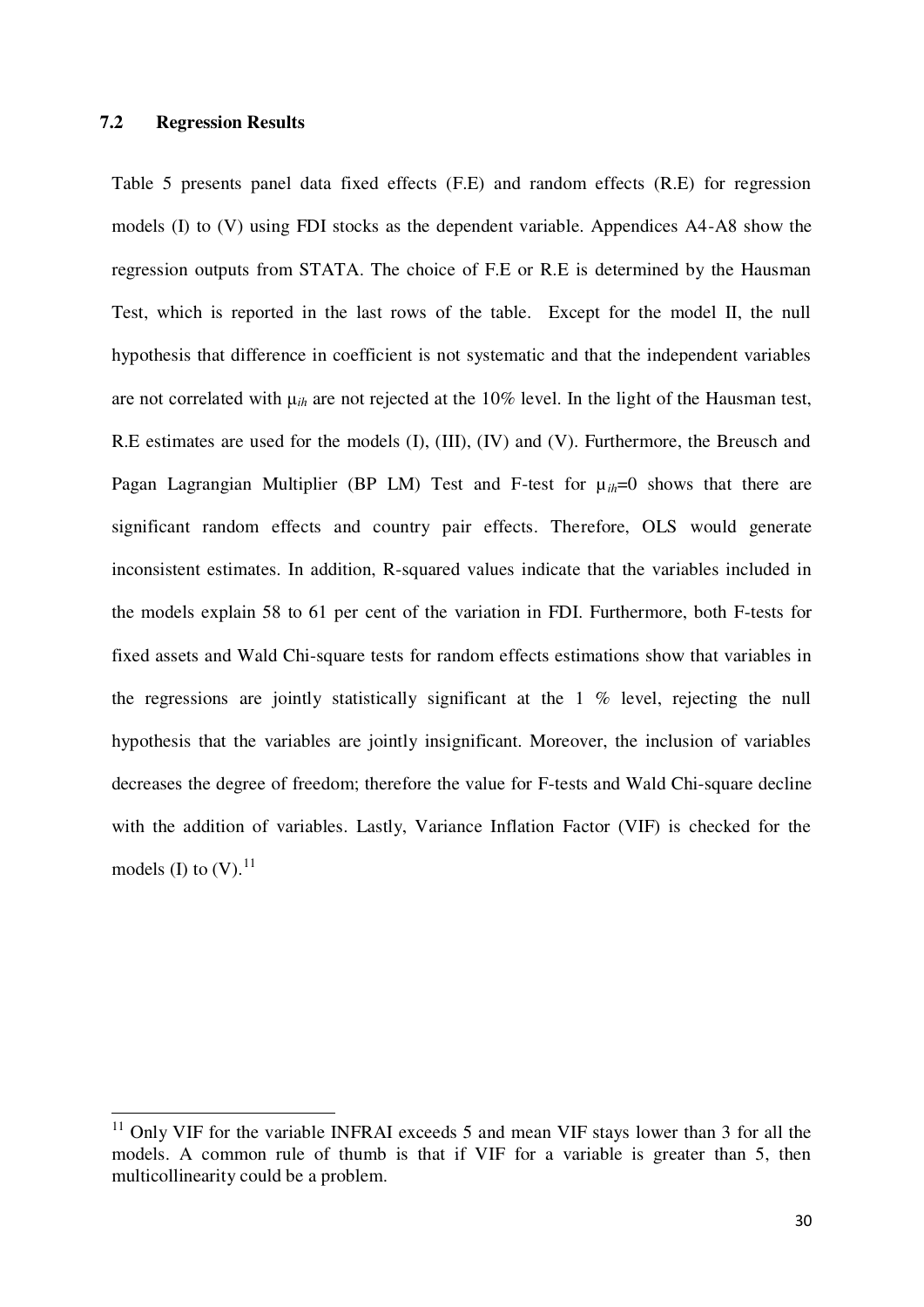| Variables             | Model (I)            | Model (II)         | Model (III)            | Model (IV)            | Model (V)             |
|-----------------------|----------------------|--------------------|------------------------|-----------------------|-----------------------|
|                       | R. E.                | F.E                | R.E                    | R.E                   | R.E                   |
| CONS                  | $-5.5657$            |                    | $-7.7133*$             | $-9.4937*$            | $-11.6566*$           |
|                       | (1.7736)             |                    | (1.3807)               | (1.5156)              | (2.2008)              |
| In SUM                | 0.4635               |                    | $0.4832*$              | 0.5392*               | 0.7278*               |
|                       | (0.1263)             |                    | (0.0857)               | (0.1135)              | (0.1716)              |
| ln SIM                |                      | 1.1485             |                        |                       |                       |
|                       |                      | (0.9222)           |                        |                       |                       |
| <b>SKRD</b>           |                      |                    | 0.0098                 |                       |                       |
|                       |                      |                    | (0.0072)               |                       |                       |
| In PERCD              |                      |                    | 0.1932†                | 0.2339†               | 0.2036                |
|                       |                      |                    | (0.0922)               | (0.1032)              | (0.1413)              |
| <b>OTRC</b>           |                      |                    |                        | 0.5730†               | $0.5421*$             |
|                       |                      |                    |                        | (0.1302)              | (0.1226)              |
| <b>TTRC</b>           |                      |                    |                        | 0.0197<br>(0.1276)    |                       |
| <b>INVL</b>           |                      |                    |                        |                       | 0.1704                |
|                       |                      |                    |                        |                       | (0.1025)              |
| <b>RELAB</b>          | $0.3533*$            | 0.2575             | 0.0662                 | 0.2334                | 0.2407                |
|                       | (0.2074)             | (0.3349)           | (0.2037)               | (0.2168)              | (0.2196)              |
| <b>REER</b>           | 0.0026               | 0.0032             | $-0.0052\dagger$       | $-0.0038$ ‡           | $-0.0031$             |
|                       | (0.0025)             | (0.0030)           | (0.0023)               | (0.0022)              | (0.0021)              |
| ERV                   | $-1.7617$            | $-2.0806$          | 7.1781*                | $6.1444*$             | 4.8542†               |
|                       | (2.5277)             | (2.4028)           | (2.0805)               | (2.0672)              | (2.0128)              |
| <b>EUNEG</b>          | 0.0955               | 0.1175             | 0.3900*                | 0.4859*               | $0.4408*$             |
|                       | (0.1172)             | (0.1548)           | (0.1309)               | (0.1253)              | (0.1204)              |
| <b>OPEN</b>           | 0.0222               | 0.1530             | $0.0175*$              | $0.0277*$             | $0.0283*$             |
|                       | (0.0055)             | (0.0116)           | (0.0056)               | (0.0058)              | (0.0067)              |
| <b>INFRAI</b>         | 0.4948               | $0.5410*$          |                        |                       |                       |
|                       | (0.0949)             | (0.1400)           |                        |                       |                       |
| <b>TAX</b>            | $-0.2297$            | $-0.2795$          | 0.7575                 | 0.7514                | 0.7600                |
|                       | (0.5413)             | (0.8217)           | (0.6088)               | (0.5352)              | (0.5616)              |
| <b>GOVSTA</b>         | $-0.0483^{\ddagger}$ | $-0.0485$          | $0.0623*$              | $0.0606*$<br>(0.2033) | $0.0397*$             |
| <b>CORR</b>           | (0.0295)<br>0.0919   | (0.0327)<br>0.9518 | (0.2080)<br>$-0.13011$ | $-0.0899$             | (0.0198)<br>$-0.0386$ |
|                       | (0.0598)             | (0.0538)           | (0.0692)               | (0.0628)              | (0.0599)              |
| <b>BUR</b>            | 0.0286               | $-0.0048$          | 0.1789                 | 0.1198                | 0.0380                |
|                       | (0.0809)             | (0.1569)           | (0.1328)               | (0.0944)              | (0.0988)              |
| <b>MILINP</b>         | $-0.0689^{\ddagger}$ | $-0.0655$          | 0.0390                 | 0.0107                | 0.0030                |
|                       | (0.0426)             | (0.0590)           | (0.0427)               | (0.0397)              | (0.0390)              |
| <b>BP LM Test</b>     | 634.72               |                    | 387.62*                | 406.50*               | 592.71                |
| F Test $\mu_{ih} = 0$ |                      | 26.32*             |                        |                       |                       |
| F joint s.            |                      | 21.12*             |                        |                       |                       |
| Wald joint s.         | 455.83               |                    | 444.25*                | 435.04*               | 413.7*2               |
| Hausman T.            | 6.87                 | 22.79†             | 14.25                  | 17.41                 | 14.16                 |
| W. A. Test            | $40.53$ <sup>*</sup> | 35.52*             | 44.23*                 | 40.62*                | $42.27*$              |
| M.W. Test             | 331.32               | 328.91             | 426.85*                | 239.75*               | 236.02*               |
| R-squared             | 58%                  | 61%                | 57%                    | %56                   | 54%                   |

**Table 5 the Determinants of FDI with Robust and Clustered Standard Errors**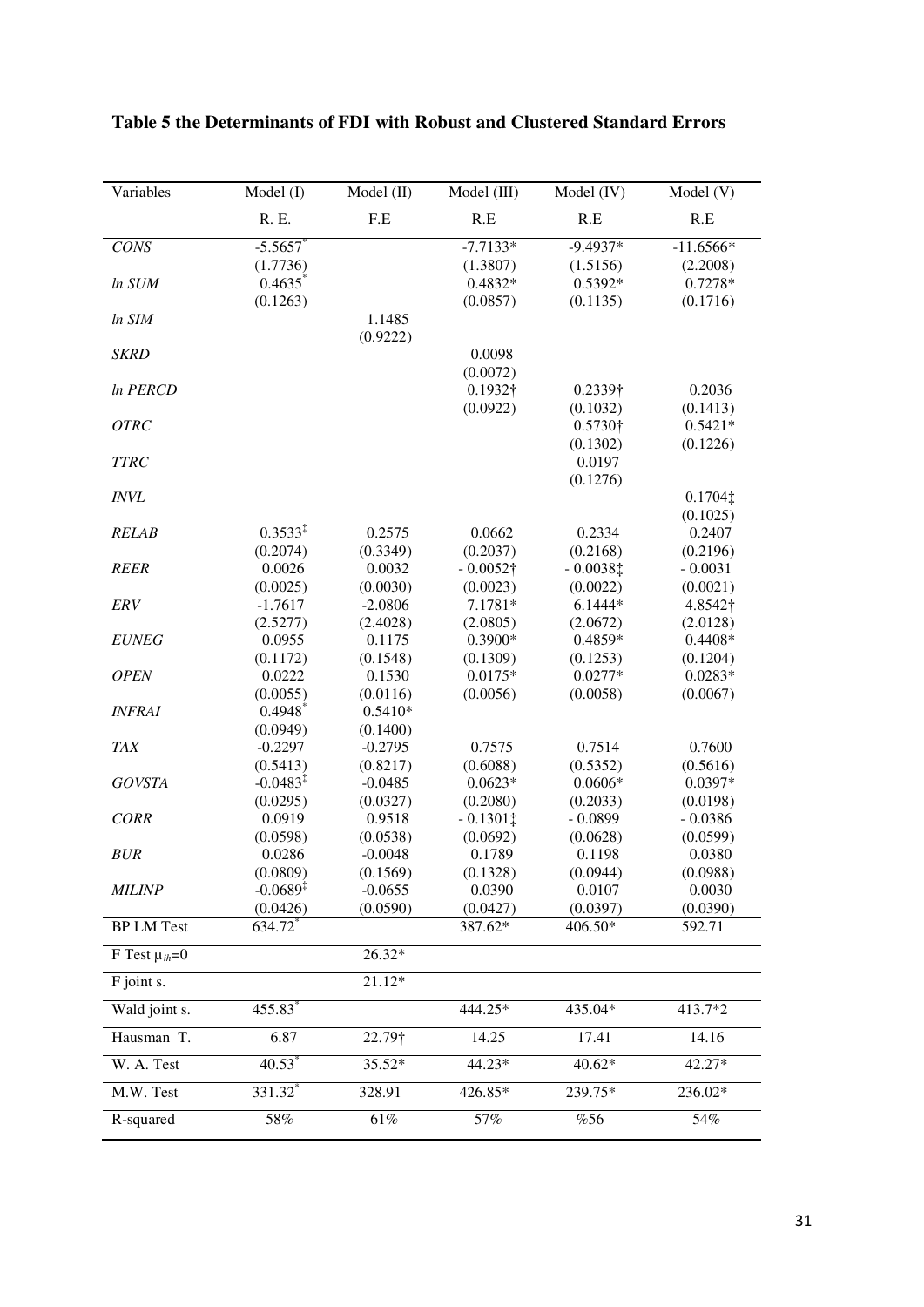As shown in Table 5.3, Modified Wald (M.W) Test for Groupwise Heteroskedascity rejects the null hypothesis that variance is constant across the countries (group variable *i*) in panel for the models (I) to (V). Hence, the standard errors and t-statistics with respect to coefficients cannot be reliable. In the case of heteroskedasticity, Wooldridge (2002) suggests that Eicker, Huber and White (heteroskedasticity-robust standard errors) could be used. Heteroskedasticity-robust standard errors are asymptotically valid in the case of any kind of heteroskedasticity, even in the presence of homoskedasticity.

Apart from groupwise heteroskedasticity, panel data might also suffer from serial correlation (Greene, 2003). In order to test for the presence of serial correlation, the test derived by Wooldridge (2002) (W.A.) for panel data models is used. By simulation results, Drukker (2003) confirms the power properties of the Wooldridge test in reasonable sample sizes. A significant W.A. test statistic result confirms the presence of serial correlation. As Table 5.3 shows, the null hypothesis of no first-order autocorrelation is soundly rejected for models (I)- (V). As a result of autocorrelation and hetereoskedasticity in the regression, the regressions are estimated with robust and clustered standard errors on the group variable (*i*). In addition, W.A. test rejects the hypothesis that there is no first order autocorrelation in panel data.

In order to avoid multicollinearity, variables *SUM* and *SIM* are included separately in the regressions. Furthermore, VIF is computed to check for multicollinearity among the variables.

As shown in Table 5.3, the joint income is positively related to the FDI as the coefficient estimates for *SUM*,  $\beta_1$  are all significantly positive at the 1% level. On average, if SUM increases by 0.1 (i.e. 10 percentage points, FDI stocks increases by around 4.6-7.2 percentage points, other things being constant. Brainard (1997), Campos & Kinoshita (2003), Blonigen & Davies (2004), Mutti & Grubert (2004), Frenkel *et al.,* (2004), Lachreche-Revil (2006) and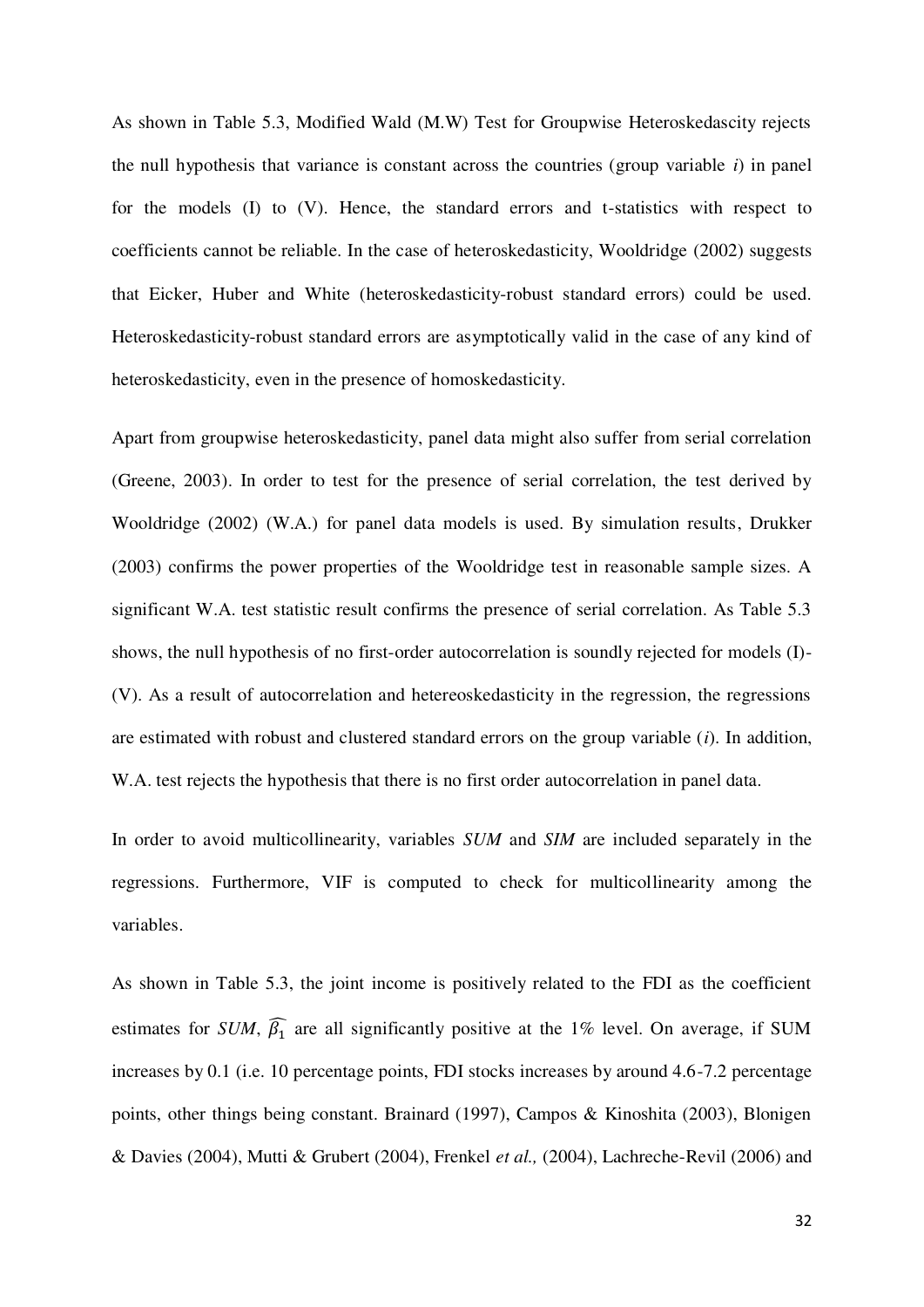Bénassy-Quéré, *et al.,* (2007) find a positive relationship between national incomes and FDI. My findings are consistent with their findings.

Although the coefficient for the similarity,  $\beta_2$ , has a positive sign, *SIM* is not significant at conventional levels (1%, 5% and 10%). Skilled labour ratio difference is also shown to have no significant effect on FDI. The coefficient estimate for *SKRD*,  $\beta_2$ , carries a positive sign as predicted .Consistent with the knowledge-capital model, per capita difference is positively related to FDI. However, the coefficient estimate for *PERCD*,  $\beta_4$ , is significant in models III and IV at the 5% level. On average, if per capita difference (*PERCD*) increases by 10 percentage points, FDI would increase by about 1.9-2.3 percentage points, *ceteris paribus*. The results lend support to the findings of Brainard (1993b) and Egger & Winner (2006) showing that there is a positive relationship between per capita difference and FDI.

In addition, the transport cost of exporting (*OTRC*) is positively associated with FDI as the coefficient estimate for *OTRC*,  $\widehat{\beta_5}$ , is significantly positive at the %1 and %5 levels. On average, if the transport cost of exporting (*OTRC*) increases by 10 percentage points, FDI would increase by about 5.4-5.7 percentage points. The results confirm the finding of Brainard (1997) that FDI increases with trade cost of exporting to host countries. Furthermore, the cost importing from Turkey back to home countries does not have a significant effect on FDI. In contrast to the predictions, the sign of the coefficient estimate for OTRC,  $\widehat{\beta_6}$ , has a positive sign.

Moreover, investment liberalisation proxied by BIT is positively related to FDI as the coefficient for INVL,  $\beta_6$ , is significantly positive at the 10 % level. On average, a signatory home country to a BIT agreement with Turkey is predicted to invest about 18.58% more than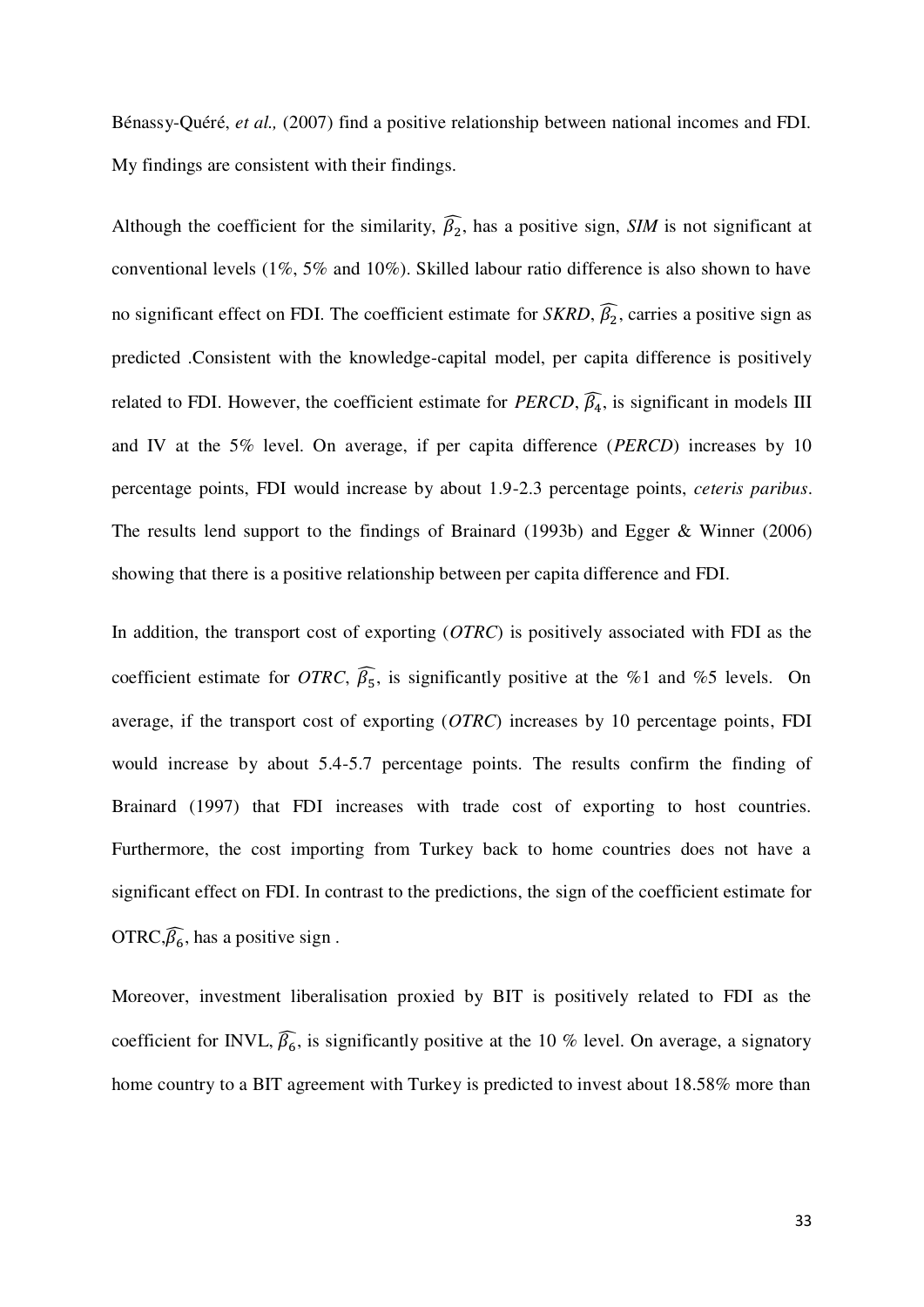a non-signatory home country in Turkey, other things being constant.<sup>12</sup> The results confirm the findings of Gast  $\&$  Herrmann (2008), which show that there is a positive relationship between FDI and BIT.

The above empirical results indicate that an increase in the joint income (*SUM*), per capita difference (*PERCD*), and the transport cost of exporting (*OTRC*) and investment liberalisation (*BIT*) are all associated with an increase in FDI. Hence, the empirical evidence is consistent with hypotheses (**H1**), (**H3**) (**H4**) (**H6**). However, the empirical evidence shows no support in favour of hypotheses (**H2**) and (**H5).** 

As far as control variables are concerned, the coefficient estimates for *RELAB* are significantly positive at the 10% level, contrary to the predictions. On average, an increase of *RELAB* by 10 percentage points leads to an increase in 3.5 percentage points in FDI. The literature suggests that high wages might indicate high productivity; therefore a positive relationship is possible between labour costs and inward FDI. My result also supports a positive relationship between labour and inward FDI and confirms the findings of Caves (1974), Swedenborg (1979), Wheeler & Mody (1992) and Wang & Swain (1995).

In addition, the coefficient estimates for *INFRAI* are significantly positive at the 1% level. The empirical results indicate that the composite index variable (*INFRAI*) consisting of road length per square km (ROADS), commercial vehicles per 100 habitants (*COMVEH*), telephones per 100 habitants (*TEL*) and annual electricity production (*ELC*) subcomponents successfully captures the effect of *INFRAI* on FDI. The empirical results of this analysis the conclusions of Root and Ahmed (1979), Kumar (1994), Cheng & Kwan (2000), Coughlin & Segev (2000), Kumar (2002), Campos & Kinoshita (2003), Khadaroo & Seetanah (2009) and Bellak *et al.*, (2009), finding a positive relationship between FDI and infrastructure.

 $\overline{\phantom{a}}$ 

<sup>&</sup>lt;sup>12</sup> It is calculated as  $100^*$  [exp( $\widehat{\beta_6}$ )-1]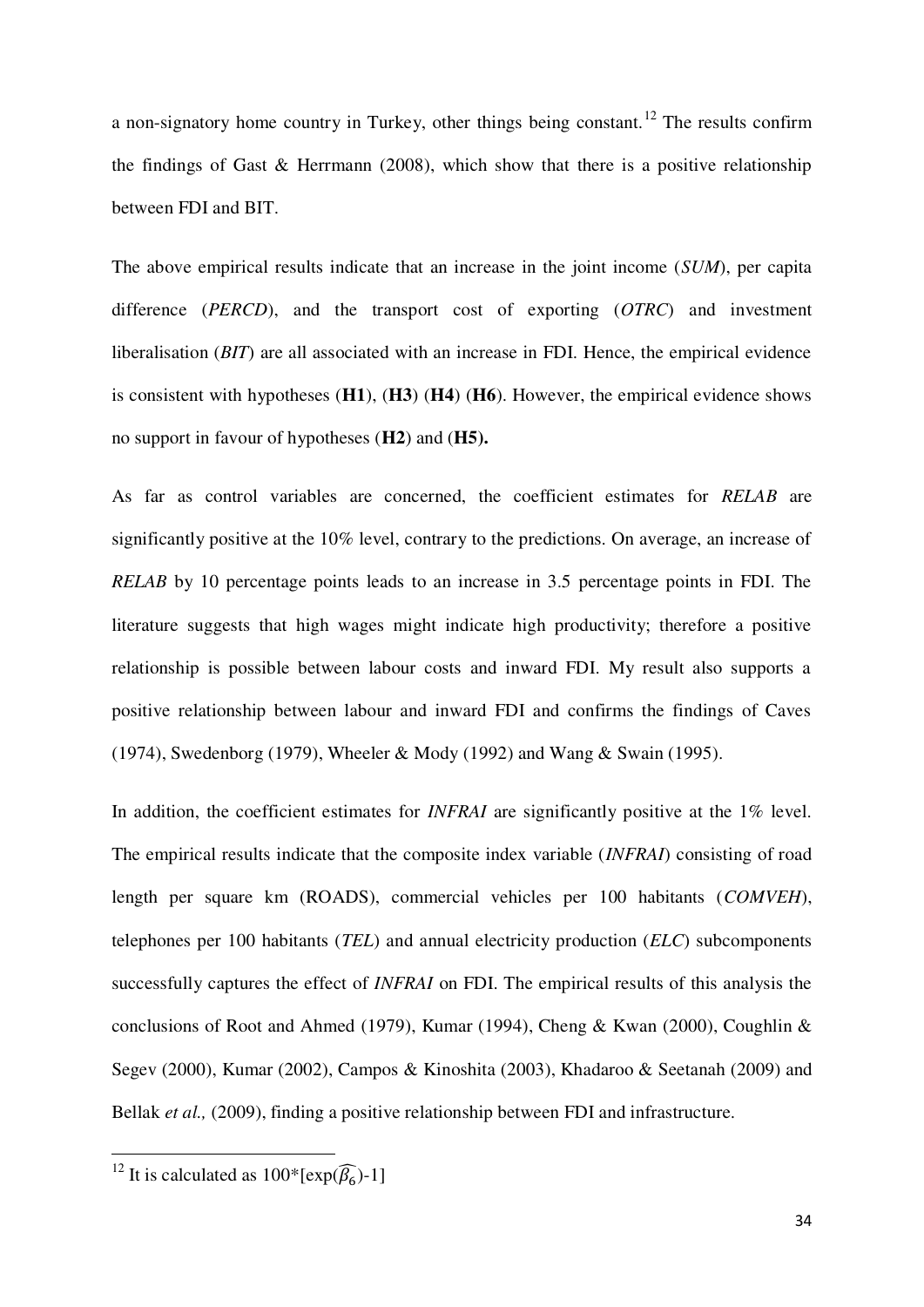In contrast to the predictions, real exchange rate is negatively related to FDI as the coefficient estimates for *REER* are significantly negative at least at the 10% level. On average, if real exchange rate increases by 10 percentage points, FDI decreases by around 0.04-0.05 percentage points, other things being constant. Thus, depreciation in Turkish currency against home country currencies decreases FDI from home countries to Turkey. The empirical results lend support to the findings of Bayoumi *et al.,* (1996). Moreover, exchange rate volatility is positively associated with FDI and the coefficient for *ERV* stays positive at least at the 5% level.

Similarly, the prospect of EU membership is positively related to FDI and the coefficient estimates of *EUNEG* stay significantly positive at the 1% level. On average, Turkey is predicted to receive about 47.7-62.6% more FDI after membership negotiations with the EU starts, other things being constant.<sup>13</sup> The empirical results are in line with Buch *et al.*, (2001), Bevan & Estrin (2004) and Clausing & Dorabantu (2005), who establish a positive relationship between FDI and the prospect of EU membership.

Furthermore, openness to trade is positively related to FDI, as the coefficient estimates for *OPEN* are significantly positive at the 1% level. On average, if openness to trade (*OPEN*) increases by 10 percentage points, FDI would increase by about 0.1-03 percentage points.<sup>14</sup>The empirical results confirm the conclusion of previous studies Schmitz & Bieri (1972), Kravis & Lipsey (1982), Culem (1988), Edwards (1991), Lee & Mansfield (1996), Pistoresi (2000), Asiedu, (2001), Frenkel *et al.,* (2004), which show a positive relationship between FDI and openness to trade. The empirical results show no significant relationship between corporate income tax (*TAX*) and FDI. After the removal of the infrastructure variable

 $\overline{\phantom{a}}$ 

<sup>13</sup> The same formula is used for the interpretation of *EUNEG* as for that of *INVL*.

<sup>14</sup> VIF for the residuals (*REST*) is close to 8; therefore the residuals (*REST*) are not included in the regressions.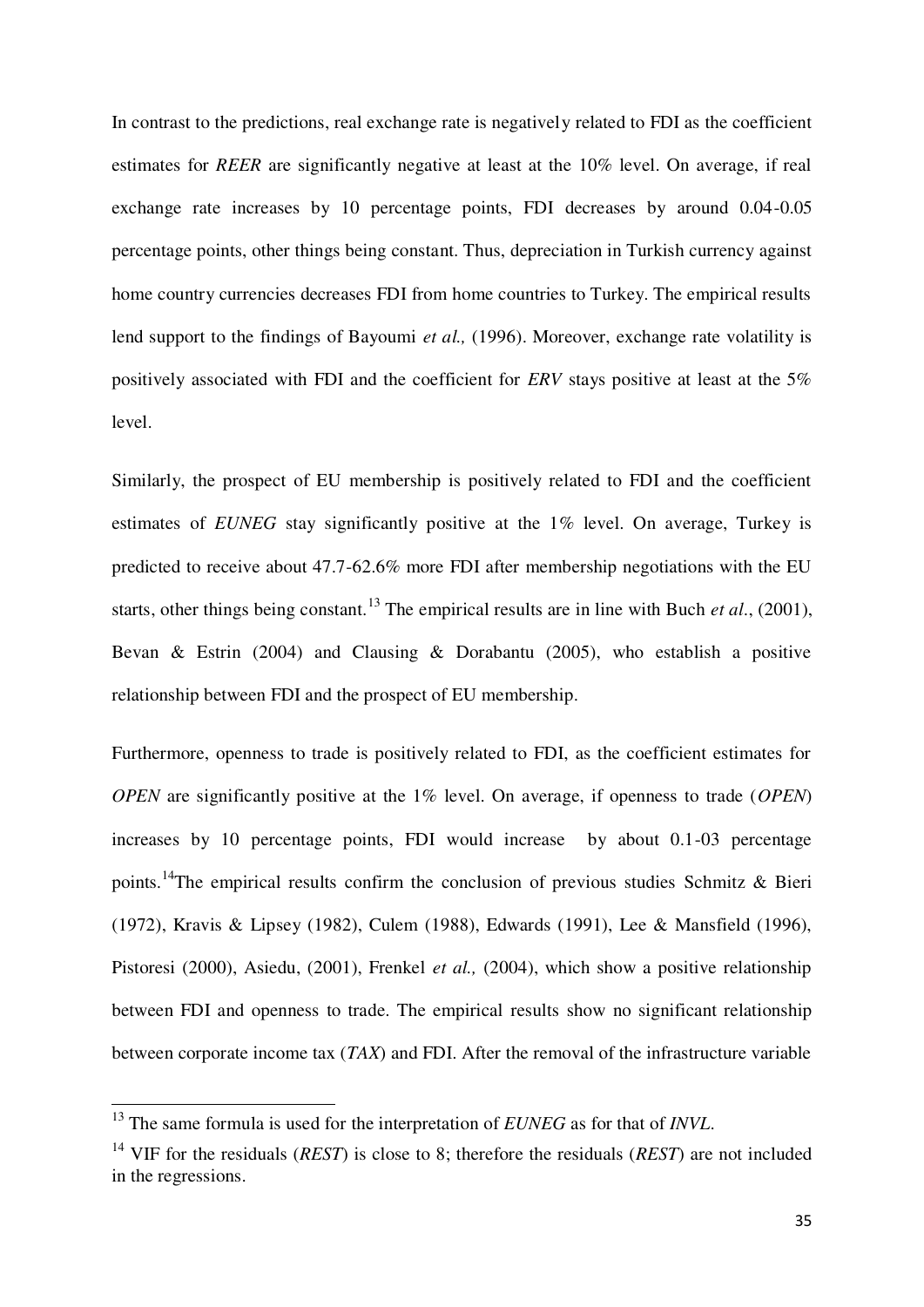(*INFRAI*), the coefficient estimates of institutional variables show the expected signs in models (III) to (V).

Finally, Government stability (*GOVSTA*) is positively related to FDI. On the other hand, corruption (*CORR*) is negatively associated with FDI in contrast to the predictions. The coefficient estimates of *GOVSTA* are significantly positive at the 1% level, while the coefficient estimate of *CORR* is significantly negative at the 10% level. One unit increase in *GOVSTA*, leads to an increase of FDI by around 3.9-6.2 percentage point. On the other hand, one unit decrease of *CORR* is associated with an increase of 13 percentage points in FDI. Bureaucracy quality (*BUR*) and military in policy (*MILINP*) do not affect FDI.

## **7.3 Empirical Implications**

The empirical results in Table 5.3 show that both the sum of national income and the cost of exporting are the major determinants of FDI in Turkey. It means that high cost of exporting to Turkey encourages foreign firms to switch from exports to FDI as the knowledge-capital model suggests. Furthermore, the empirical results regarding the sum of national incomes and high cost of exporting to Turkey indicate that FDI in Turkey is mainly motivated by market access, i.e. locating production close to customers. The empirical results confirm the findings of Erdilek (1982), Tatoglu & Glaister (2000), Coskun (1996) and Erdal & Tatoglu (2002) that show a positive relationship between market access and FDI in Turkey. Given the large proportion of FDI motivated by market access, the results are of no surprise. An increase in the market size of Turkey is accompanied by an increase in inward FDI. Furthermore, inward FDI stocks among the sectors show that the service sector receives 73% of FDI in Turkey (See Figure 2.8). Inseparable production of services in the sectors such as bank, transports and communication, trade and repairs make market size of host country an important determinant of FDI.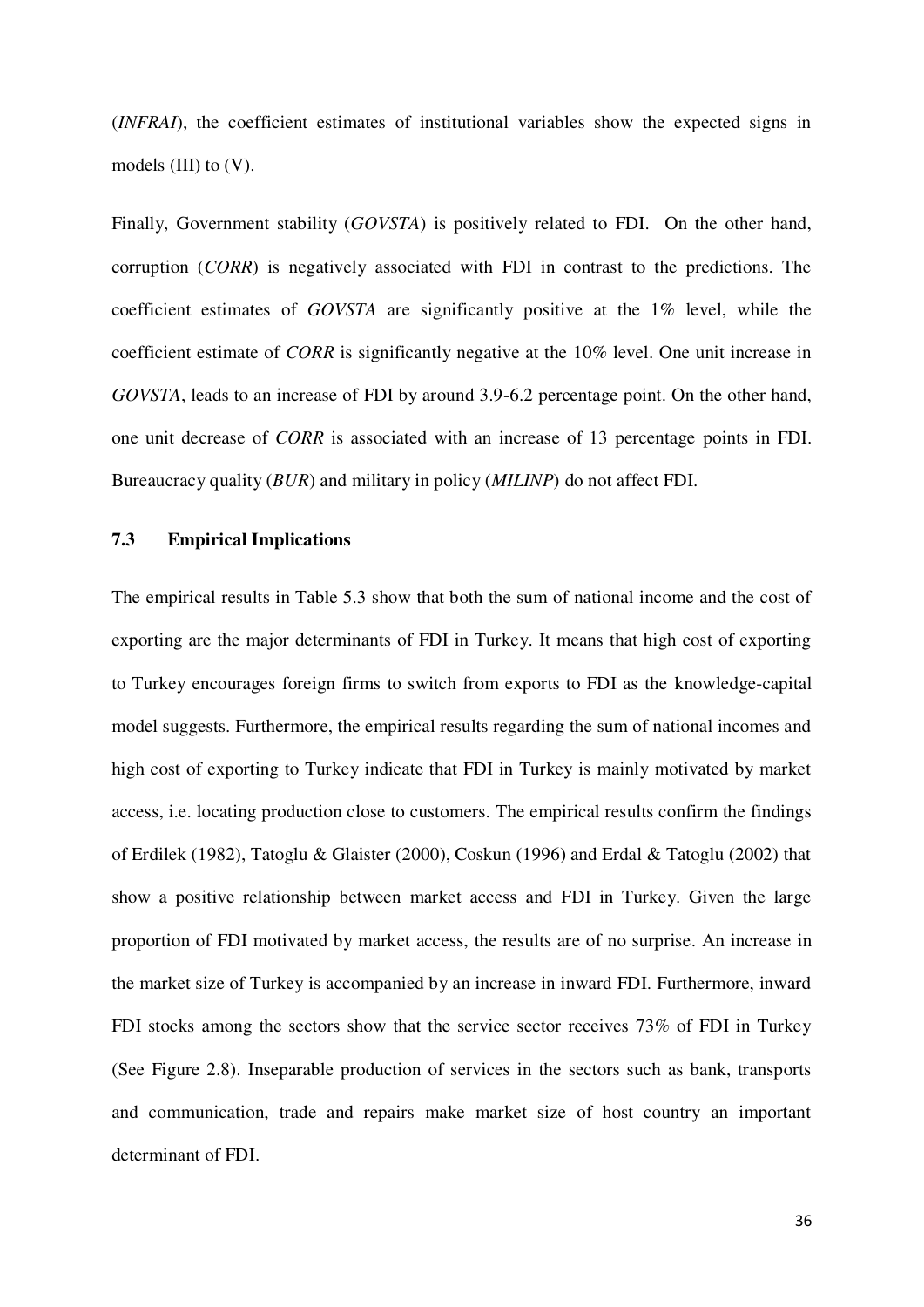Per capita difference captures vertical direct investment aspect of FDI. In comparison with the coefficient estimates for market size and the cost of exporting, the coefficient estimate for per capita difference is smaller.

The empirical results show no impact of the cost of exporting from Turkey (*TTRC*) on FDI. One explanation is the increasing exports of multinationals in Turkey to Middle East and North African countries relative to exports back to home country (Gover, 2005). The proximity of Turkey to both country groups gives an advantage to multinationals by using Turkey as an export platform. The other explanation is the large market size of Turkey. Locating an assembly plant in a small country would result in shipping most of the output from the plant back to the home country. Given the need for intermediate inputs from the home country of investment, multinationals face transport cost of getting inputs from the home country and shipping back the final good. If host country is large in terms of size, then a significant proportion of the final goods remain in host country (Zhang & Markusen, 1999).

In addition, investment liberalisation through BITs indicates Turkey's ambition to increase its inward FDI. The empirical results regarding to investment liberalisation (*INVL*) confirm the findings of Neumayer & Spess (2005) that developing countries signing BITs receive more FDI. Thus, BITs provide security and firm standards to foreign investors that domestic institutions fail to deliver.

In contrast to the findings of Halicioglu (2001), my empirical results regarding to labour cost indicate that high relative labour cost does not act as a deterrent to FDI in Turkey. High relative unit costs might indicate high productivity and skill endowment of labour. Dunning (1998) suggests firm-specific, knowledge intensive assets in production and decentralising of knowledge generating activities of firms need to be combined with skilled labour in host countries. Thus, countries endowed with skilled-labour would have an advantage over the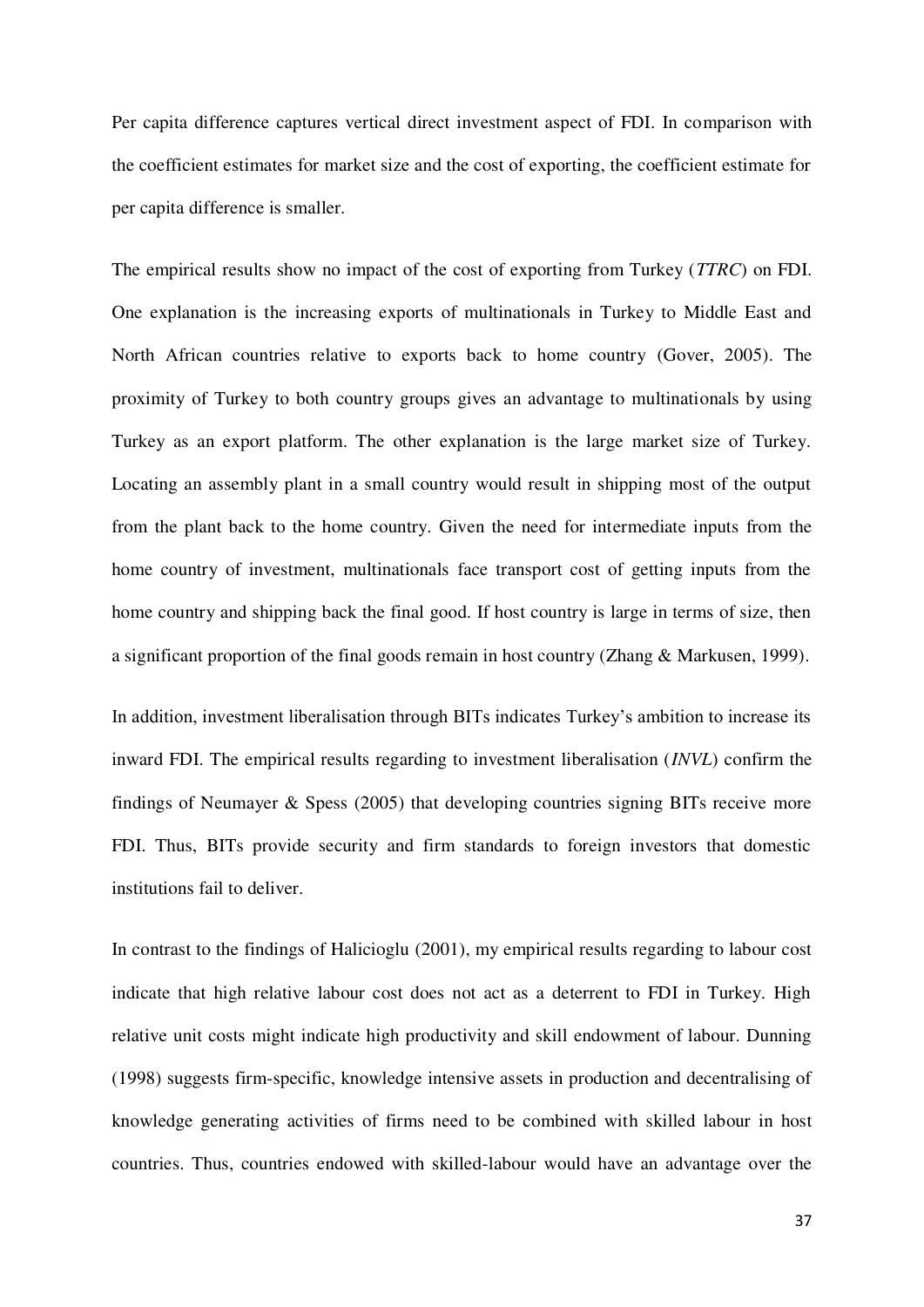countries with low skilled-labour. Furthermore, Zhang & Markusen (1999) propose that vertical FDI would be low in skilled-labour scarce countries.

The appreciation of Turkish currency points to higher purchasing power of the customers in Turkey. In turn, higher purchasing power of customers motivates firms to invest in Turkey, as empirical results of this thesis indicate.

Specifically, an appreciation of Turkish currency against home countries' might increase FDI in Turkey from these countries' firms which aim to hold their assets in appreciating currency. This conclusion confirms the findings of Bayoumi *et al.,* (1996).

The results indicate that inward FDI in Turkey increases with exchange rate volatility. Given the dominance of horizontal investment, the results suggest that foreign firms in Turkey intend to serve the local market. Exchange rate volatility increases uncertainty for firms, which export to Turkey. Thus, it encourages firms to switch from exports to FDI as Goldberg & Kolstad (1995) propose.

The empirical results indicate that FDI increases with the development of good infrastructure. The level of infrastructure in Turkey is ranked as the eighth most significant factor determinant of FDI in Turkey in the study of Tatoglu & Glaister (2000). The results of this thesis show that the quality of infrastructure is an important determinant of FDI.

The prospect of EU membership has a positive effect on FDI in Turkey. In comparison with the study of Clausing & Dorabantu (2005), the coefficient estimate for the EU is lower.<sup>15</sup> The difference could be explained by the uncertainty surrounding Turkey's prospect of joining the EU and the competition for FDI between Turkey and CEECs (Loewendahl & Ertugal-

<u>.</u>

<sup>&</sup>lt;sup>15</sup>The coefficient estimate for the announcement that grants CEECs to the EU is 0.819 in the study of Clausing & Dorabantu (2005)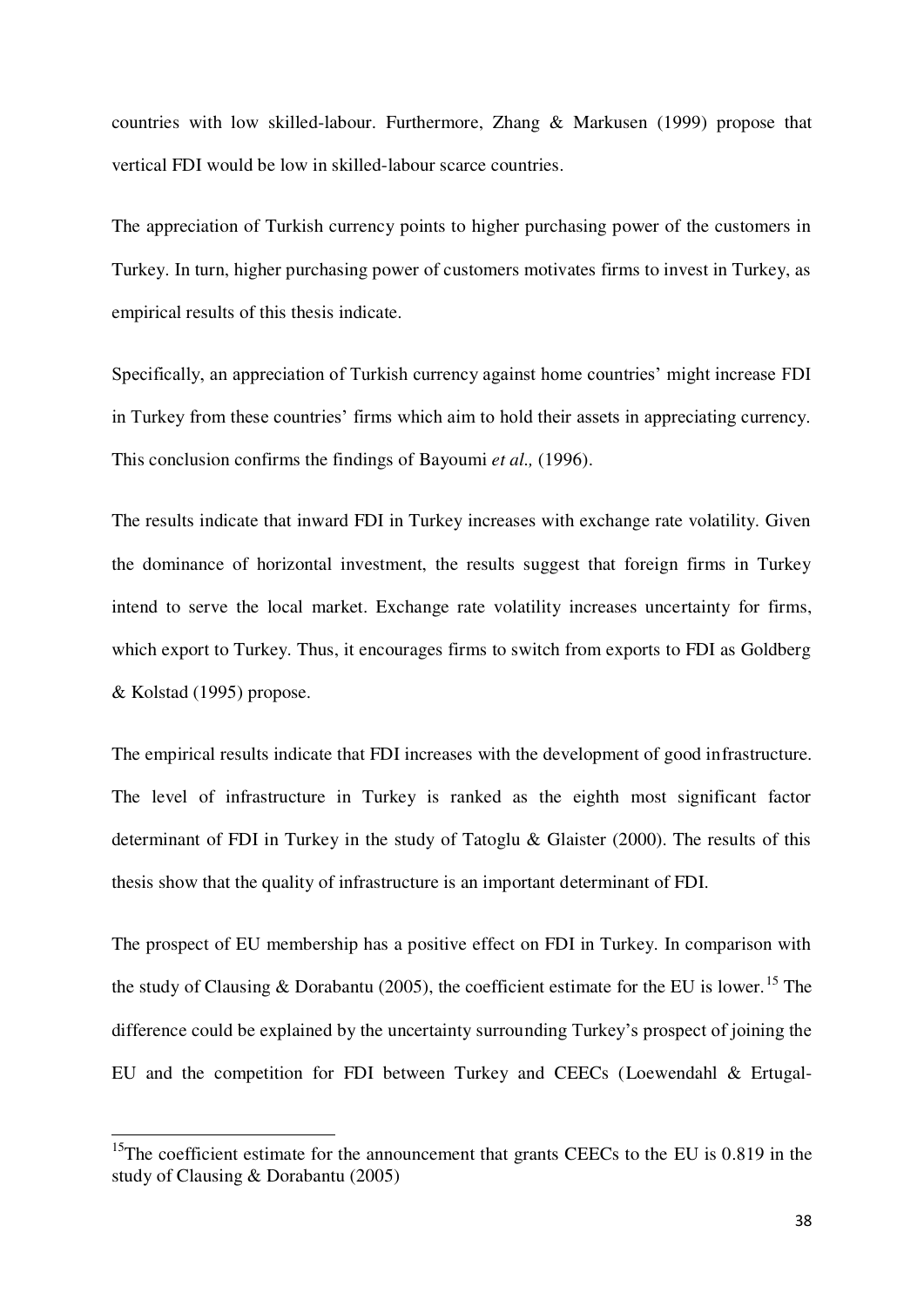Loewendahl, 2000; Dutz *et al.*, 2005). Furthermore, the empirical results shed light on the increasing FDI coming from the non-traditional investors in Turkey, namely Greece and Spain. Yannopoulos (1992) points out that FDI would take place in sectors such as banking, where market-entry barriers are substantial prior to liberalisation. Moreover, the empirical results in Table 5 support the view that investment flows increase in anticipation of fullmembership with the EU The increasing involvement of the investors from Greece and Spain in Turkey is attributable to investment liberalisation provided by the ratified BIT agreements between Turkey and Spain.

The trade openness of Turkey increases the FDI it receives. This could be explained by the fact that multinationals import intermediate goods and export a proportion of final goods back home countries.

The empirical results fail to support that corporate income tax has an impact on FDI. Since the data with respect to financing of FDI (whether it is financed by debt or other channels) is not available accurately, this study uses corporate income tax to investigate the effects of taxation on FDI. Nevertheless, corporate income tax itself might not capture the effect of taxation to FDI, efficiently.

The fact that FDI is responsive to political stability in Turkey explains the low level of FDI, which Turkey received during 1990s. Inability of coalition governments to steer the country towards stability dampened FDI inflows in that period. It is also worth noting that Turkey received a big proportion of its inward FDI after political stability was restored in 2001.

High values of corruption index by the ICRG points to the low level of corruption in a given country. The negative sign of *CORR* variable indicates a positive relationship between the level of corruption and FDI. My empirical results suggest that the helping hand hypothesis hold in the case of Turkey. Furthermore, the empirical results regarding to corruption confirm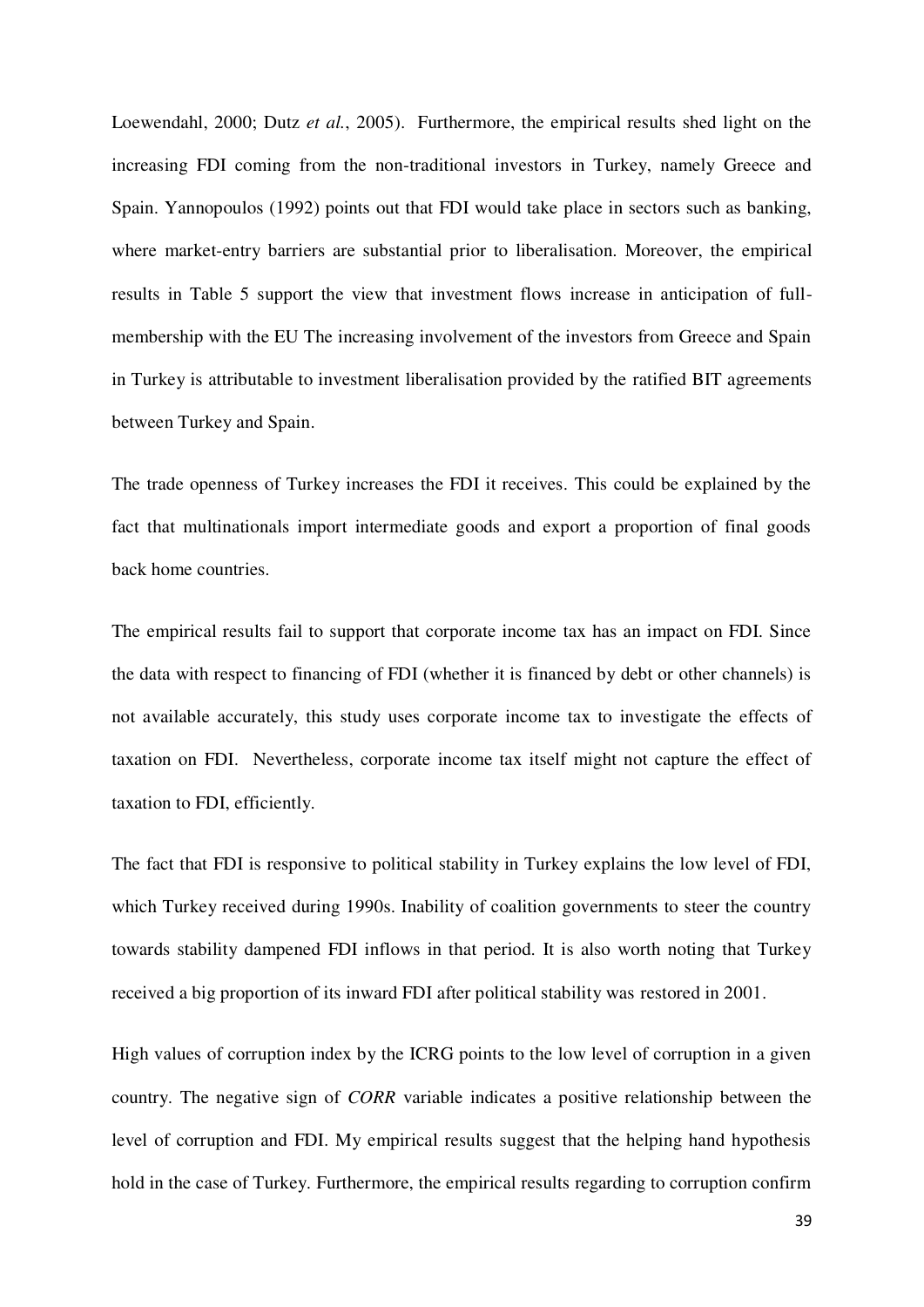the proposition of Egger & Winner (2006) that corruption does not act as a deterrent to FDI in developing countries.

As for the institutional variables, the involvement of the military in Turkish politics does not have any impact on FDI in Turkey. Similarly, the quality of bureaucracy is the other institutional variable that does not have a significant effect on FDI in Turkey. This result is contradictory to the finding of Coskun (1996), which cites the quality of bureaucracy as an important determinant of FDI.

#### **7.4 Policy Implications**

First, the empirical results in Table 5 show that there is a positive relationship between infrastructure and inward FDI. In the light of these results, the Turkish government should allocate additional funds to improve physical infrastructure in order to increase its inward FDI in future.

Second, my empirical results presented in Table 5 point to a positive relationship between BITs and inward FDI in Turkey. Hence, the country coverage of BITs agreement should be extended to other countries so that Turkey could attract further FDI from the non-signatory countries.

Third, there is a positive relationship between relative labour cost of Turkey and inward FDI as the empirical results in Table 5 indicate. In other words, cheap labour and low skilledlabour do not constitute an advantage in receiving FDI. Thus, the government should prioritise education and vocational training if the government aims to attract FDI, especially from knowledge-based multinationals.

Fourth, inward FDI in Turkey is very responsive to the risk associated with government stability as the empirical results in Table 5 present a positive relationship between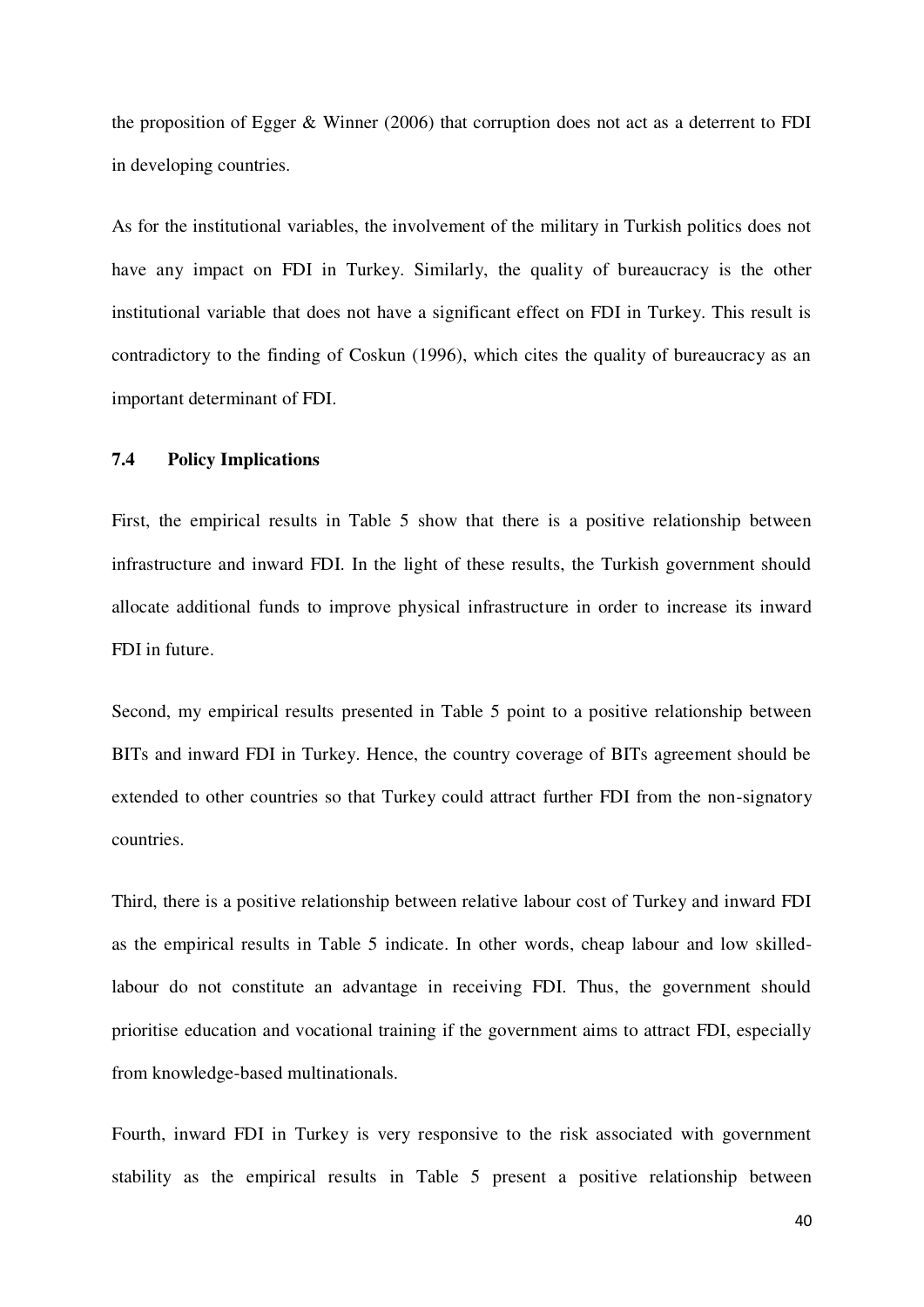government stability and inward FDI. Hence, forming stable governments that are able to implement long term policies would increase the chance of attracting further FDI in future.

Finally, the empirical results in Table 5 indicate that FDI in Turkey is sensitive to the prospect of EU membership. Therefore, the government should accelerate its efforts to speed up the process of membership talks with the EU in order to increase the amount of FDI. A speedy progress in negotiation might signal the ambition of Turkey to join the EU and improve its policies.

## **8. Conclusions**

This study analyses the determinants of inward FDI stocks in Turkey and the effect of inward FDI on the imports of Turkey between 1982 and 2007. Although this study differs from the previous ones in terms of using disaggregated data for FDI at country level and gravity equations derived from knowledge-capital framework, the findings are similar to those of the prevailing researches, i.e. combined market size has a strong positive effect on FDI in Turkey after controlling for relative labour, cost, real exchange rate, exchange rate volatility, EU effect, openness to trade, infrastructure, corporate income tax difference, and institutional factors. Furthermore, per capita differences, trade cost of exporting to Turkey, and investment liberalisation have significant positive effects on FDI. On the other hand, trade cost of exporting back to home countries, skilled-labour ratio differences, similarity in national incomes between home countries and Turkey have no significant impact on FDI in Turkey.

The importance of the prospect of EU membership, infrastructure, openness to trade, and political stability for FDI is confirmed by this study. Furthermore, the results point to a positive relationship between corruption and FDI in Turkey, supporting similar results of Sayek (2007).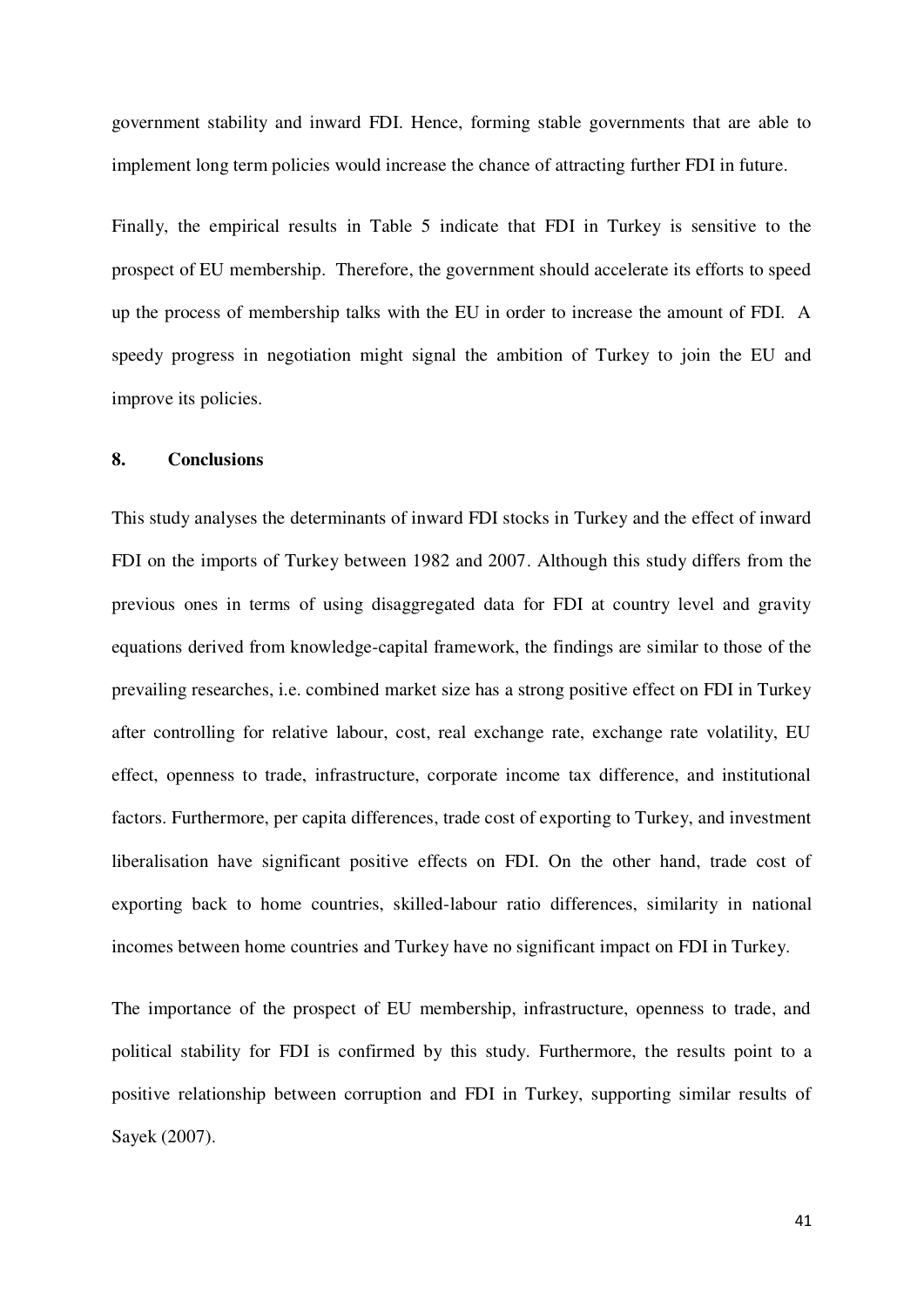This study finds contradictory results to the studies of Halicioglu (2001) and Erdal & Tatoglu (2002). In contrast to the study of Halicioglu (2001), this study finds a positive relationship between labour cost and FDI. Also, my findings with respect to exchange volatility indicate a positive relationship between exchange rate volatility and FDI, contradicting the results of Erdal & Tatoglu (2002).

Corporate income tax difference between home countries and Turkey remain insignificant in the results. The gradual decrease in corporate taxes in Turkey seems to have had no significant effect on FDI. On contrary to the expectations and previous findings, military in policy and the quality of bureaucracy do not have significant effect on FDI.

The results of this study show that FDI in Turkey is mainly in horizontal nature, even though there is an element of vertical direct investment. The findings are in line with the studies of Markusen & Maskus (2002), Carr *et al.,* (2001), Egger & Winner (2006) and Gast & Herrmann (2008), on a different country context.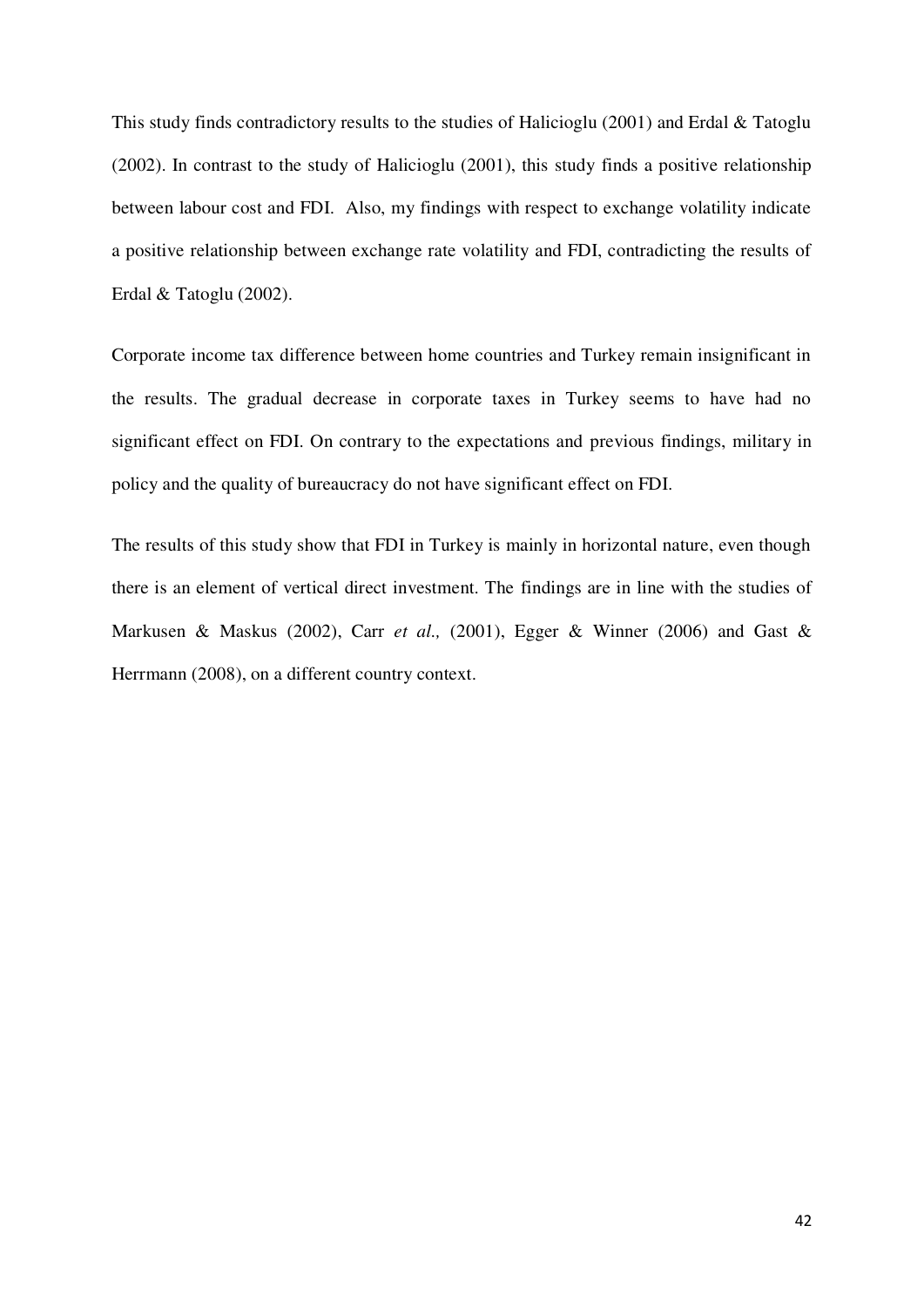## **References:**

- Aliber, Z. R. (1970). A Theory of Direct Foreign Investment. In C. Kindleberger (Ed.), *The International Corporation: A Symposium* (pp. 17-34). Cambridge, Massachusetts and London: The MIT Press.
- Asiedu, E. (2001). On the Determinants of Foreign Direct Investment to Developing Countries: Is Africa Different? *World Development, 30*(1), 107-19.
- Baier, S. L., & Bergstrand, J. H. (2001). The Growth of World Trade: Tariffs, Transport Costs, and Income Similarity. *Journal of International Economics, 53*(1), 1-27.
- Baltagi, B. H. (2005). *Econometric Analysis of Panel Data* (3rd ed.). Chichester: John Wiley& Sons Ltd.
- Bayoumi, T., Isard, P., Symansky , S. A., & Ito, T. (1996). Exchange Rate Movements and their Impact on Trade and Investment in the Apec Region. *IMF Occasional Paper, No. 145*.
- Bellak, C., Leibrecht, M., & Damijan, J. P. (2009). Infrastructure Endowment and Corporate Income Taxes as Determinants of Foreign Direct Investment in Central and Eastern European Countries. *The World Economy, 32*(2), 267-90.
- Bénassy-Quéré, A., Coupet, M., & Mayer, T. (2007). Institutional Determinants of Foreign Direct Investment. *World Economy, 30*(5), 764-82.
- Bénassy-Quéré, A., Fontagné, L., & Lahrèche-Révill, A. (2003). Tax Competition and Foreign Direct Investment. *CEPII Research Center Working Paper Series, No. 2003-07*.
- Bevan, A., & Estrin, S. (2004). The Determinant of Foreign Direct Investment into Transition Countries. *Journal of Comparative Economics, 32*(4), 775-87.
- Brainard, S. L. (1993b). An Empirical Assessment of the Factor Proportions Explanation of Multinational Sales. *NBER Working Paper Series, No. 4583*.
- Brainard, S. L. (1997). An Empirical Assessment of the Proximity-concentration Trade-off Between Multinational Sales and Trade. *The American Economic Review, 87*(4), 520-44.
- Buch, C. M., Kokta, R. M., & Piazola, D. (2001). Does the East Get What Would Otherwise Flow to the South? FDI Diversion in Europe. *Kiel Working Papers, No.1061*, Kiel Institute for the World Economy.
- Buckley, P. J., & Casson, M. C. (1976). *The Future of the Multinational Enterprise.* London: Macmillian.
- Campos, N., & Kinoshita, Y. (2003). Why Does FDI Go Where it Goes? New Evidence from the Transition Economies. *IMF Working Paper, No.03/228*.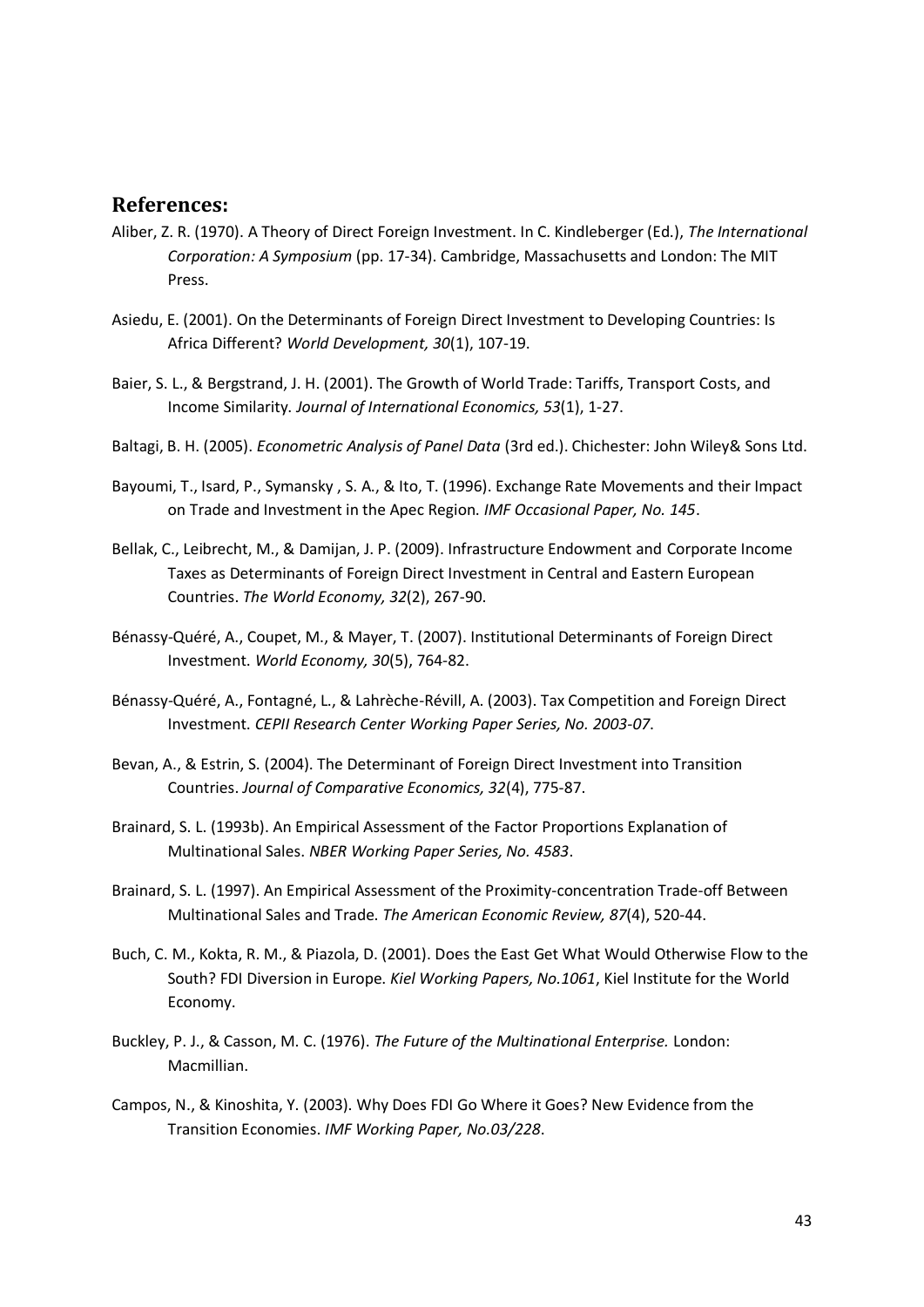- Cantwell, J. (1991). A Survey of Theories of International Production. In N. C. Pitelis, & R. Sugden (Eds.), *The Nature of the Transnational Firm* (pp. 16-58). London: Routledge.
- Carr, D. L., Markusen, J. R., & Mask, K. E. (2001). Estimating the Knowledge-Capital Model of the Multinational Enterprise. *The American Economic Review, 91*(3), 693-708.
- Carstensen, K., & Toubal, F. (2004). Foreign Direct Investment in Central and Eastern European Countries: A Dynamic Panel Analysis. *Journal of Comparative Economics, 32*(1), 3-22.
- Caves, R. (1974). Multinational Firms, Competition, and Productivity in Host-Country Markets. *Economica, New Series, 41*(162), 176-93.
- CBRT. (2009, November 18). *International Investment Position (in Turkish: Uluslararasi Yatirim Pozisyonu).* Retrieved December 20, 2009a, from Balance of Payments and International Investment Position (in Turkish: Odemeler Dengesi Istatistikleri ve Uluslararasi Yatirim Pozisyonu): http://www.tcmb.gov.tr/odemedenge/uyp.xls
- Cheng, I., & Wall, H. (2005). Controlling for Heterogeneity in Gravity Models of Trade. *Federal Reserve Bank of St. Louis Review, 87*(1), 49-63.
- Cheng, L. K., & Kwan, Y. K. (2000). What are the Determinants of the Location of Foreign Direct Investment? The Chinese Experience. *Journal of International Economics, 51*, 379-400.
- Clausing, K., & Dorobantu, C. (2005). Re-entering Europe: Does European Union Candidacy Boost Foreign Direct Investment? *Economics of Transition, 13*(1), 77-103.
- Coughlin, C. C., & Segev, E. (2000). Foreign Direct Investment in China: A Spatial Econometric Study. *World Economy, 23*(1), 1-23.
- Culem, C. G. (1988). The Locational Determinants of Direct Investment among Industrialised Countries. *European Economic Review, 32*(4), 885-904.
- Disdier, A., & Mayer, T. (2004). How Different is Eastern Europe? Structure and Determinants of Location Choices by French Firms in Eastern and Western Europe. *Journal of Comparative Economics, 32*(2), 280-96.
- Drukker, D. M. (2003). Testing for Serial Correlation in Linear Panel-Data Models. *The Stata Journal, 3*(2), 1-10.
- Dunning, J. H. (1973). The Determinants of International Production. *Oxford Economic Papers, 25*, 289-336.
- Dunning, J. H. (1979). Explaining Changing Patterns of International Production: In Defense of the Eclectic Theory. *Oxford Bulletin of Economics and Statistics, 41*(4), 269-93.
- Dunning, J. H. (1980). Towards an Eclectic Theory of International Production: Some Empirical Tests. *Journal of International Business Studies, 11*(1), 9–31.
- Dunning, J. H. (1998). Location and the Multinational Enterprise: A Neglected Factor? *Journal of International Business Studies, 29*(1), 45-66.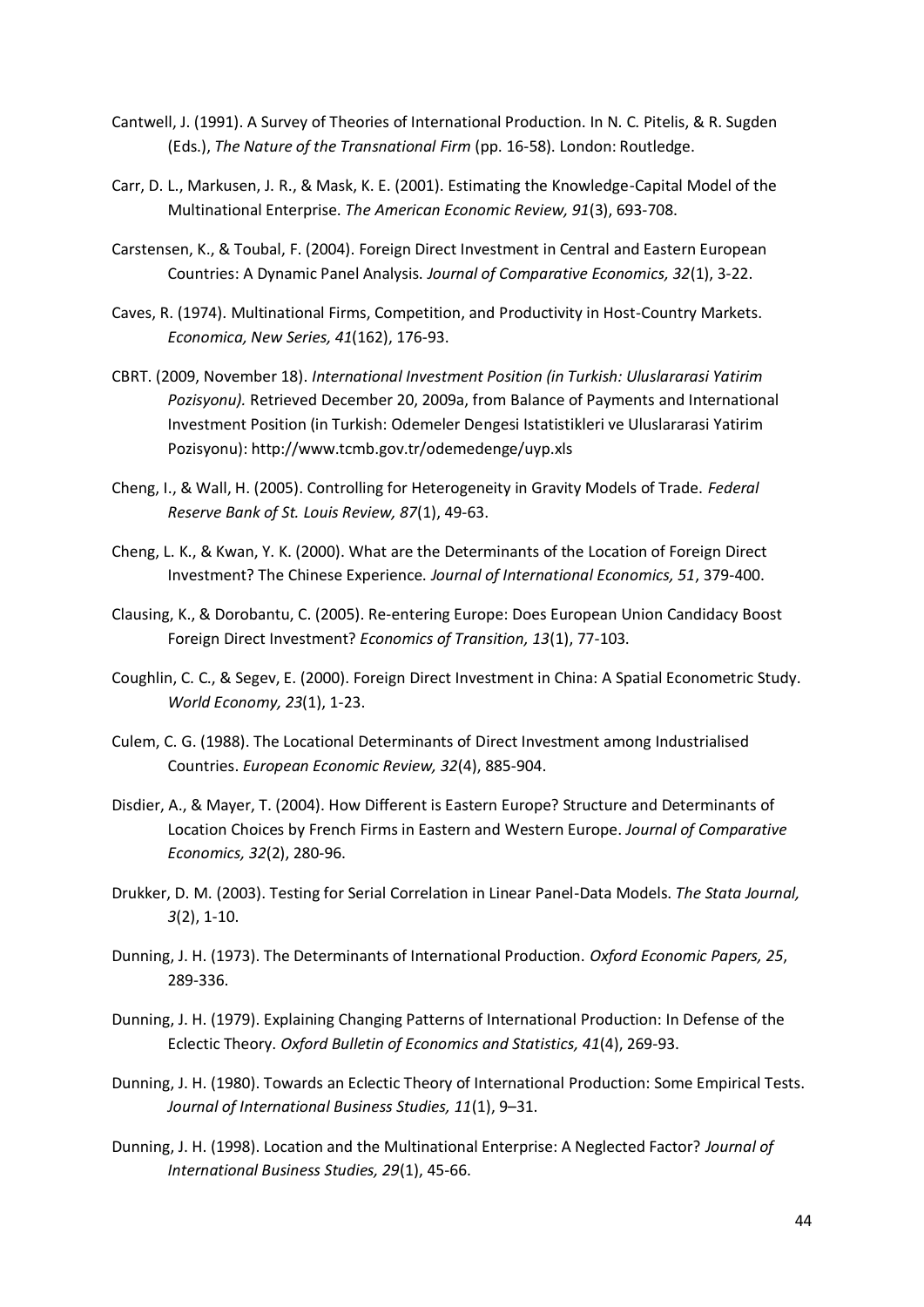- Egger, P. (2000). A Note on the Proper Econometric Specification of the gravity Equation. *Economics Letters, 66*(1), 25-31.
- Egger, P., & Winner, H. (2006). How Corruption Influences Foreign Direct Investment: A Panel Data Study. *Economic Development and Cultural Change, 54*(2), 459–86.
- Erdal, F., & Tatoglu, E. (2002). Locational Determinants of FDI in an Emerging Market Economy: Evidence from Turkey. *Multinational Business Review, 10*(1), 7-21.
- Erdilek, A. (1982). *Direct Foreign Investment in Turkish Manufacturing: An analysis of the Conflicting Objectives and Frustrated Expectations of a Host Country.* Tuebingen: J. C. B. Mohr.
- Fan, J. H., Morck, R., Xu, L. C., & Yeung, B. Y. (2007). Does "Good Government" Draw Foreign Capital? Explaining China's Exceptional Foreign Direct Investment Inflow. *World Bank Policy Research Working Paper, No. 4206*.
- Fehrs, M., & Axelrod, M. (2006). Democracy Unpacked: How Democratic Constraint Leads to Trade Liberalization. *Paper Presented at the Annual Meeting of the American Political Science Association, Marriott, Loews Philadelphia, and the Pennsylvania Convention Center.* Philadelphia, PA: Available from Duke University: http://www.duke.edu/~mbf3/ Democracy%20Unpacked%20APSA06-1.pdf.
- Gast, M., & Herrmann, R. (2008). Determinants of FDI of OECD Countries 1991-2001. *International Economic Journal, 22*(4), 509-24.
- Globerman, S., & Shapiro, D. (2002). Global Foreign Direct Investment Flows: the Role of Governance Infrastructure. *World Development, 30*(11), 1899-919.
- Goldberg, L. S., & Kolstad, C. D. (1995). Foreign Direct Investment, Exchange Rate Variability and Demand Uncertainty. *International Economic Review, 36*(4), 855-73.
- Gover, Z. T. (2005). *The impact of FDI on International Trade: Evidence from Turkey (in Turkish: Dogrudan Yabanci Yatirimlarin Uluslararasi Ticarete Etkileri: Türkiye Degerlendirmesi).* Ankara: Hazine Mustesarligi (Undersecreteriat of Treasury).
- Graham, E. M. (1978). Transnational Investment by Multinational Firms: A Rivalistic Phenomenon. *Journal of Post-Keynesian Economics, 1*(1), 82-99.
- Gramlich, E. M. (1994). Infrastructure Investment: A Review Essay. *Journal of Economic Literature, 32*(3), 1176–96.
- Greene, W. H. (2003). *Econometric Analysis* (5th ed.). New Jersey: Prentice Hall.
- Halicioglu, F. (2001). An Econometric Analysis of Foreign Direct Investments Flows into Turkey from the Major Global Regions: 1975-1999. *Paper Presented at International Conference in Economics V,.* Ankara: Economic Research Center, Middle East Technical University.

Hausman, J. A. (1978). Specification Tests in Econometrics. *Econometrica, 46*(6), 1251-1271.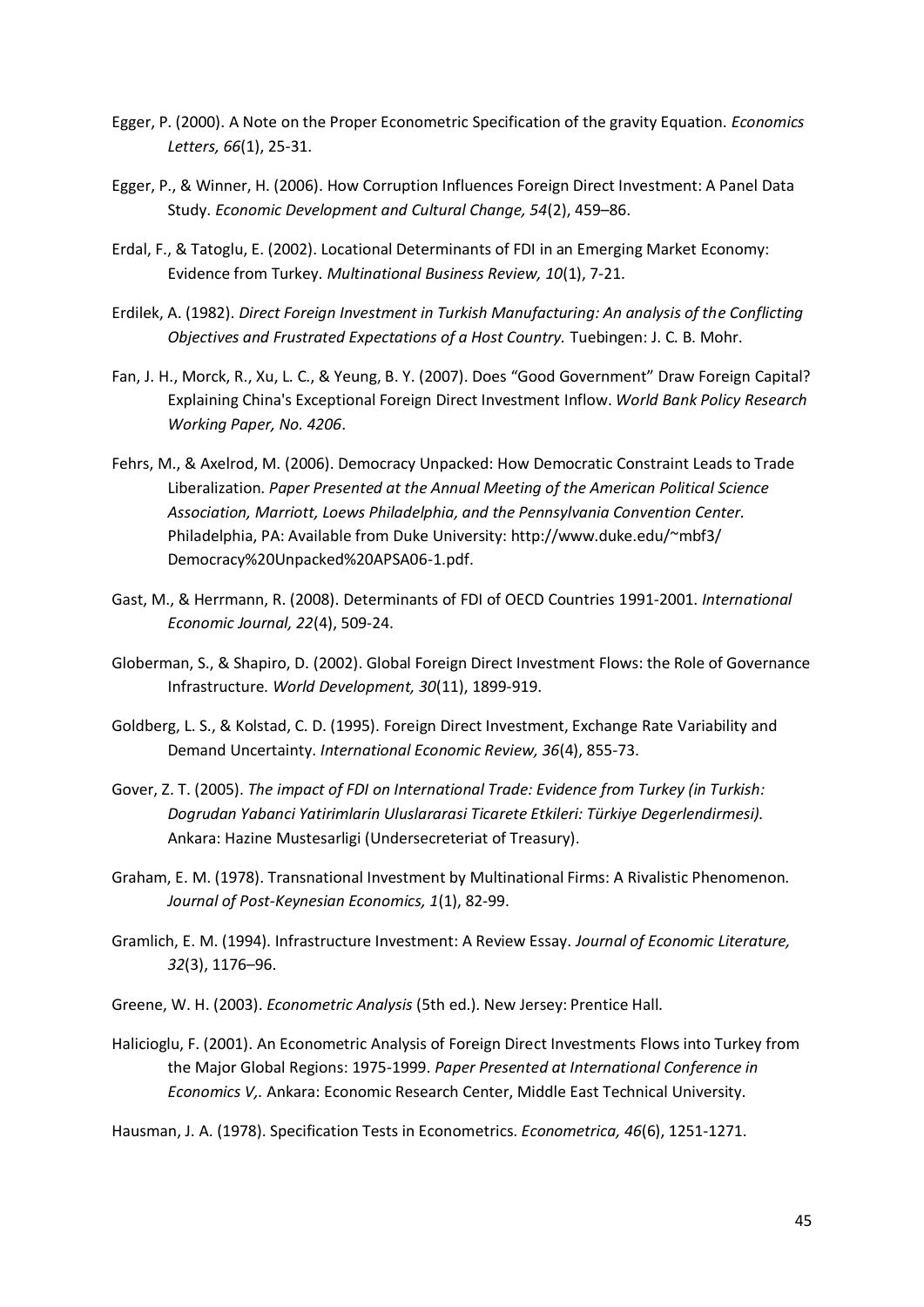- Helpman, E. (1987). Imperfect Competition and International Trade: Evidence from Fourteen Industrial Countries. *Journal of the Japanese and International Economies, 1*(1), 62-81.
- Hummels, D., & Lugovskyy, V. (2006). Are matched partner trade statistics a usable measure of transportation costs? *Review of International Economics, 14*(1), 69-86.
- Hymer, S. H. (1960). *The International Operations of National Firms: A Study of Direct Foreign Investment.* PhD Thesis Submitted: Massachusetts Institute of Technology, Department of Economics.
- IMF Statistics Department. (2009a). *Direction of Trade Statistics Yearbook: 2008.* Retrieved Jan 10, 2009, from ESDS International, University of Manchester: http://esds80.mcc.ac.uk/wds\_dots/
- Khadaroo, J., & Seetanah, B. (2009). The Role of Transport Infrastructure in FDI: Evidence from Africa using GMM Estimates. *Journal of Transport Economics and Policy (JTEP), 43*(3), 365-84.
- Kindleberger, C. P. (1969). *American Business Abroad.* New Haven: Yale University Press.
- Knickerbocker, F. (1973). *Oligopolistic Reaction and Multinational Enterprise.* Cambridge: Harvard University Press.
- Kumar, N. (1994). Determinants of Export Orientation of Foreign Production by U.S. Multinationals: An Inter-Country Analysis. *Journal of International Business Studies, 25*(1), 141–56.
- Kumar, N. (1998). Multinational Enterprises, Regional Economic Integration, and Export-Platform Production in the Host Countries: An Empirical Analysis for the US and Japanese Corporations. *Review of World Economics, 134*(3), 450-83.
- Kumar, N. (2000). Explaining the Geography and Depth of International Production: The Case of US and Japanese Multinational Enterprises. *Review of World Economics, 136*(3), 442-77.
- Kumar, N. (2002). Infrastructure Availability, Foreign Direct Investment Inflows and Their Export-Orientation: A Cross-Country Exploration. *RIS Discussion Paper, No. 26*.
- Limao, N., & Venables, A. J. (2001). Infrastructure, Geographical Disadvantage and Transport Costs. *World Bank Economic Review, 15*(3), 451-79.
- Loree, D., & Guisinger, S. E. (1995). Policy and Non-Policy Determinants of U.S. Equity Foreign Direct Investment. *Journal of International Business Studies, 26*(2), 281-99.
- Markusen, J. R. (1995). The Boundaries of Multinational Enterprises and the Theory of International Trade. *Journal of Economic Perspectives, 9*(2), 169-89.
- Markusen, J. R., & Maskus, K. E. (2002). Discriminating Among Alternative Theories of the Multinational Enterprise. *Review of International Economics, 10*(4), 694-707.
- Mátyás, L. (1998). The Gravity Model: Some Econometric Considerations. *World Economy, 21*(3), 397-40.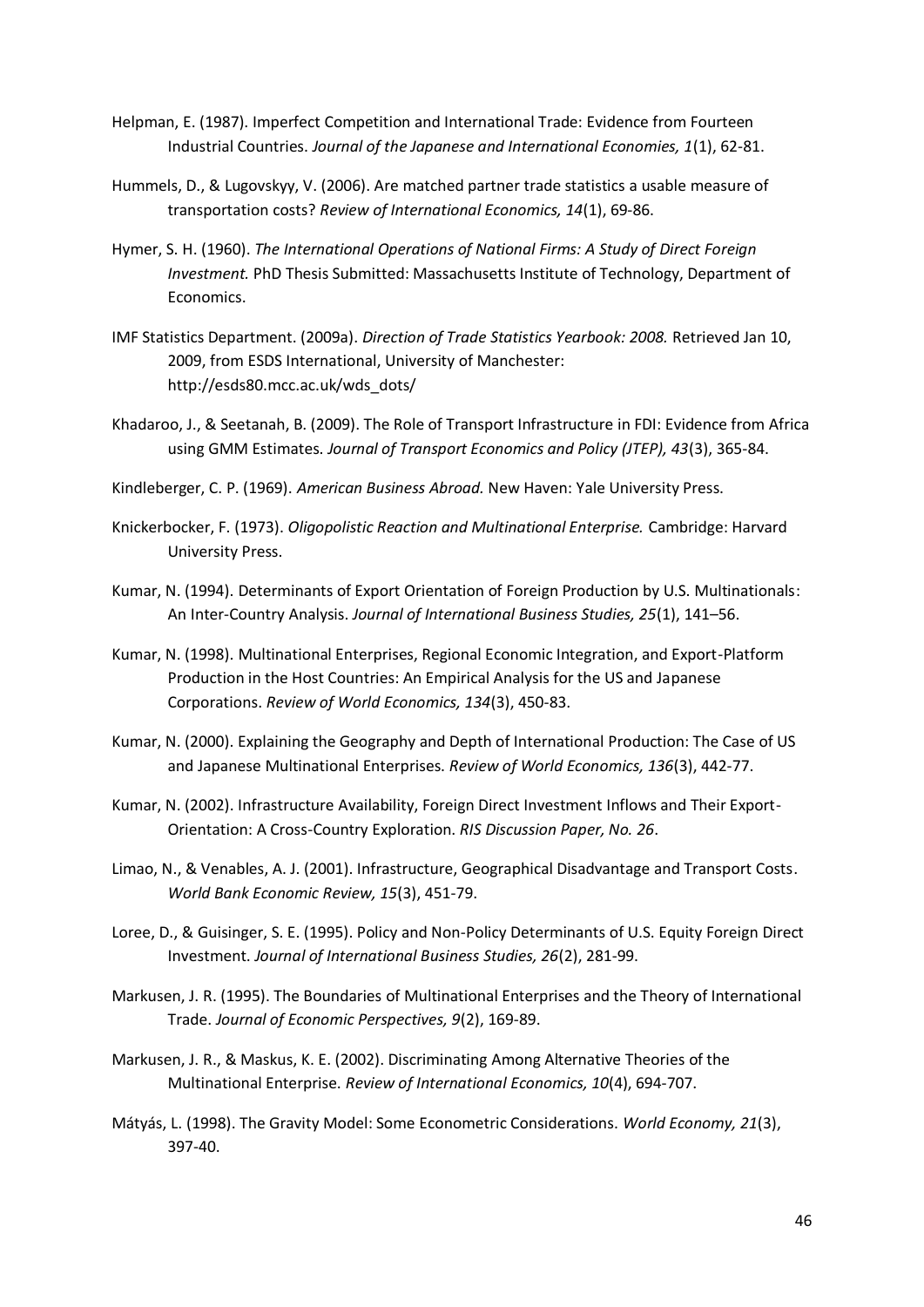- Mundell, R. A. (1957). International Trade and Factor Mobility. *American Economic Review, 47*(3), 321-35.
- Neumayer, E., & Spess, L. (2005). Do bilateral Investment Treaties Increase Foreign Direct Investment to Developing Countries? *World Development, 33*(10), 1567-85.
- OECD. (2008). *International Direct Investment Statistics Vol. 2007 Release 1 [online]*. Retrieved March 12, 2009, from ESDS International, (MIMAS) University of Manchester
- Quazi, R., & Mahmud, M. (2006). Determinants of Foreign Direct Investment in South Asia. *The International Journal of Business and Public Administration, 3*(1), 1-13.
- Resmini, L. (2000). The Determinants of Foreign Direct Investment into the CEECs: New Evidence from Sectoral Patterns. *The Economics of Transition, 8*(3), 665-89.
- Root, F., & Ahmed, A. (1979). Empirical Determinants of Manufacturing Direct Foreign Investment Developing Countries. *Economic Development and Cultural Change, 27*(4), 751–67.
- RTPMUT. (2009, June). *Foreign Direct Investments in Turkey, 2008.* Retrieved August 11, 2009, from Foreign Direct Investments in Turkey: http://www.treasury.gov.tr/irj/go/km/docs/documents/Treasury%20Web/Research%26Dat a/Reports/Foreign%20Investment%20Reports/June%202009- %20Foreign%20Direct%20Investments%20in%20Turkey%202008.pdf
- Rugman, A. M. (1975). Motives for Foreign Investment: The Market Imperfections and Risk Diversification Hypotheses. *Journal of World Trade Law, 9*(Semptember/October), 567-73.
- Sayek, S. (2007). FDI in Turkey: The Investment Climate and EU Affects. *The Journal of International Trade and Diplomacy, 1*(2), 105-138.
- Schmitz, A., & Bieri, J. (1972). EEC tariffs and US Direct Investment. *European Economic Review, 3*(3), 259–70.
- Swedenborg, B. (1979). The Multinational Operations of Swedish Firms: Analysis of Determinants and Effects. *Stockholm Industrial Institute of Economic and Social Research, Working Paper*.
- Tatoglu, E., & Glaister, K. W. (2000). *Dimensions of Western Foreign Direct Investment in Turkey.* Westport: Quorum Books.
- The World Bank. (2008). *World Development Indicators (WDI): 2008*. Retrieved from [online]. Retrieved December 5-11, 2008, from ESDS International, (MIMAS) University of Manchester
- UNCTAD. (2007). *World Investment Report 2007: Transnational Corporations, Extractive Industries and Development.* New York and Geneva: United Nations.
- UNCTAD. (2008). *Major FDI Indicators (WIR 2008)*. Retrieved March-April 2009, from WIR: http://stats.unctad.org/FDI/TableViewer/tableView.aspx?ReportId=3084
- Wheeler, D., & Mody, A. (1992). International Investment Location Decisions: The Case for U.S. Firms. *Journal of International Economics, 33*(1-2), 57-76.